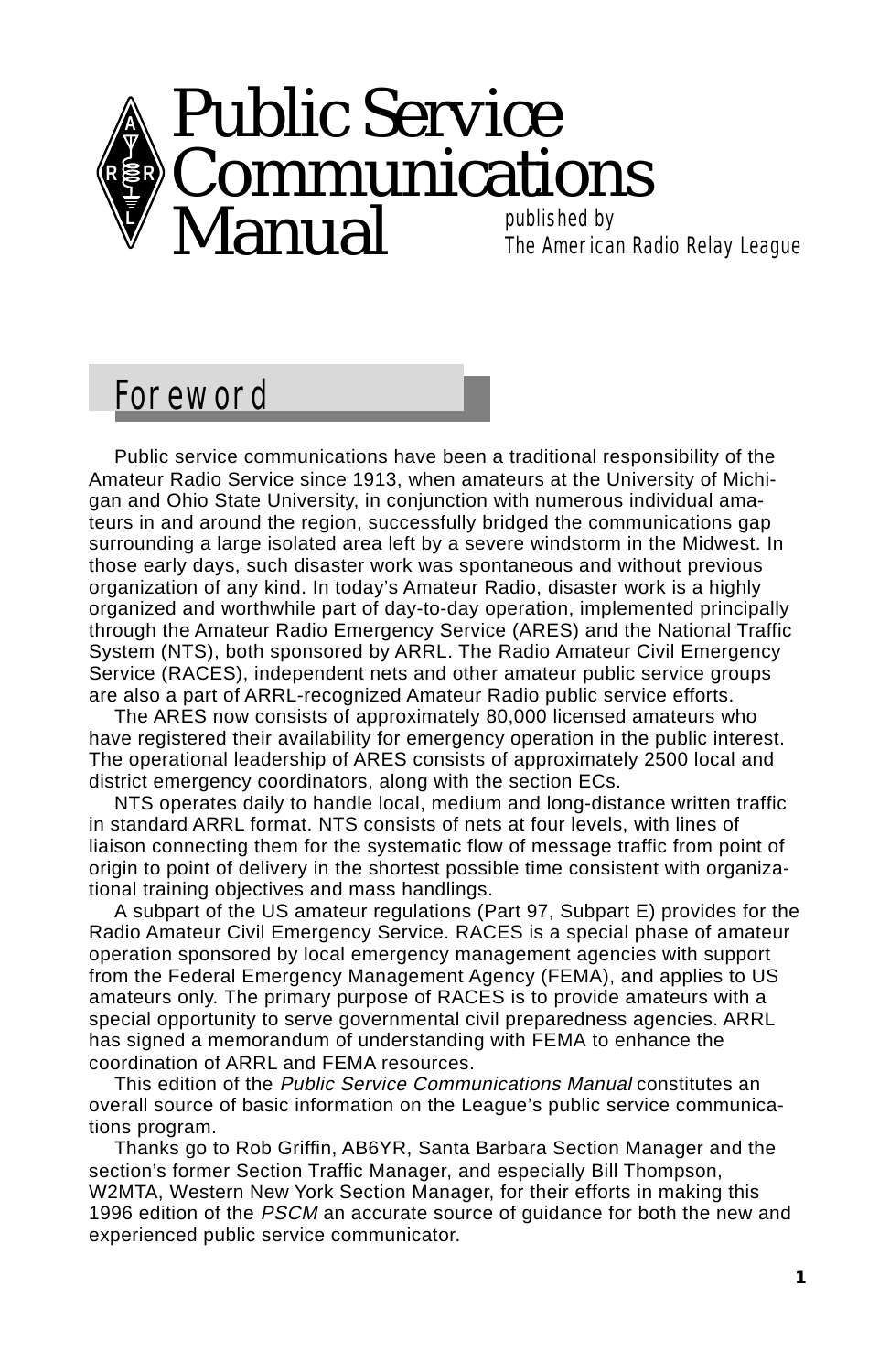## Table of Contents

|                                                      |                                                                                                                                                                                                                                                                             | Page                                              |
|------------------------------------------------------|-----------------------------------------------------------------------------------------------------------------------------------------------------------------------------------------------------------------------------------------------------------------------------|---------------------------------------------------|
|                                                      |                                                                                                                                                                                                                                                                             | 1                                                 |
|                                                      |                                                                                                                                                                                                                                                                             | 5                                                 |
|                                                      |                                                                                                                                                                                                                                                                             |                                                   |
|                                                      |                                                                                                                                                                                                                                                                             |                                                   |
| 1.1<br>1.2<br>1.3<br>1.4<br>1.5<br>1.6<br>1.7<br>1.8 | <b>Amateur Radio Emergency Service</b><br><b>ARES Organization</b><br><b>Section Level</b><br>Local Level<br>District Level<br><b>Assistant ECs</b><br><b>Planning Committee</b><br><b>Operation and Flexibility</b><br>ARES Operation During Emergencies and Disasters     | 7                                                 |
| 2.1<br>2.2<br>2.3<br>2.4<br>2.5<br>2.6<br>2.7        | <b>Simulated Emergency Test (SET)</b><br>Purpose of SET<br><b>SET Format</b><br>Preparing for SET<br>During the SET<br>After the SET<br>NTS in SET<br>Summary                                                                                                               | 12                                                |
| 3.1<br>3.2<br>3.3<br>3.4<br>3.5<br>3.6<br>3.7        | <b>ARES Mutual Assistance Team (ARESMAT) Concept</b><br><b>Pre-Departure Functions</b><br><b>In-Travel Functions</b><br><b>Arrival Functions</b><br>In-situ Functions<br>Pre-demobilization and Demobilization Functions<br><b>ARESMAT Member Qualifications</b><br>Summary | 14                                                |
| 4.1<br>4.2<br>4.3<br>4.4                             | <b>ARES and RACES</b><br>What is RACES?<br><b>Operating Procedure</b><br>ARES and RACES<br><b>Other Amateur facilities</b>                                                                                                                                                  | 17                                                |
|                                                      | <b>ARES Principles of Disaster Communications</b>                                                                                                                                                                                                                           | 19                                                |
|                                                      | <b>Working With Public Safety Officials</b>                                                                                                                                                                                                                                 | 21                                                |
|                                                      | On Serving "Served" Agencies                                                                                                                                                                                                                                                | 23                                                |
|                                                      | Foreword<br>Introduction<br><b>Chapter</b>                                                                                                                                                                                                                                  | Section I: Amateur Radio Emergency Service (ARES) |

**2**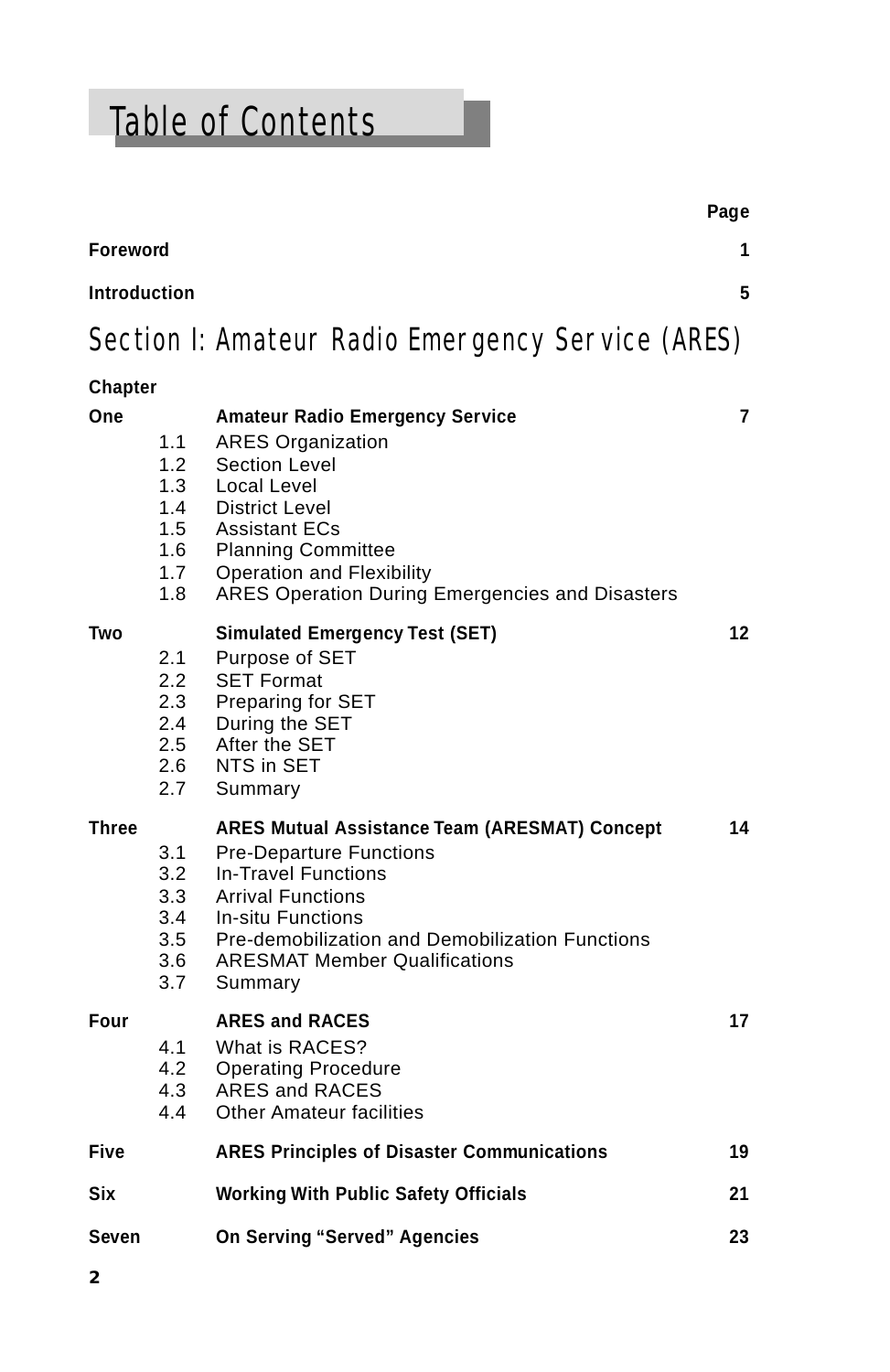## Section II: National Traffic System (NTS)

| Chapter |                                                                                                          |                                                                                                                                                                                                                                                                                                                                                                                                  | Page |
|---------|----------------------------------------------------------------------------------------------------------|--------------------------------------------------------------------------------------------------------------------------------------------------------------------------------------------------------------------------------------------------------------------------------------------------------------------------------------------------------------------------------------------------|------|
| One     | 1.1<br>1.2                                                                                               | <b>National Traffic System</b><br>Membership in NTS<br>Mode                                                                                                                                                                                                                                                                                                                                      | 26   |
| Two     | 2.1<br>2.2<br>2.3<br>2.4<br>2.5<br>2.6                                                                   | <b>Principles of NTS Operation</b><br><b>Local Nets</b><br><b>Section Nets</b><br><b>Region Nets</b><br>Area Nets<br><b>Transcontinental Corps</b><br><b>Digital Stations</b>                                                                                                                                                                                                                    | 28   |
| Three   | 3.1<br>3.2<br>3.3 <sub>2</sub><br>3.4<br>3.5<br>3.6<br>3.7<br>3.8<br>3.9<br>3.11<br>3.12<br>3.13<br>3.15 | <b>NTS Policies</b><br>Sequence of Net Meetings<br>Options<br>Deviation from Normal Routing<br>Adherence to Schedules<br><b>Alternate Routings</b><br>Check-in Policy<br><b>Boundaries</b><br>Nomenclature<br><b>Combined Section Nets</b><br>3.10 Limited Load Capability<br>Observation of Time<br>Frequencies<br><b>Manager Appointments</b><br>3.14 Certification<br>Special Liaison Methods | 32   |
| Four    | 4.1<br>4.2<br>4.3<br>4.4<br>4.5<br>4.6<br>4.7                                                            | <b>Operation During Disasters</b><br>Section Traffic Manager, Net Manager Functions<br><b>Region Net Manager Functions</b><br>Area Net Manager Functions<br><b>Transcontinental Corps Director Functions</b><br>Area Staff Chairman Functions<br><b>General Policy</b><br><b>Health and Welfare Traffic</b>                                                                                      | 38   |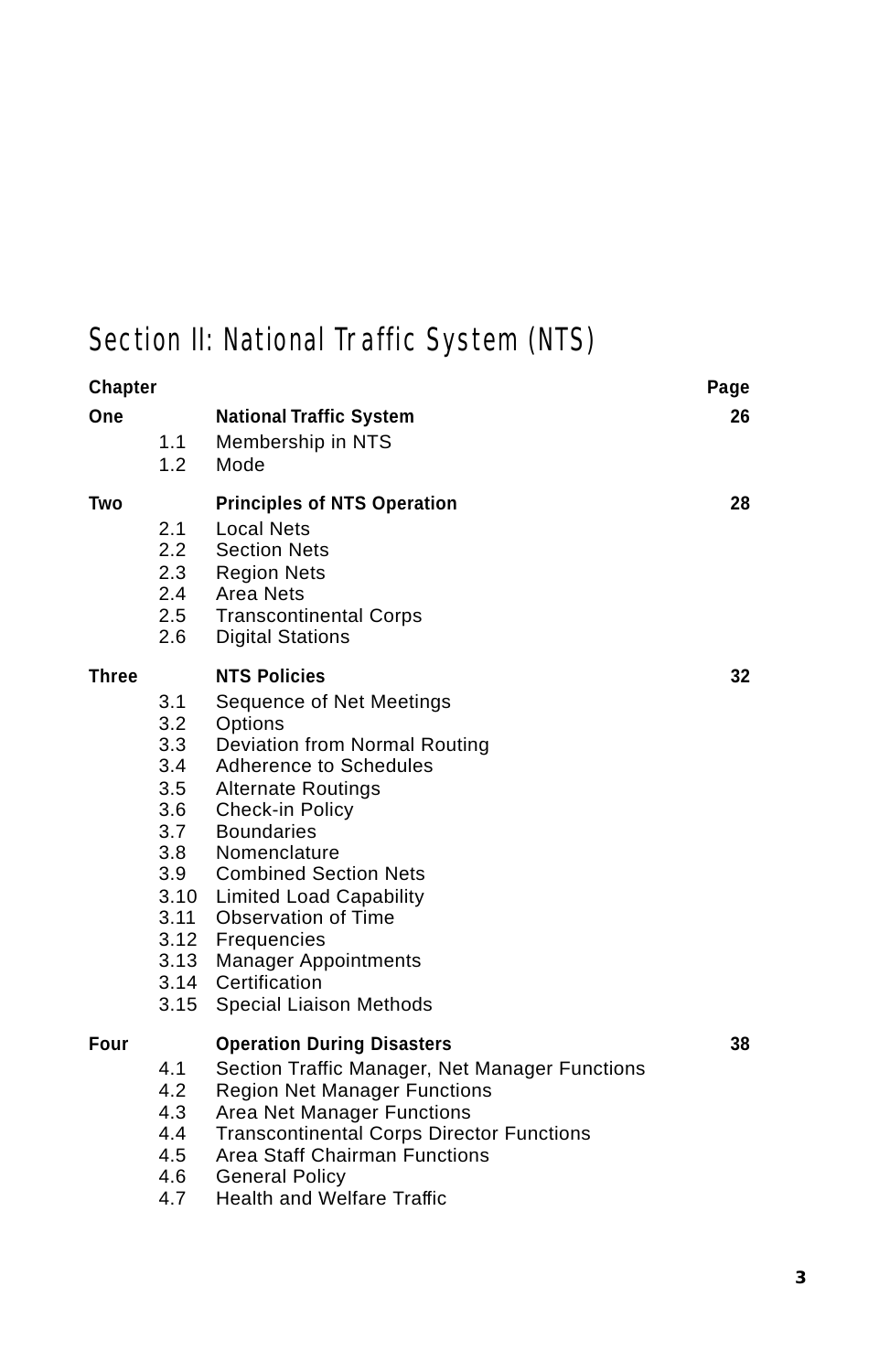| Eleven      | 9.1<br>9.2<br>9.3               | Example of NTS Message Routing<br><b>NTS Routing Guide</b><br>Message Routing in the Digital Station Network<br><b>Counting Net Traffic</b><br>10.1 Net Traffic Count<br>10.2 Individual Traffic Count<br><b>On Getting More Traffic</b> | 54<br>56 |
|-------------|---------------------------------|------------------------------------------------------------------------------------------------------------------------------------------------------------------------------------------------------------------------------------------|----------|
| <b>Ten</b>  |                                 |                                                                                                                                                                                                                                          |          |
| <b>Nine</b> |                                 | <b>NTS Traffic Routing</b>                                                                                                                                                                                                               | 52       |
| Eight       | 8.1<br>8.2                      | <b>Operation of the Digital System</b><br><b>HF Digital NTS Operations</b><br><b>VHF Packet Radio Bulletin Boards</b>                                                                                                                    | 51       |
| Seven       | 7.1                             | <b>Operation of the Transcontinental Corps</b><br><b>TCC Station Functions</b>                                                                                                                                                           | 47       |
| Six         | 6.1<br>6.2<br>6.3<br>6.4<br>6.5 | <b>ARRL Precedences and Handling Instructions</b><br>Emergency<br>Priority<br>Welfare<br>Routine<br>Handling Instructions                                                                                                                | 45       |
| <b>Five</b> | 5.1<br>5.2<br>5.6<br>5.7        | <b>NTS Standard Net Procedures</b><br><b>Section Nets</b><br><b>Region Nets</b><br>5.3 Area Nets<br>5.4 Send and Receive Stations<br>5.5 Miscellaneous Procedures<br>Section and Local NTS Traffic Nodes<br><b>HF Digital Stations</b>   | 42       |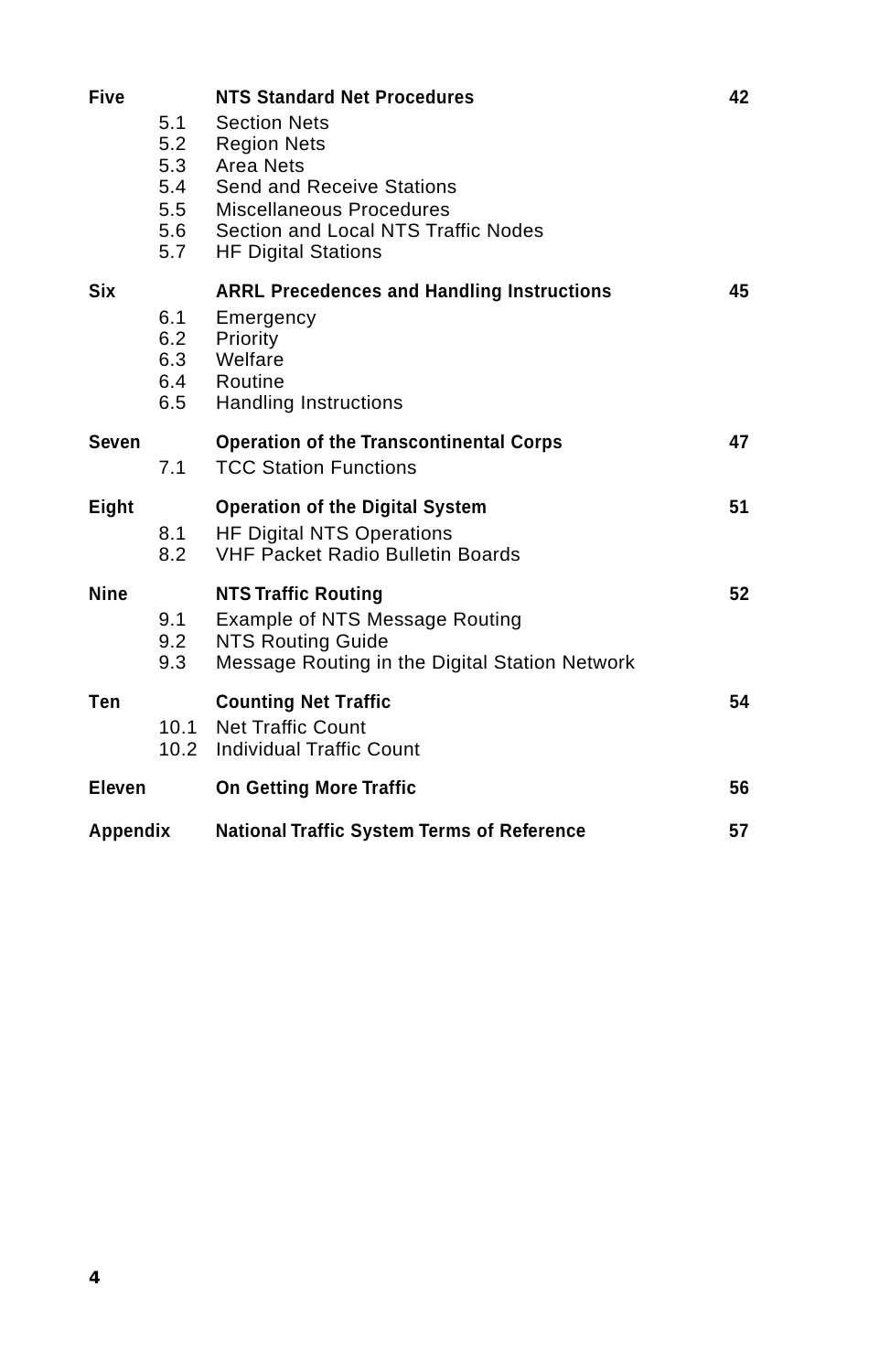## Introduction

Throughout our history, we amateurs have established a reputation for public service communications which is of the greatest importance to our continued occupation of frequencies. At first, this service was rendered spontaneously and on an individual basis. As time progressed, the need for and value of organization became evident, resulting in the establishment of organized trunk lines and net systems; later the Amateur Radio Emergency Service (ARES) and the National Traffic System (NTS) were formed to complete the organization. The ARRL Field Organization includes the combined facilities of the Amateur Radio Emergency Service, as it has developed since 1935, and the National Traffic System, which was begun in 1949.

It is significant that Part 97 of the FCC's Rules and Regulations states, as the first principle under "Basis and Purpose," the following:

"Recognition and enhancement of the value of the amateur service to the public as a voluntary non-commercial communication service, particularly with respect to providing emergency communications."

ARES and NTS exist as the League's implementation of this basic principle. ARES and NTS have much in common. Every emergency net is bound to be, to some extent, a traffic net, and every traffic net should be prepared to take on various forms of emergency-related communications duties. Emergencyconscious and traffic-conscious operators have this in common: They both derive their chief reward out of activities, which are directly beneficial not only to Amateur Radio, but also to their communities and country.

### **Implementation: The ARRL Field Organization**

#### **Basic Organization and Functions**

The organization chart in Figure 1 (page 6) shows how ARES and NTS work together from top to bottom. Most ARES nets exist only at the local level, and are tied into NTS at local or section level for integration into the national system. The overall support for all levels of ARES and NTS is provided by the Field Services Department at ARRL Headquarters.

Leadership in the emergency division (ARES) is exercised by the Section Emergency Coordinator and the District ECs and local ECs, as shown; in the traffic division (NTS) by Section Traffic Manager and by Net/Node Managers at the local and section levels.

Usually, emergency operation is initiated at the local level and is the business of the ARES local Emergency Coordinator. Even if the emergency situation transcends the local level and becomes of statewide, regional, or even national concern, the immediate situation and what to do about it are primarily the concern of local ARES officials. Much of the emergency messages and other communications will be generated by civic and welfare officials, or at their request, with resulting logistical challenges in effecting their conveyance, and are handed to the ARES for solution.

While ARES and NTS are two of the ARRL's public service organizations, it should not be concluded that this is all that there is to Amateur Radio public service, or that this is the extent of the League's interest in public service communications. On the contrary, there are many other amateur public service operating groups under different sponsorship which are a vital part of the public service function of the Amateur Radio Service. As such, they merit and receive the League's recognition and assistance to the extent desired and feasible.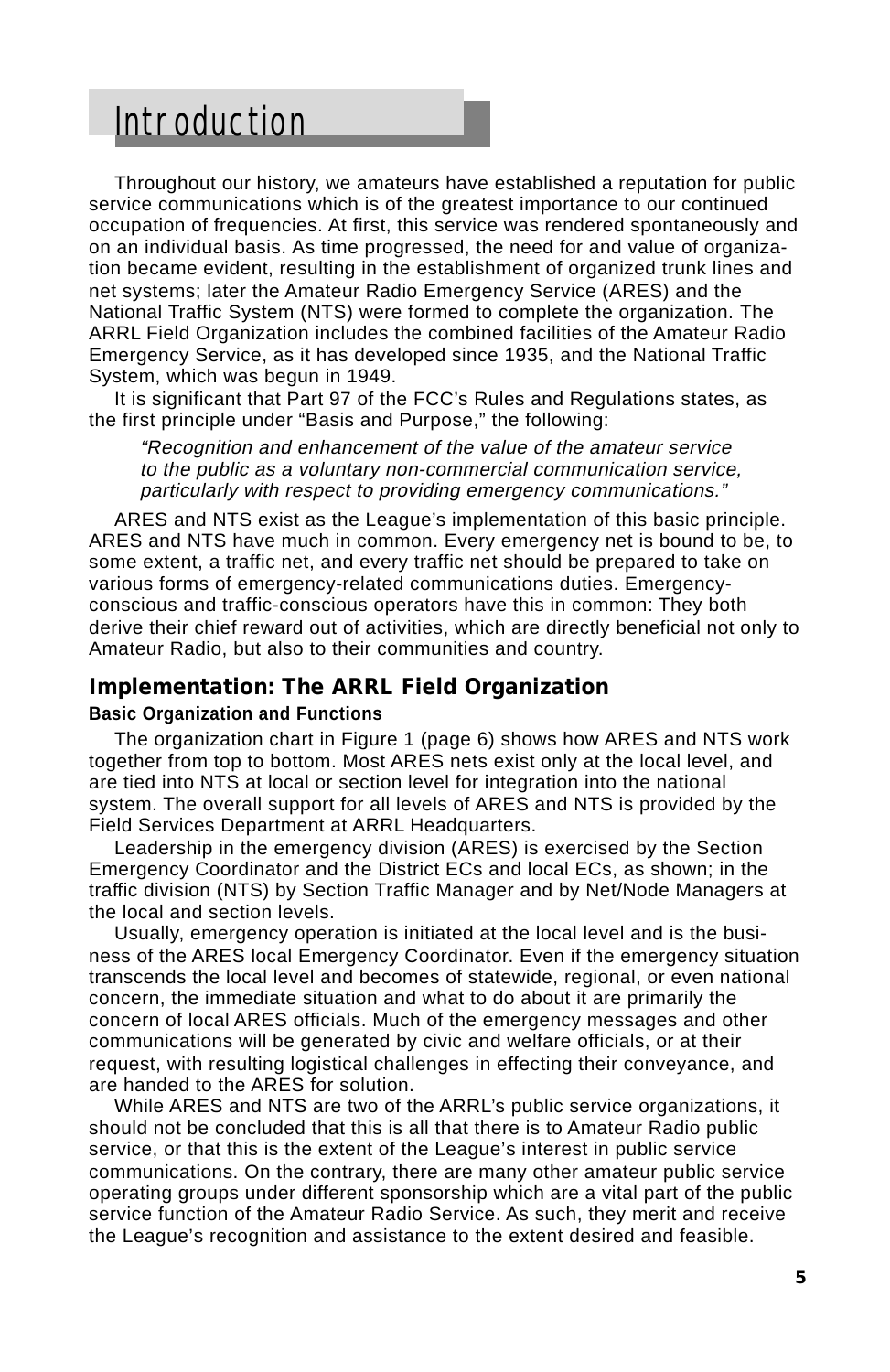

**Fig 1—ARRL ARES/NTS diagram**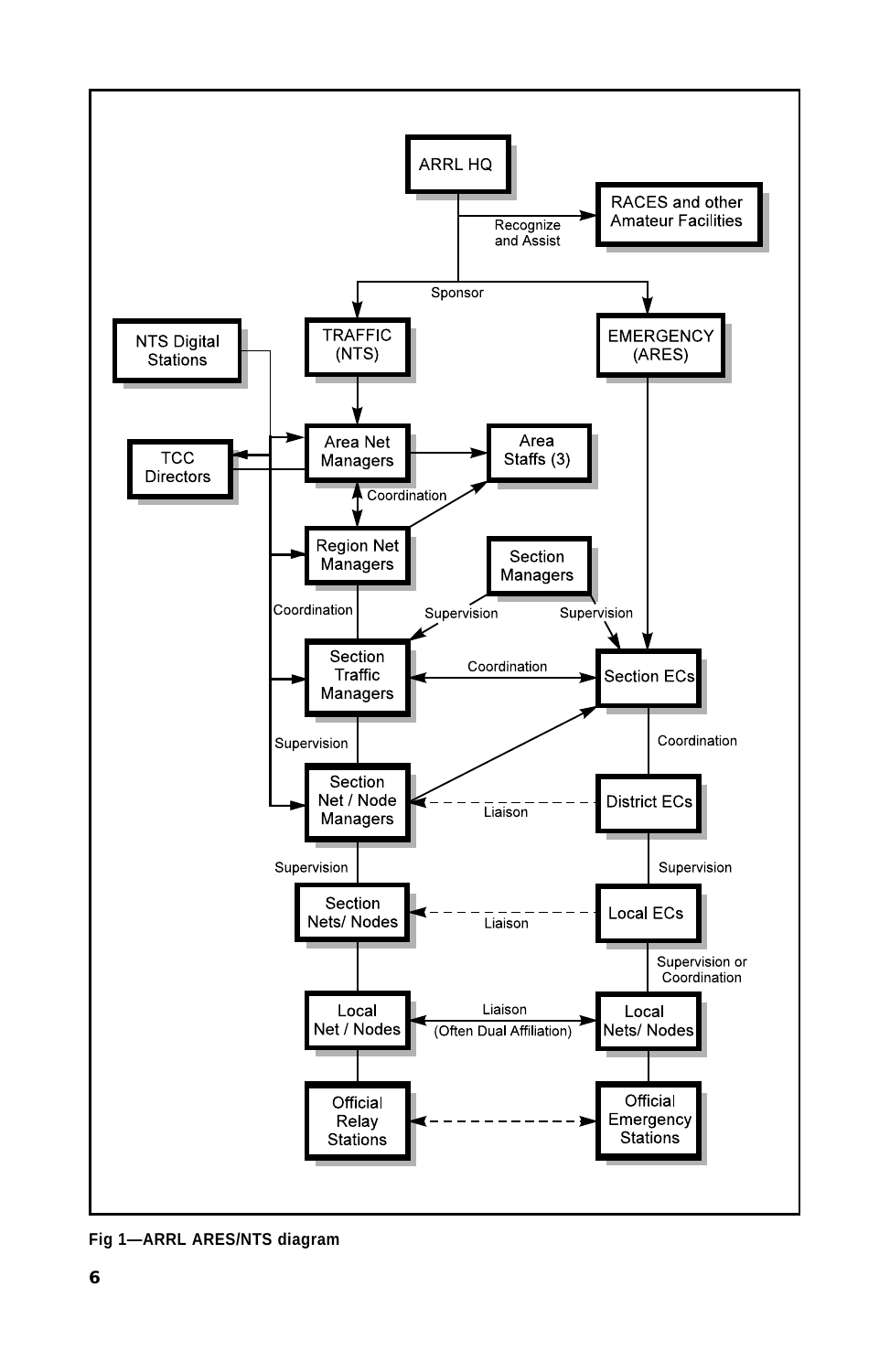## Section I:

## The Amateur Radio Emergency Service (ARES)

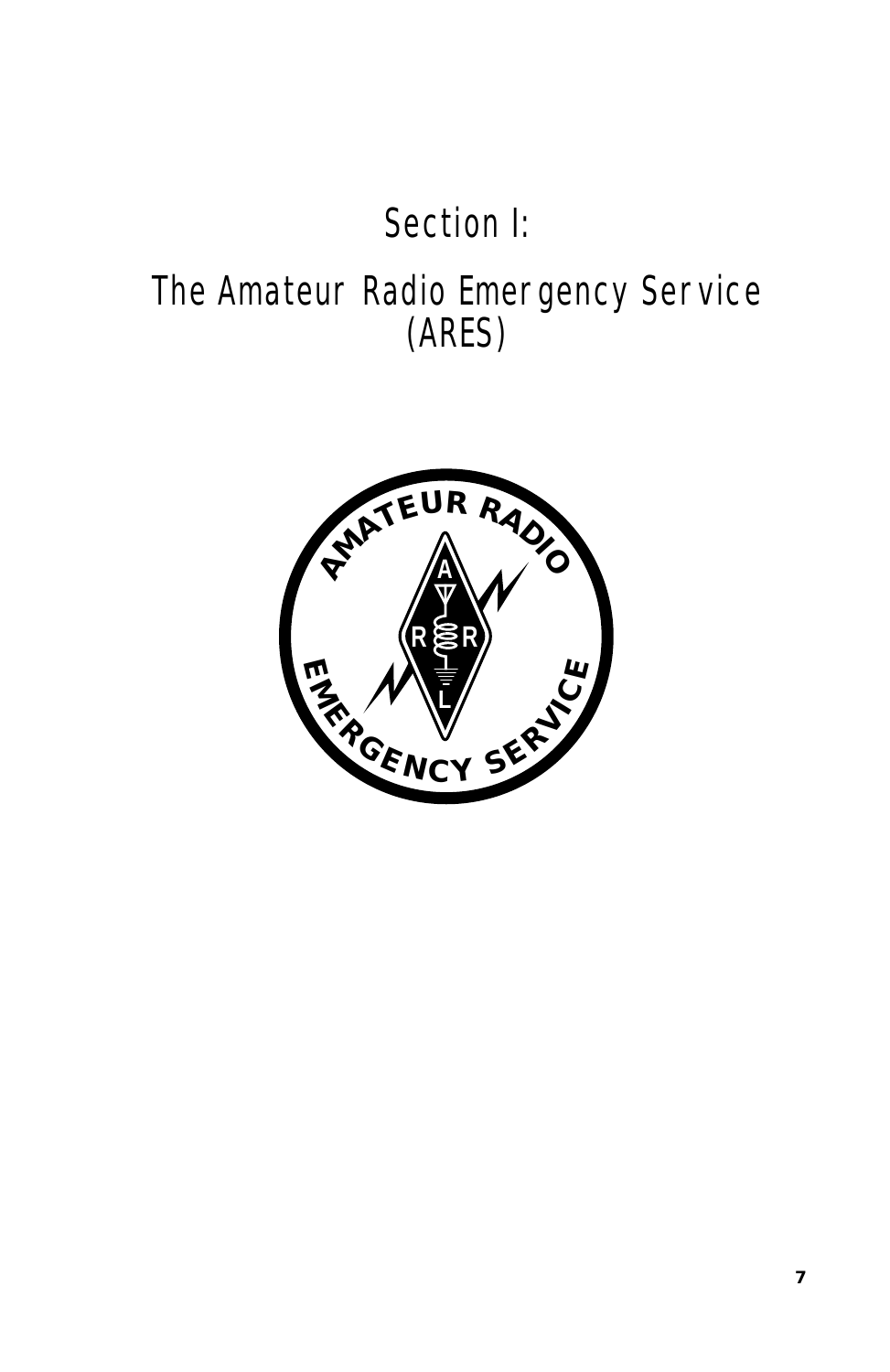## ARES Chapter One

## **Amateur Radio Emergency Service (ARES)**

The Amateur Radio Emergency Service (ARES) consists of licensed amateurs who have voluntarily registered their qualifications and equipment for communications duty in the public service when disaster strikes. Every licensed amateur, regardless of membership in ARRL or any other local or national organization, is eligible for membership in the ARES. The only qualification, other than possession of an Amateur Radio license, is a sincere desire to serve. Because ARES is an amateur service, only amateurs are eligible for membership. The possession of emergency-powered equipment is desirable, but is not a requirement for membership.

### **1.1 ARES Organization**

There are four levels of ARES organization—national, section, district and local. National emergency coordination at ARRL Headquarters is under the supervision of the ARRL Field Services Manager, who is responsible for advising all ARES officials regarding their problems, maintaining contact with federal government and other national officials concerned with amateur emergency communications potential, and in general with carrying out the League's policies regarding emergency communications.

## **1.2 Section Level**

At the section level, the Section Emergency Coordinator is appointed by the Section Manager (who is elected by the ARRL members in his or her section) and works under his/her supervision. In most sections, the SM delegates to the SEC the administration of the section emergency plan and the authority to appoint District and local ECs. Some of the ARRL sections with capable SECs are well-organized. A few have scarcely any organization at all. It depends almost entirely on who the section members have put into office as SM and whom he/she has appointed as SEC.

### **1.3 Local Level**

It is at the local level where most of the real emergency organizing gets accomplished, because this is the level at which most emergencies occur and the level at which ARES leaders make direct contact with the ARES membervolunteers and with officials of the agencies to be served. The local EC is therefore the key contact in the ARES. The EC is appointed by the SEC, usually on the recommendation of the DEC. Depending on how the SEC has set up the section for administrative purposes, the EC may have jurisdiction over a small community or a large city, an entire county or even a group of counties. Whatever jurisdiction is assigned, the



**Fig 2—Section structure for ARES.**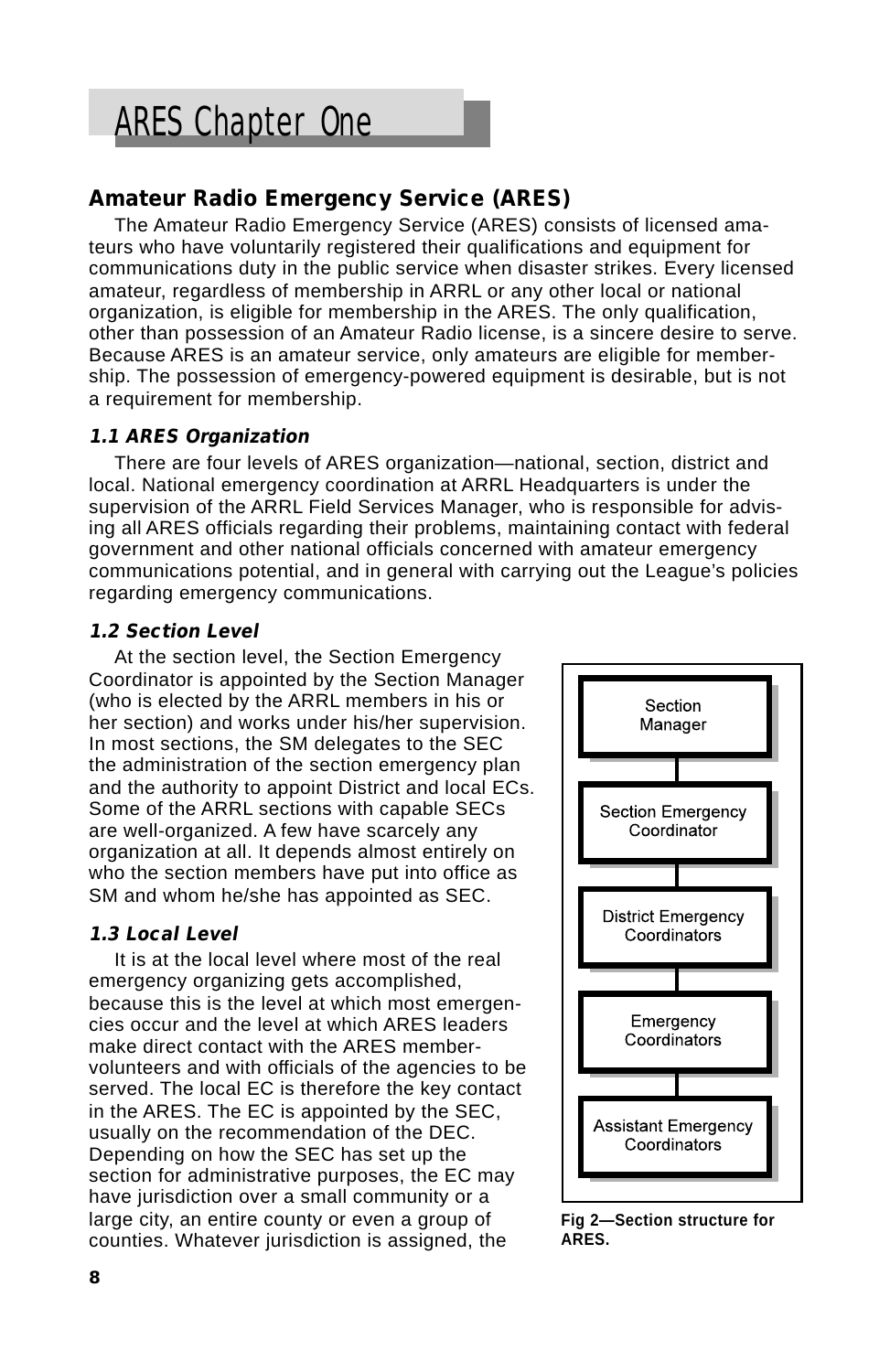EC is in charge of all ARES activities in his area, not just one interest group, one agency, one club or one band.

#### **1.4 District Level**

In the large sections, the local groups could proliferate to the point where simply keeping track of them would be more than a full-time chore, not to mention the idea of trying to coordinate them in an actual emergency. To this end, SECs have the option of grouping their EC jurisdictions into logical units or "districts" and appointing a District EC to coordinate the activities of the local ECs in the district. In some cases, the districts may conform to the boundaries of governmental planning or emergency-operations districts, while in others they are simply based on repeater coverage or geographical boundaries. Fig 2 depicts the typical section ARES structure.

### **1.5 Assistant ECs**

Special-interest groups are headed up by Assistant Emergency Coordinators, designated by the EC to supervise activities of groups operating in certain bands, especially those groups that play an important role at the local level, but they may be designated in any manner the EC deems appropriate.

### **1.6 Planning Committee**

These assistants, with the EC as chairman, constitute the local ARES planning committee and they meet together from time to time to discuss problems and plan projects to keep the ARES group active and well-trained.

There are any number of different situations and circumstances that might confront an EC, and his/her ARES unit should be organized in anticipation of them. An EC for a small town might find that the licensed amateur group is so small that appointing assistants is unnecessary or undesirable. On the other hand, an EC for a large city may find that even his assistants need assistants and that sometimes it is necessary to set up a special sub-organization to handle it. There is no specific point at which organization ceases and operation commences. Both phases must be concurrent because a living organization is a changing one, and the operations of a changing organization must change with the organization.

### **1.7 Operation and Flexibility**

We have discussed how a typical ARES unit may be organized. Just what shape the plan in your locality will take depends on what your EC has to work with. He uses what he has, and leaves provision in the plan for what he/she hopes, wants and is trying to get. Flexibility is the keynote. The personnel, equipment and facilities available today may not be available tomorrow; conversely, what is lacking today may be available tomorrow. In any case, bear in mind that organizing and planning are not a one-person task. The EC is simply the leader, or, as the title indicates, the coordinator. His effectiveness inevitably will depend on what kind of a group he has to work with; that is, on you and your cohorts. Make yourself available to your EC as a member of his planning committee, or in any capacity for which you think you are qualified.

Local ARES operation will usually take the form of nets—HF nets, VHF (repeater) nets, even RTTY, packet or other special-mode nets, depending on need and resources available. Your EC should know where your particular interests lie, so that you can be worked in where your special talents will do the most good.

It is not always possible to use the services of all ARES members. While it is general policy that no ARES member must belong to any particular club or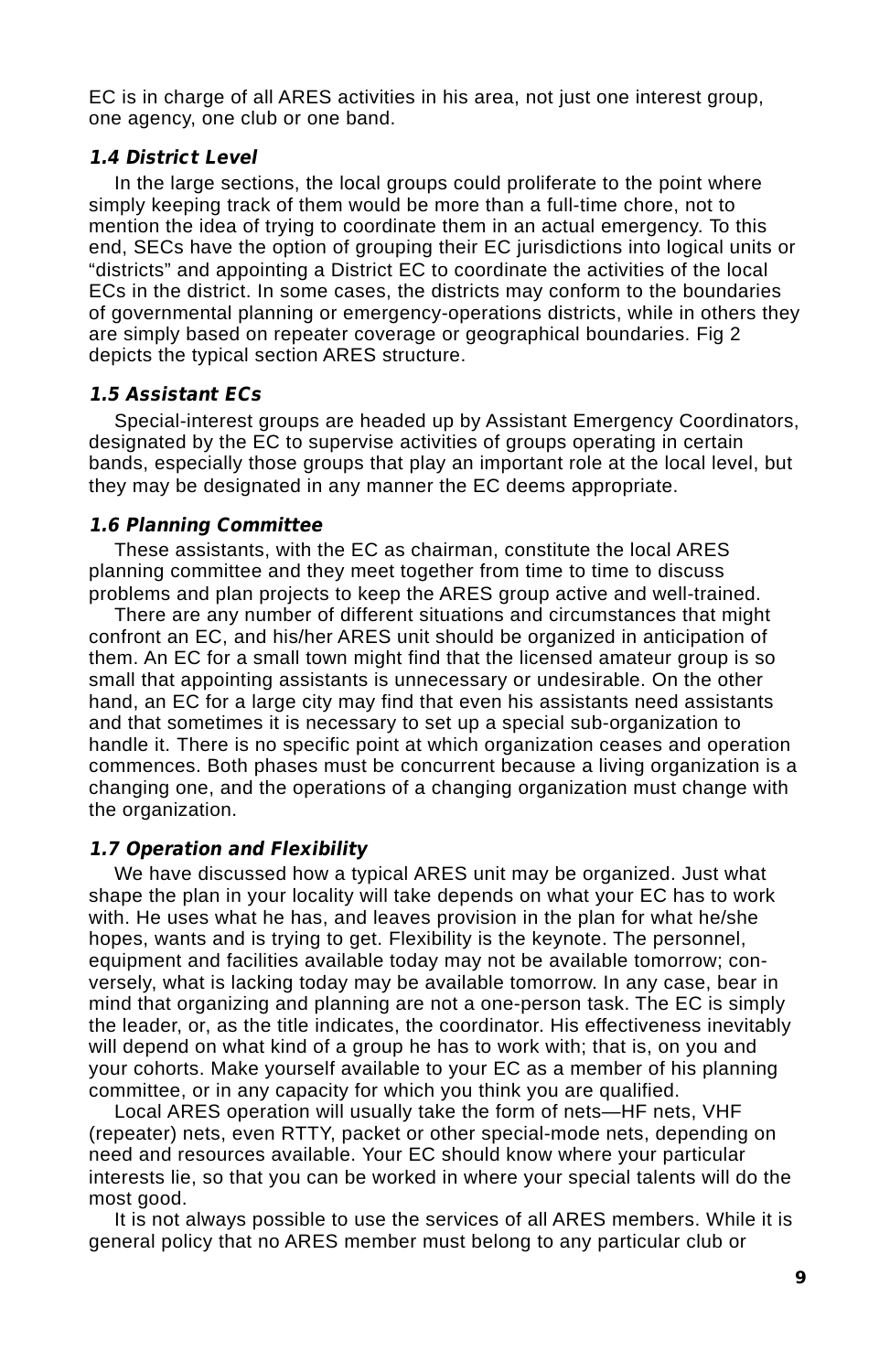organization to participate in the program, local practical considerations may be such that you cannot be used. This is a matter that has to be decided by your EC. In some cases, even personality conflicts can cause difficulties; for example, the EC may decide that he cannot work with a particular person, and that the local ARES would be better served by excluding that person. This is a judgment that the EC would have to make; while personality conflicts should be avoided, they do arise, more often than we would prefer. The EC on the job must take the responsibility for making such subjective evaluations, just as the SEC and DEC must evaluate the effectiveness of the job being done by the EC.

#### **1.8 ARES Operation During Emergencies and Disasters**

Operation in an emergency net is little different from operation in any other net, and requires preparation and training. This includes training in handling of written messages—that is, what is generally known as "traffic handling." Handling traffic is covered in detail in the ARRL Operating Manual. This is required reading for all ARES members—in fact, for all amateurs aspiring to participate in disaster communications.

The specifications of an effective communication service depend on the nature of the information which must be communicated. Pre-disaster plans and arrangements for disaster communications include:

• Identification of clients who will need Amateur Radio communication services.

• Discussion with these clients to learn the nature of the information they will need to communicate, and the people they will need to communicate with.

• Specification, development and testing of pertinent services.

While much amateur-to-amateur communicating in an emergency is of a procedural or tactical nature, the real meat of communicating is formal written traffic for the record. Formal written traffic is important for:

• A record of what has happened—frequent status review, critique and evaluation. Completeness, which minimizes omission of vital information.

• Conciseness, which when used correctly actually takes less time than passing informal traffic.

• Easier copy—receiving operators know the sequence of the information, resulting in fewer errors and repeats.

When relays are likely to be involved, standard ARRL message format should be used. The record should show, wherever possible:

1. A message number for reference purposes.

2. A precedence indicating the importance of the message.

3. A station of origin so any reply or handling inquiries can be referred to that station.

4. A check (count of the number of words in the message text) so receiving stations will know whether any words were missed.

5. A place of origin, so the recipient will know where the message came from (not necessarily the location of the station of origin).

6. Filing time, ordinarily optional but of great importance in an emergency message.

7. Date of origin.

The address should be complete and include a telephone number if known. The text should be short and to the point, and the signature should contain not only the name of the person sending the message but his title or connection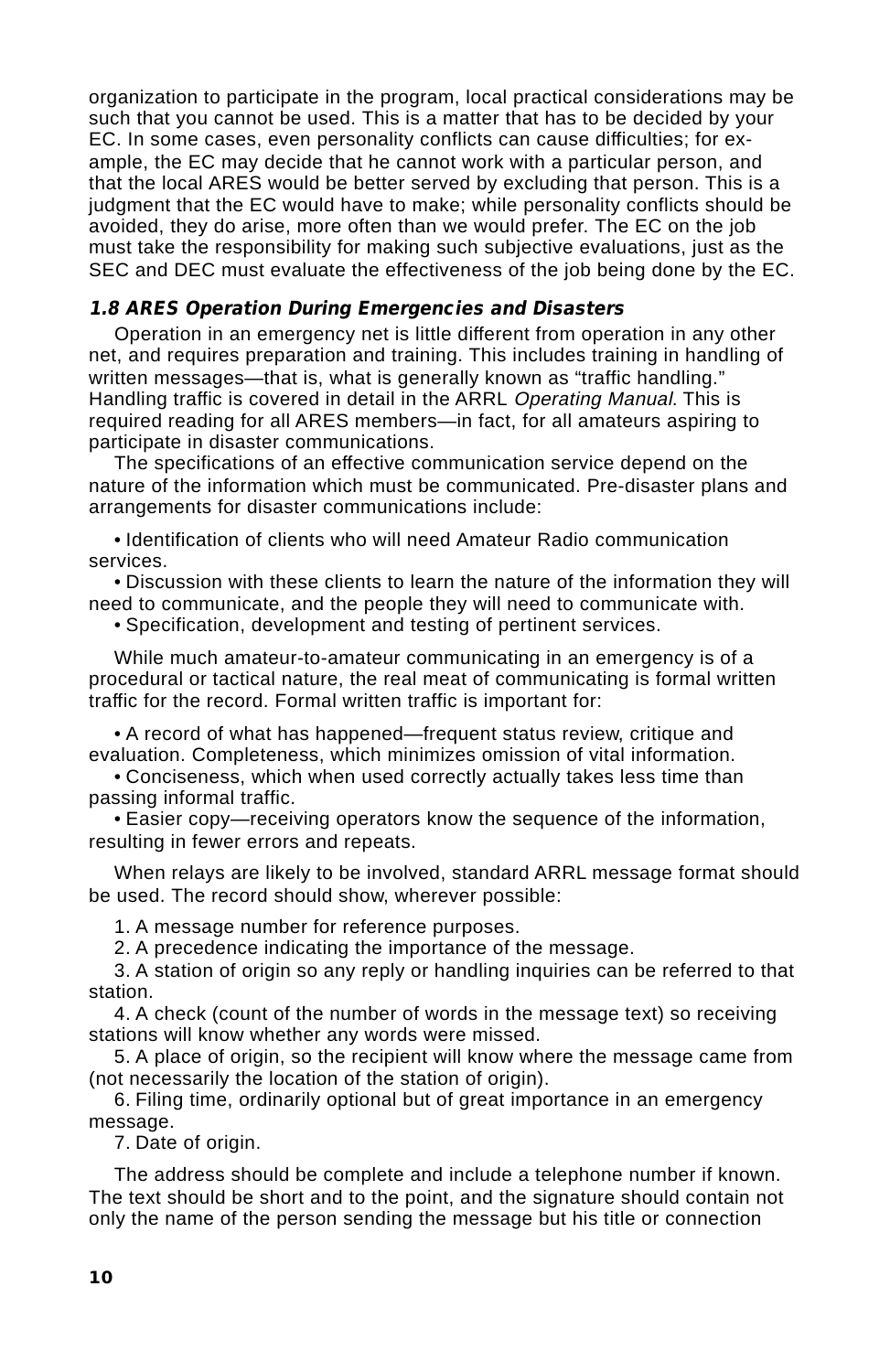also, if any.

Point-to-point services for direct delivery of emergency and priority traffic do not involve relays. Indeed, the full ARRL format is often not needed to record written traffic. Shortened forms should be used to save time and effort. For example, the call sign of the originating station usually identifies the place of origin. Also, the addressee is usually known and close by at the receiving station, so full address and telephone number are often superfluous. In many cases, message blanks can be designed so that only key words, letters or numbers have to be filled in and communicated. In some cases, the message form also serves as a log of the operation. Not a net goes by that you don't hear an ARL Fifty or an ARL Sixty One. Unfortunately, "greetings by Amateur Radio" does not apply well during disaster situations. You may hear an ARL text being used for health and welfare traffic, but rarely during or after the actual disaster. Currently, no ARL text describes the wind speed and barometric pressure of a hurricane, medical terminology in a mass casualty incident or potassium iodide in a nuclear power plant drill. While no one is suggesting that an ARL text be developed for each and every situation, there is no reason why amateurs can't work with the local emergency management organizations and assist them with more efficient communications.

Amateurs are often trained and skilled communicators. The emergency management community recognizes these two key words when talking about the Amateur Radio Service. Amateurs must use their skills to help the agencies provide the information that needs to be passed, while at the same time showing their talents as trained communicators who know how to pass information quickly and efficiently. We are expected to pass the information accurately, even if we do not understand the terminology.

Traffic handlers and ARES members are resourceful individuals. Some have developed other forms or charts for passing information. Some hams involved with the SKYWARN program, for instance, go down a list and fill in the blanks, while others use grid squares to define a region. Regardless of the agency that we are working with, we must use our traffic-handling skills to the utmost advantage. Sure, ARL messages are beneficial when we are passing health and welfare traffic. But are they ready to be implemented in times of need in your community? The traffic handler, working through the local ARES organizations, must develop a working relationship with those organizations who handle health and welfare inquiries. Prior planning and personal contact are the keys to allowing an existing National Traffic System to be put to its best use. If we don't interface with the agencies we serve, the resources of the Amateur Radio Service will go untapped.

Regardless of the format used, the appropriate procedures cannot be picked up solely by reading or studying. There is no substitute for actual practice. Your emergency net should practice regularly—much more often than it operates in a real or simulated emergency. Avoid complacency, the feeling that you will know how to operate when the time comes. You won't, unless you do it frequently, with other operators whose style of operating you get to know.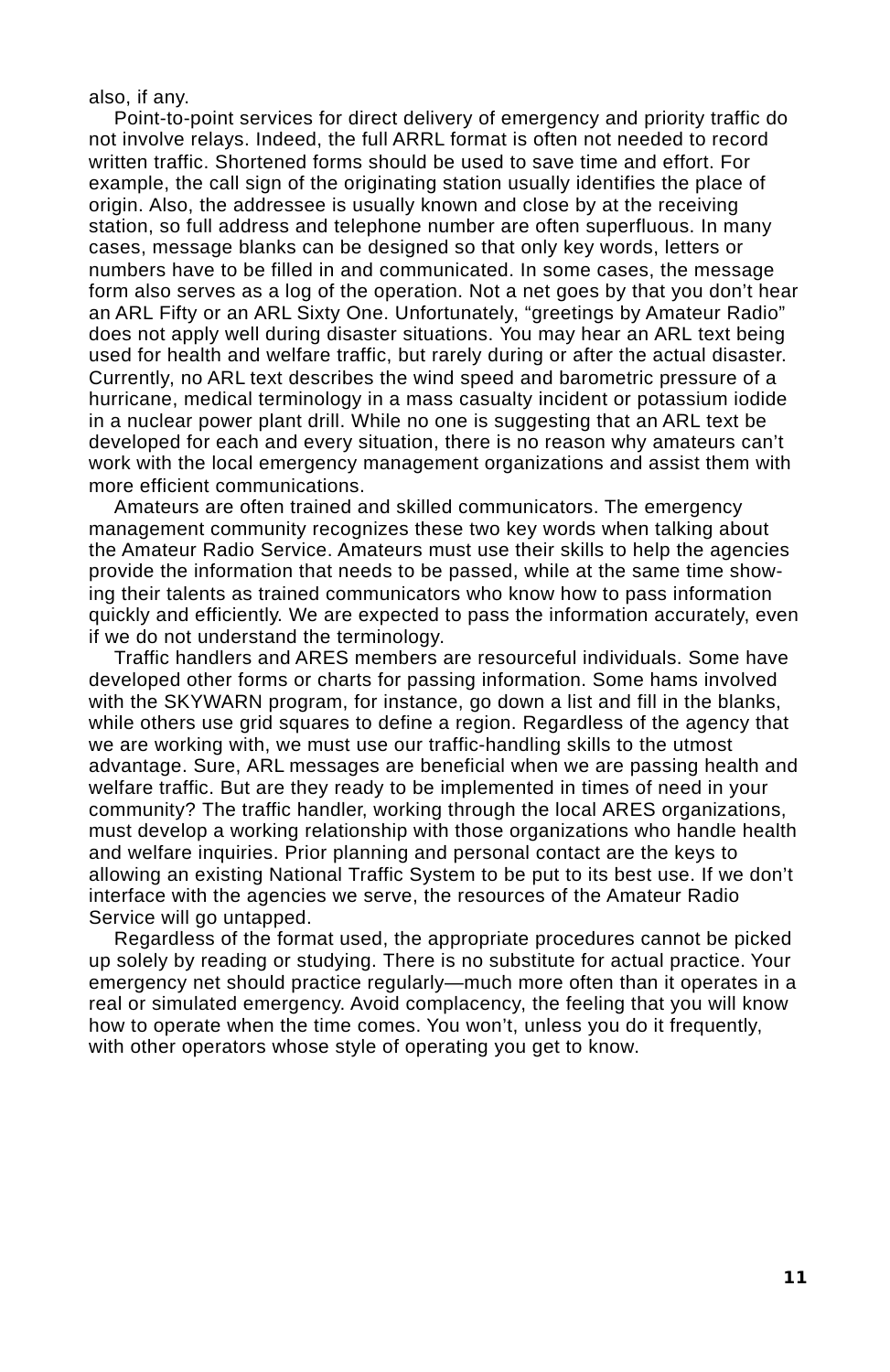## ARES Chapter Two

## **Simulated Emergency Test (SET)**

The ARRL Simulated Emergency Test is a nationwide exercise in emergency communications, administered by ARRL Emergency Coordinators and Net Managers. Both ARES and the National Traffic System (NTS) are involved. The SET weekend gives communicators the opportunity to focus on the emergency communications capability within their community while interacting with NTS nets. SET weekend is held in October, and is announced in QST.

#### **2.1 Purpose of SET**

1. To find out the strengths and weaknesses of ARES and NTS, the Radio Amateur Civil Emergency Service (RACES) and other groups in providing emergency communications.

2. To provide a public demonstration—to served agencies such as Red Cross, Civil Preparedness, and through the news media—of the value to the public that Amateur Radio provides, particularly in time of need.

3. To help radio amateurs gain experience in communications using standard procedures and a variety of modes under simulated emergency conditions.

#### **2.2 SET Format**

The scoring format reflects broad objectives and encourages recruitment of new hams and use of digital modes for handling high-volume traffic and pointto-point Welfare reports out of the affected simulated-disaster area. Participants will find SET an opportunity to strengthen the VHF-HF link at the local level, thereby ensuring that ARES and NTS are working in concert. The SET will give all levels of NTS the chance to handle exercise-related traffic. The guidelines also recognize tactical traffic on behalf of served agencies.

ARES units and other groups are free to conduct their SETs anytime between September 1 and November 30 if an alternative date is preferred. The activity period should not exceed 48 hours. The deadline for receipt of all reports is January 31. A complete array of reporting forms will be mailed to affected Field Organization appointees.

### **2.3 Preparing for SET**

Emergency Coordinators sign up all available amateurs in their area and work them into the SET plans. They make special efforts to attract new Technicians as outlined earlier.

A meeting of all ARES members and prospective members is called to briefly outline (no details!) SET activities, and give general instructions. ECs contact served agencies and explain the intent and overall purpose of the SET, offer to send test messages to other branches of their agencies, and invite officials to ARES meetings and SET operating sites. Publicity is arranged in consultation with an ARRL Public Information Officer in local newspapers and radio/TV stations.

### **2.4 During the SET**

The "emergency" situation is announced and the emergency net is activated. Stations are dispatched to served agencies. Designated stations originate messages on behalf of served agencies. Test messages may be sent simulating requests for supplies. Simulated emergency messages (just like real emergency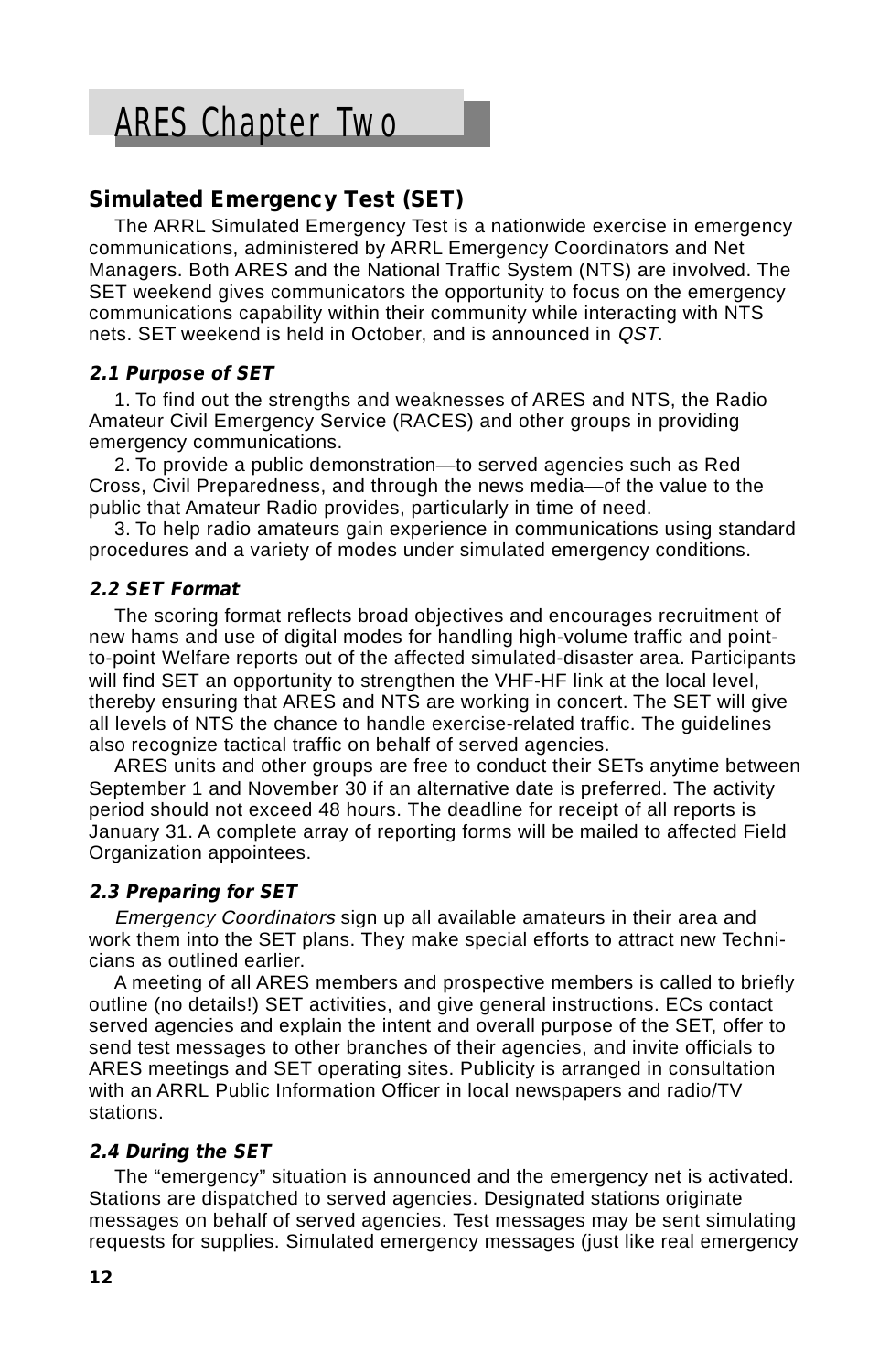messages) should be signed by an authorized official. Tactical communications for served agencies is emphasized.

At least one session (or substantial segment of a session) of the local net should be conducted on emergency-only basis. Or, if a repeater is on emergency power, only emergency-powered stations should be allowed to operate through the repeater for a certain time period.

#### **2.5 After the SET**

An important post-SET activity is a critique session to discuss the test results. All ARES (and RACES) members should be invited to the meeting to review good points and weaknesses apparent in the drill.

#### **2.6 NTS in SET**

The main function of NTS in an emergency situation is to tie together all of the various local activities and to provide a means by which all traffic destined outside of a local area, section or region can be systematically relayed to the addressee.

The interface between NTS and ARES lies in the liaison function between local nets and other NTS nets, particularly at the section level. Responsibility for representation of the local network on the section net lies with the local net manager who may or may not be the EC.

At least one net session or substantial segment of a session should be conducted on emergency power. A surprise session or two should be conducted.

#### **2.7 Summary**

One of the first steps on the way to a successful SET is to try to get as many people involved as possible, and especially new hams. In a real emergency, we find amateurs with all sorts of varied interests coming out of the woodwork. Get them involved in SET so they will know more about how emergency communications should be handled. Promote SET on nets and repeaters, and sign up new, enthusiastic Technicians.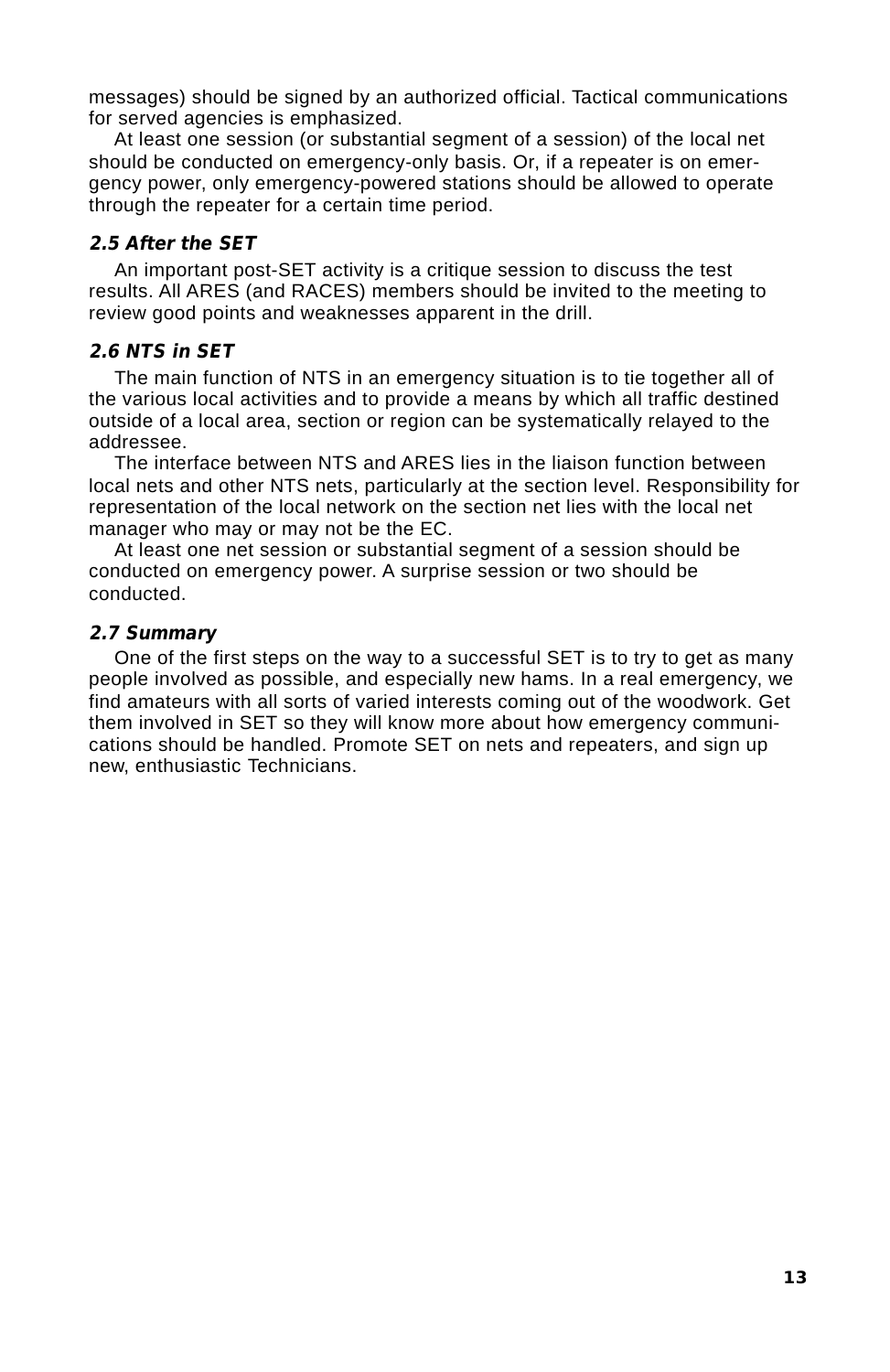## ARES Chapter Three

## **ARES Mutual Assistance Team (ARESMAT) Concept**

The ARESMAT concept recognizes that a neighboring section's ARES resources can be quickly overwhelmed in a large-scale disaster. ARES members in the affected areas may be preoccupied with mitigation of their own personal situations and therefore not able to respond in local ARES operations. Accordingly, communications support must come from ARES personnel outside the affected areas. This is when help may be requested from neighboring sections' ARESMAT teams. To effect inter-sectional support mechanisms, each Section Emergency Coordinator (SEC) should consider adopting the following principles in their ARES planning:

• Pre-disaster planning with other sections in the Division, and adjoining sections outside the Division. Planning should be conducted through written memoranda and in-person at conventions and director-called cabinet meetings. An ARESMAT inter-sectional emergency response plan should be drafted.

• Development of a roster of ARESMAT members able, willing and trained to travel to neighboring sections to provide communication support inside the disaster area.

• Inter-sectional communication/coordination during and immediately following the onslaught of the disaster.

• Post-event evaluation and subsequent revision/updating of the intersectional emergency response plan.

When developing ARESMAT functions, ARES leadership should include the following basic action elements:

#### **3.1 Pre-Departure Functions**

Team leaders should provide ARESMAT members with notification of activation/assignment. Credentials should be provided for recognition by local authorities. They should provide a general and technical briefing on information drawn principally from the requesting authority, supplemented by reports from Amateur Radio, commercial radio, W1AW bulletins, and ARRL officials. The briefing should include an overview of equipment and communication needs, ARESMAT leadership contacts, and conditions in the disaster area.

The host SEC's invitation, transportation (including routes in disaster area) and accommodations considerations, and expected length of deployment should all also be reviewed with the team members.

#### **3.2 In-Travel Functions**

Before and while in travel to the affected areas, team leaders should review the situation's status with the team: job assignments, checklists, affected area profile, mission disaster relief plan, strengths and weaknesses of previous and current responses, maps, technical documents, contact lists, tactical operation procedures, and response team requirements.

#### **3.3 Arrival Functions**

Upon arrival, team leaders should check with host ARES officials and obtain information about frequencies in use, current actions, available personnel, communication and computer equipment, and support facilities that could be used by the team to support the relief effort. The host's ARES plan in effect for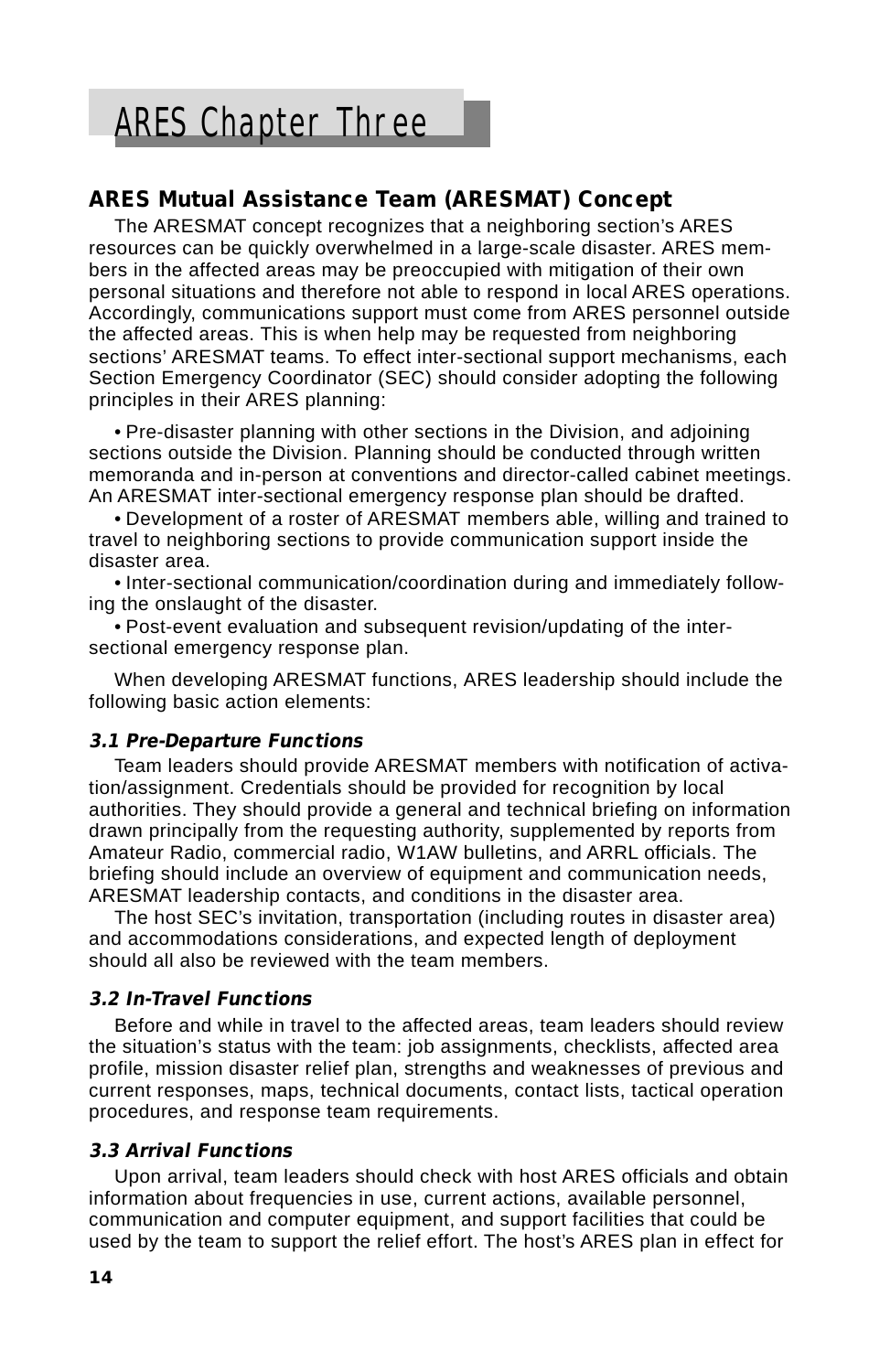the disaster should be obtained. A priority upon arrival should be the establishment of an initial intra-team communication network and an HF or VHF channel back to the home section for morale traffic.

Team leaders should meet with served agencies, Amateur Radio clubs' communications staff, local ARRL communications authority, and others as needed to obtain information and coordinate the use of frequencies. Communication site selections should take into account team requirements and local constraints.

#### **3.4 In-situ Functions**

Team leaders should make an initial assessment of functioning communication facilities, and monitor host ARES officials' communications, and other response team relief efforts to coordinate operations and reduce duplication of effort. Team members should be monitored and their capabilities to perform their duties evaluated. Proper safety practices and procedures must be followed. A daily critique of communication effectiveness with served units and communication personnel should be conducted.

#### **3.5 Pre-Demobilization and Demobilization Functions**

An extraction procedure for ham communicators should be negotiated with served agencies and host ARES officials before it is needed. To get volunteers' commitment to travel and participate, they must be assured that there will be an end to their commitment. Open-ended commitments of volunteers are undesirable, partly because they make potential volunteers hesitate to become involved.

Leaders must coordinate with the host ARES officials and served agencies, and other functions to determine when equipment and personnel are no longer needed. A demobilization plan should be in effect.

A team critique, begun on the trip home, should be conducted, and individual performance evaluations on team members should be prepared. Copies of critiques should be sent to both the home SEC and in-disaster SEC. Problems stemming from personality conflicts should be addressed and/or resolved outside of formal reports, as they only provide distractions to the reports. Equipment should be accounted for.

A post-event evaluation meeting should always be conducted, and a final report prepared upon which an update to the inter-sectional ARESMAT plan can be made.

### **3.6 ARESMAT Member Qualifications**

The individual filling the role of ARESMAT member must have high performance standards, qualifications, experience, and the ability to work with a diverse group of team members that will be required to provide relief to the affected areas. He or she must be able to work efficiently in a disaster relief operation under the most adverse conditions.

Additionally, a member should have demonstrated ability to be an effective team player in crisis situations, a strong personal desire, and strong interpersonal communication skills. A knowledge of how ARRL, Red Cross and other agencies function at both the national and local levels is helpful. A working knowledge of the incident command system is useful as many events are managed under this system.

Members should be respected and recognized by officials and peers as competent communicators, and should understand a broad range of disaster response organizations' capabilities and communication requirements.

Obvious, perhaps, but important: Members must be available with the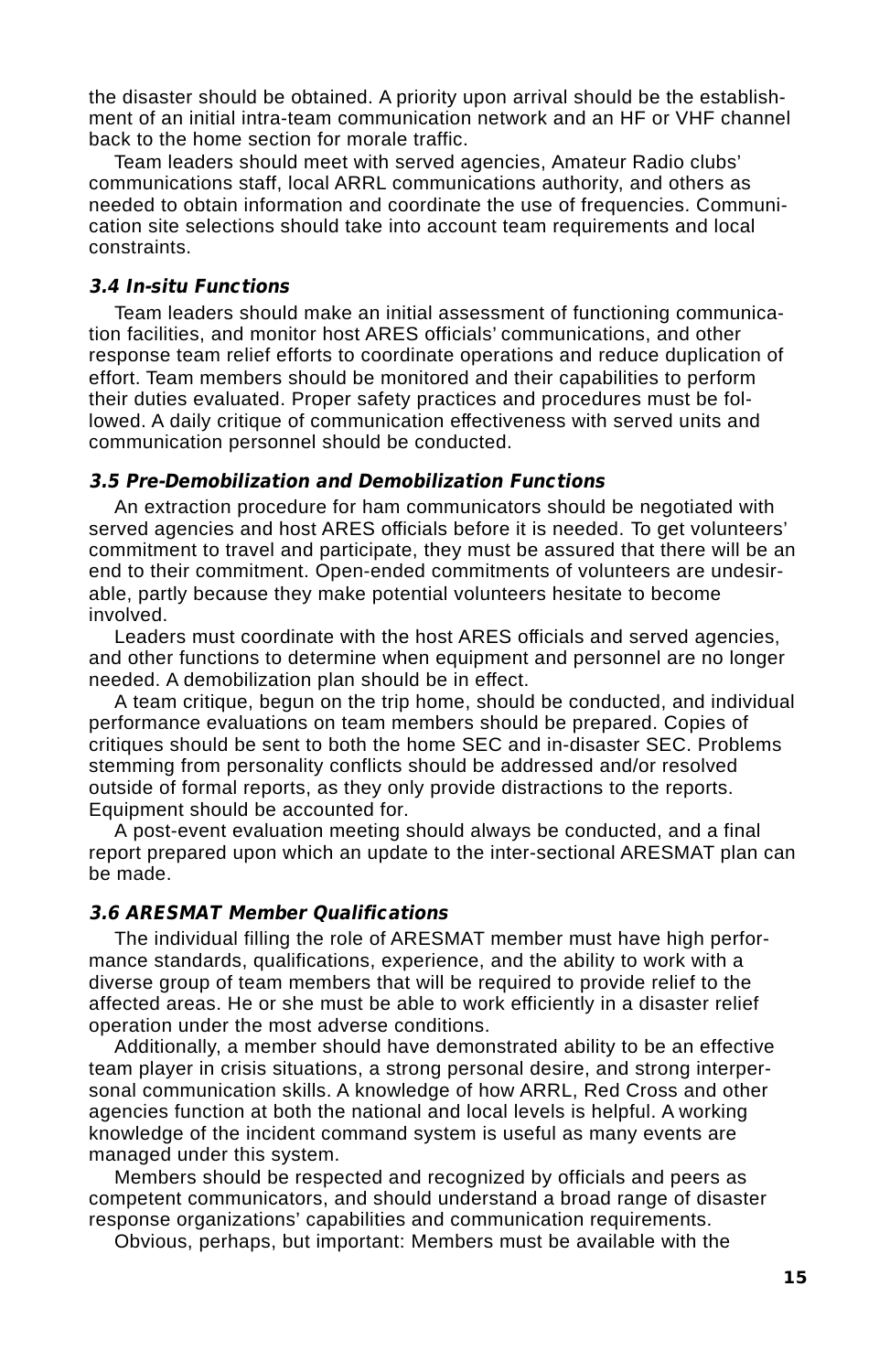consent of their employer to participate!

They should be physically fit to perform arduous work under adverse environmental conditions.

#### **3.7 Summary**

It should be noted that there is a fine balance of authority over a deployed ARESMAT. The in-disaster SEC (or delegated authority) should be able to make decisions as to use and deployment of an incoming team. Therefore, an incoming team should be prepared to submit themselves to such authority; this is evidenced by the fact that any team, internal or external, has only a limited view of the overall operation. The supervising authorities will naturally have a better overview of the whole situation.

In turn, however, the in-disaster authority should be discouraged from abusing the resources of incoming teams. Should a team no longer be required, or a situation de-escalate, the team should be released at the earliest possible time, so that they may return home to their own lives.

The ARESMAT tool should be one of "last resort—better than nothing." Whenever possible, amateurs from the affected section should be used for support. It is a lot to ask of a volunteer to travel far from home, family and job for extended periods of arduous and potentially dangerous work.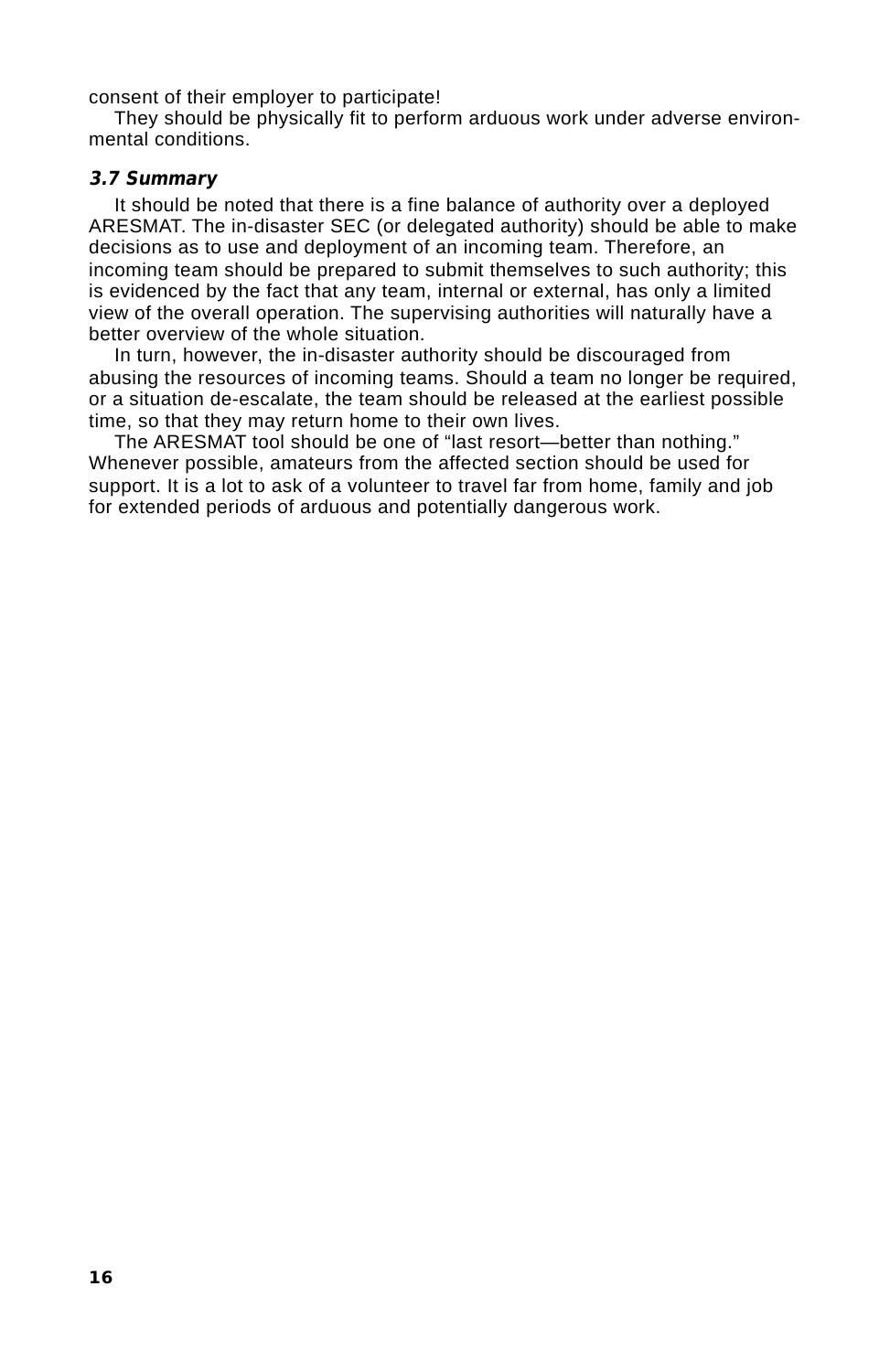## ARES Chapter Four

### **ARES and RACES**

After World War II, when it became evident that the international situation was destined to be tense and the need for some civil-defense measures became apparent, successive government agencies designated to head up such a program called on amateur representatives to participate. In the discussions that followed, amateurs were interested in getting two points across: First, that Amateur Radio had a potential for and capability of playing a major role in this program; and second, that our participation should, this time as never before, be in our own name, as an Amateur Radio Service, even if and after war should break out. These principles were included into the planning by the formulation of regulations creating a new branch of the amateur service, the Radio Amateur Civil Emergency Service, RACES.

Recognition of the role of Amateur Radio as a public service means responsibility—this time in our own name. The RACES regulations are printed in full in the ARRL publication The FCC Rule Book, along with the rest of the amateur regulations, and are not reprinted here. Every amateur should study closely and become familiar with these rules; civil preparedness, now a major function, may become our only on-the-air function if we are plunged into war.

#### **4.1 What is RACES?**

 RACES, administered by local, county and state emergency management agencies, and supported by the Federal Emergency Management Agency (FEMA) of the United States government, is a part of the Amateur Radio Service that provides radio communications for civil-preparedness purposes only, during periods of local, regional or national civil emergencies. These emergencies are not limited to war-related activities, but can include natural disasters such as fires, floods and earthquakes.

As defined in the rules, RACES is a radiocommunication service, conducted by volunteer licensed amateurs, designed to provide emergency communications to local or state civil-preparedness agencies. It is important to note that RACES operation is authorized by emergency management officials only, and this operation is strictly limited to official civil-preparedness activity in the event of an emergency-communications situation.

#### **4.2 Operating Procedure**

Amateurs operating in a local RACES organization must be officially enrolled in the local civil-preparedness agency having jurisdiction. RACES operation is conducted by amateurs using their own primary station licenses, and by existing RACES stations. The FCC no longer issues new RACES (WC prefix) station call signs. Operator privileges in RACES are dependent upon, and identical to, those for the class of license held in the Amateur Radio Service. All of the authorized frequencies and emissions allocated to the Amateur Radio Service are also available to RACES on a shared basis. But in the event that the President invokes his War Emergency Powers, amateurs involved with RACES might be limited to certain specific frequencies (while all other amateur operation could be silenced). See Table 1 (page 18).

While RACES was originally based on potential use for wartime, it has evolved over the years, as has the meaning of civil defense (which is also called civil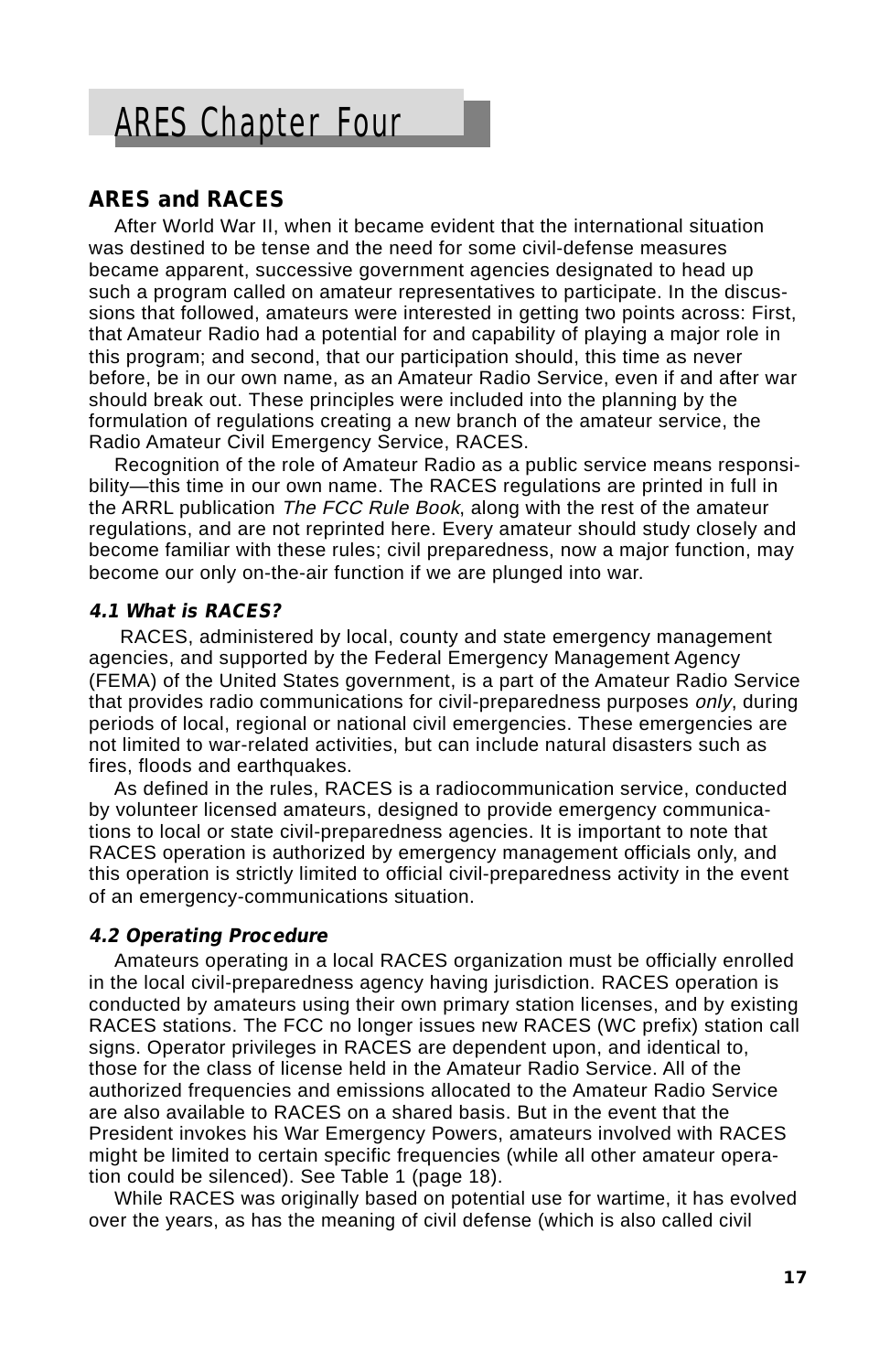#### 21.228-21.267 MHz 28.55-28.75 MHz 29.237-29.273 MHz 29.45-29.65 MHz 50.35-50.75 MHz 52-54 MHz 144.50-145.71 MHz 146-148 MHz 222-225 MHz 14.047-14.053 MHz 420-450 MHz 1240-1300 MHz 2390-2450 MHz **Table 1 Dedicated RACES Operating Frequencies** 1800-1825 kHz 1975-2000 kHz 3.50-3.55 MHz 3.93-3.98 MHz 3.984-4.000 MHz 7.079-7.125 MHz 7.245-7.255 MHz 10.10-10.15 MHz 14.22-14.23 MHz 14.331-14.350 MHz 21.047-21.053 MHz

preparedness), to encompass all types of emergencies. While operating in a RACES capacity, RACES stations and amateurs registered in the local RACES organization may not communicate with amateurs not operating in a RACES capacity. (Of course, such restrictions do not apply when such stations are operating in a non-RACES—such as ARES—amateur capacity.) Only civil-preparedness communications can be transmitted. Test and drills are permitted only for a maximum of one hour per week. All test and drill messages must be clearly so identified.

## **4.3 ARES and RACES**

Although RACES and ARES are separate entities, the ARRL advocates dual membership and cooperative efforts between both groups whenever possible for an ARES group whose members are all enrolled in and certified by RACES to operate in an emergency with great flexibility. Using the same operators and the same frequencies, an ARES group also enrolled as RACES can "switch hats" from ARES to RACES and RACES to ARES to meet the requirements of the situation as it develops. For example, during a "nondeclared emergency," ARES can operate under ARES, but when an emergency or disaster is officially declared by a state or federal authority, the operation can become RACES with no change in personnel or frequencies.

This situation is still not well understood and accepted throughout the United States; both ARES and RACES still exist, separately, in many areas. League officials will have to determine the situation in their own area. Where there is currently no RACES, it would be a simple matter for an ARES group to enroll in that capacity, after a presentation to the civil-preparedness authorities. In cases where both ARES and RACES exist, it is possible to join both or to be involved in either. As time progresses, the goal would be the merger into one strong organization, with coordination between ARES and RACES officials using the same groups of amateurs. In some sections of the US today, the ARES structure has also been accepted as the RACES structure.

### **4.4 Other Amateur Facilities**

There are a number of other Amateur Radio facilities, not sponsored or directly affiliated with the League, which are nevertheless an integral part of our public service effort. Some of these organizations are the monitoring services, MARS, independent nets (both international and domestic) and other similar activities. While naturally we want you to participate in organizations sponsored by your League, it's better to participate in a non-League sponsored public service organization than not to participate at all. In this booklet we cannot give details of the operation of these other organizations because there are too many of them, and their operations change too rapidly. Suffice it to say that they do exist, and they are worthy of your support.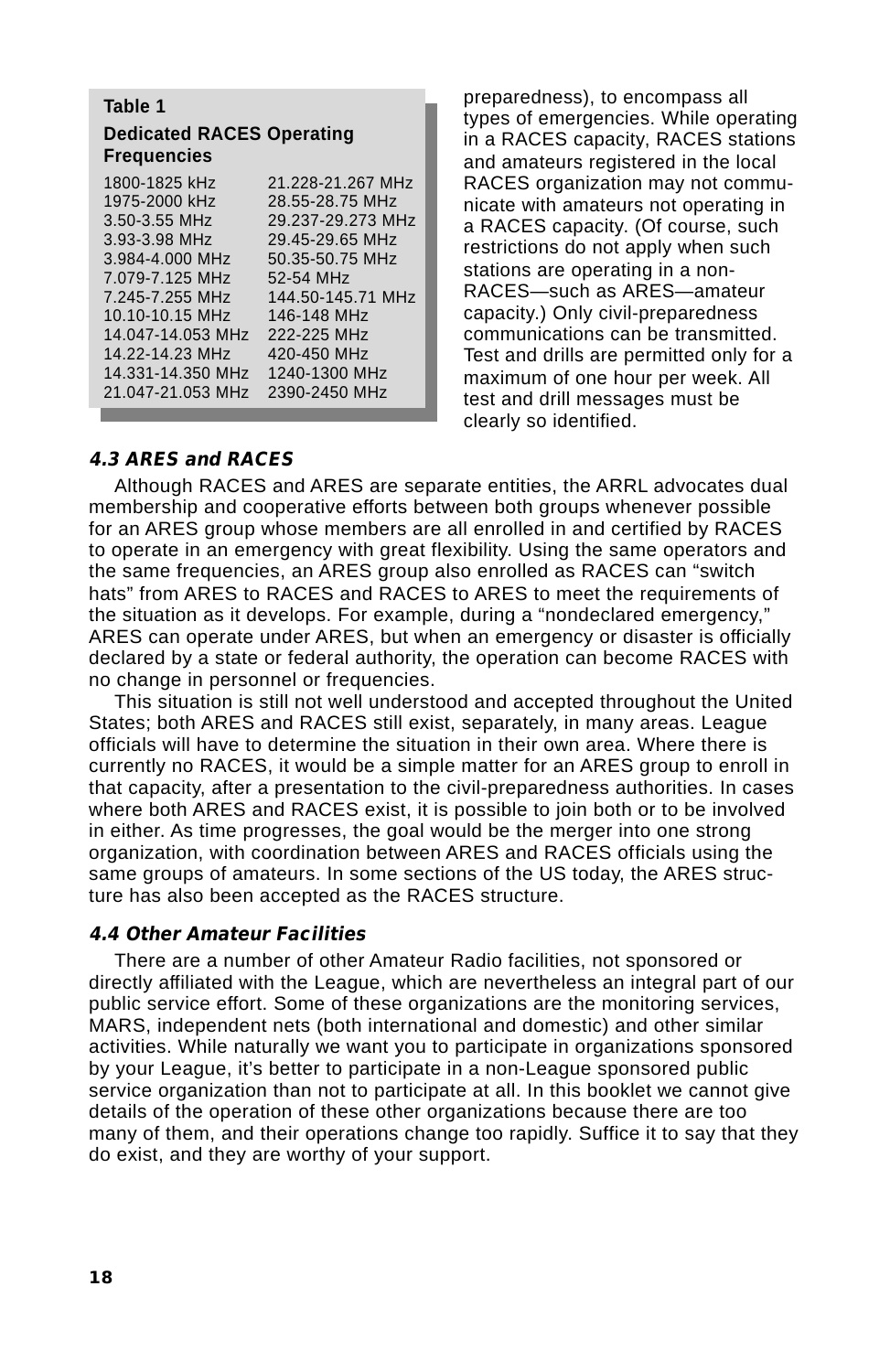## ARES Chapter Five

## **ARES Principles of Disaster Communication**

It is impossible to state exact rules that will cover every situation that arises. The good amateur faced with a disaster situation may, however, benefit greatly from certain rules of thumb. These rules are, or should be, part of his/her training in his/her ARES group. They are presented here somewhat at random and should be reviewed by all amateurs, even those not active in disaster communications preparation.

**1. Keep the QRM level down**. In a disaster, many of the most crucial stations will be weak in signal strength. It is most essential that all other stations remain silent unless they are called upon. If you're not sure you should transmit, don't. Our amateur bands are very congested. If you want to help, study the situation by listening. Don't transmit unless you are sure you can help by doing so. Don't ever break into a disaster net just to inform the control station you are there if needed.

**2. Monitor established disaster frequencies**. Many localities and some geographical areas have established disaster frequencies where someone is always (or nearly always) monitoring for possible calls. When you are not otherwise engaged, it is helpful simply to sit and listen on such frequencies, some of which are used for general ragchewing as well as disaster preparedness drilling. On CW, SOS is universally recognized, but has some legal aspects that should be considered where the need is not truly crucial. On voice, one can use "MAYDAY" (universal, the phone equivalent of SOS) or, to break into a net or conversation, the word "emergency."

**3. Avoid spreading rumors**. During and after a disaster situation, especially on the phone bands, you may hear almost anything. Unfortunately, much misinformation is transmitted. Rumors are started by expansion, deletion, amplification or modification of words, exaggeration or interpretation. All addressed transmissions should be officially authenticated as to their source. These transmissions should be repeated word for word, if at all, and only when specifically authorized. In a disaster emergency situation, with everyone's nerves on edge, it is little short of criminal to make a statement on the air without foundation in authenticated fact.

**4. Authenticate all messages**. Every message which purports to be of an official nature should be written and signed. Whenever possible, amateurs should avoid initiating disaster or emergency traffic themselves. We do the communicating; the agency officials we serve supply the content of the communications.

**5. Strive for efficiency**. Whatever happens in an emergency, you will find hysteria and some amateurs who are activated by the thought that they must be "sleepless heroes." Instead of operating your own station full time at the expense of your health and efficiency, it is much better to serve a shift at one of the best-located and best-equipped stations, suitable for the work at hand, manned by relief shifts of the best-qualified operators. This reduces interference and secures well-operated stations.

**6. Select the mode and band to suit the need**. It is a characteristic of all amateurs to believe that their favorite mode and band is superior to all others. For certain specific purposes and distances, this may be true. However, the merits of a particular band or mode in a communications emergency should be evaluated impartially with a view to the appropriate use of bands and modes.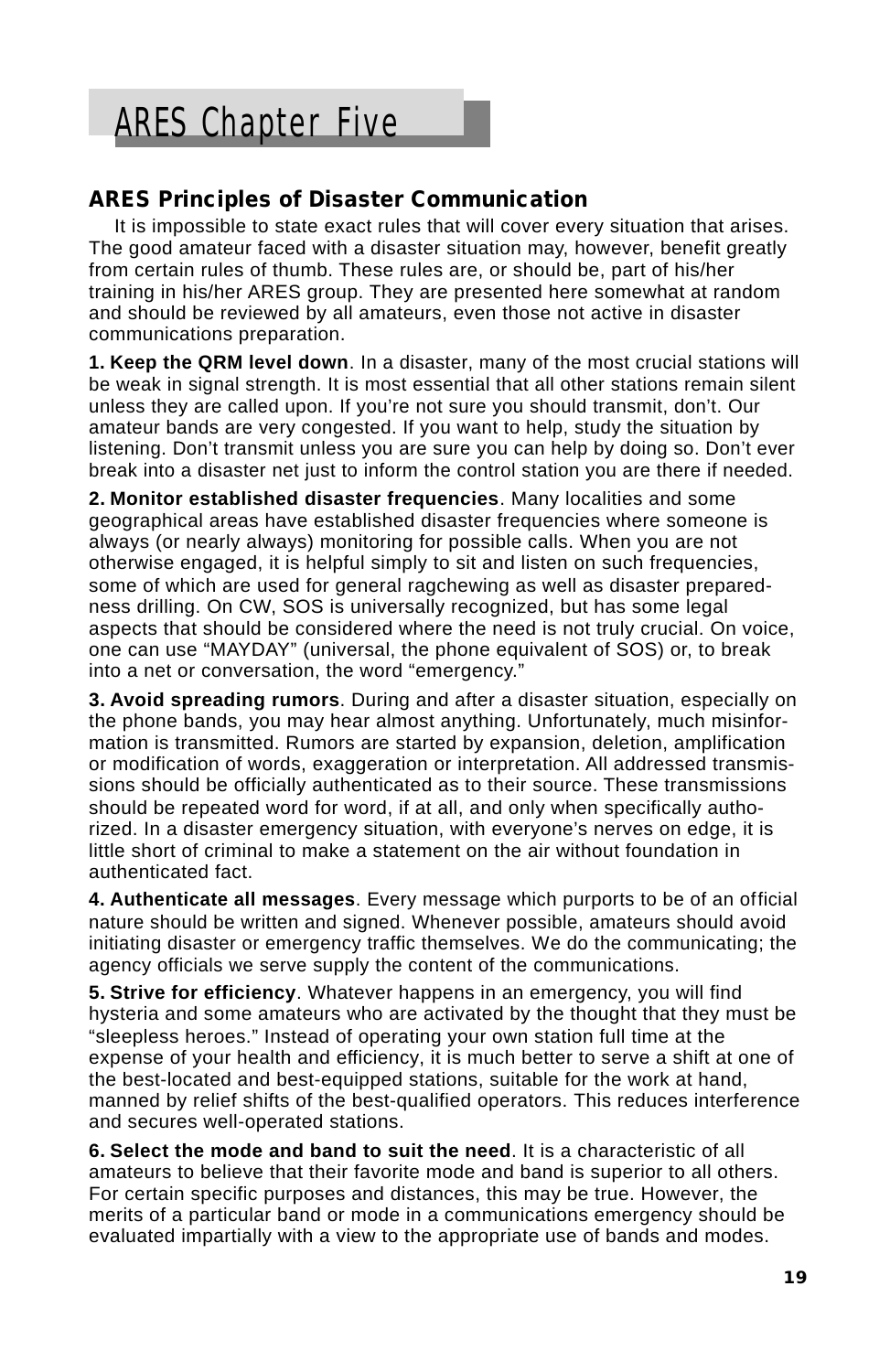There is, of course, no alternative to using what happens to be available, but there are ways to optimize available communications. Long experience has developed the following advantages:

#### **CW Mode**

• Less QRM in most amateur bands.

• Secrecy of communications—contents of communications are much less likely to be intercepted by the general public to start rumors or undue concern.

- Simpler transmitting equipment.
- Greater accuracy in record communications.
- Longer range for a given amount of power.

#### **Voice Mode**

- More practical for portable and mobile work.
- More widespread availability of operators.
- Faster communication for tactical or "command" purposes.
- More readily appreciated and understood by the public.
- Official-to-official and phone-patch communication.

#### **Digital Modes**

Greater speed in record communication than some of the other modes, and—in most of these modes—error detection. In addition, digital modes offer the potential for message store-and-forward capability from within the disaster site to the "outside world." Finally, packet provides the capability of "digipeating" messages from point A to point Z via numerous automatically controlled middle points.

The well-balanced disaster organization will have CW, phone, and digital mode capabilities available in order to utilize all of the advantages. Of course, one must make the best use of whatever is available, but a great deal of efficiency is lost when there is lack of coordination between the different types of operation in an emergency. Absolute impartiality and a willingness to let performance speak for itself are prime requisites if we are to realize the best possible results.

**7. Use all communications channels intelligently**. While the prime object of emergency communications is to save lives and property (anything else is incidental), Amateur Radio is a secondary communications means; normal channels are primary and should be used if available. Emergency channels other than amateur which are available in the absence of amateur channels should be utilized without fear of favoritism in the interest of getting the message through.

**8. Don't "broadcast."** Some amateur stations in an emergency situation have a tendency to emulate "broadcast" techniques. While it is true that the general public may be listening, our transmissions are not and should not be made for that purpose. Broadcast stations are well equipped to perform any such service. Our job is to communicate for, not with the general public.

**9.** Within the disaster area itself, the ARES is primarily responsible for communications support. When disaster strikes, the first priority of those NTS operators who live in or near the disaster area is to make their expertise available to their Emergency Coordinator where and when needed. For timely and effective response, this means that NTS operators need to talk to their ECs before the time of need so that they will know how to best respond.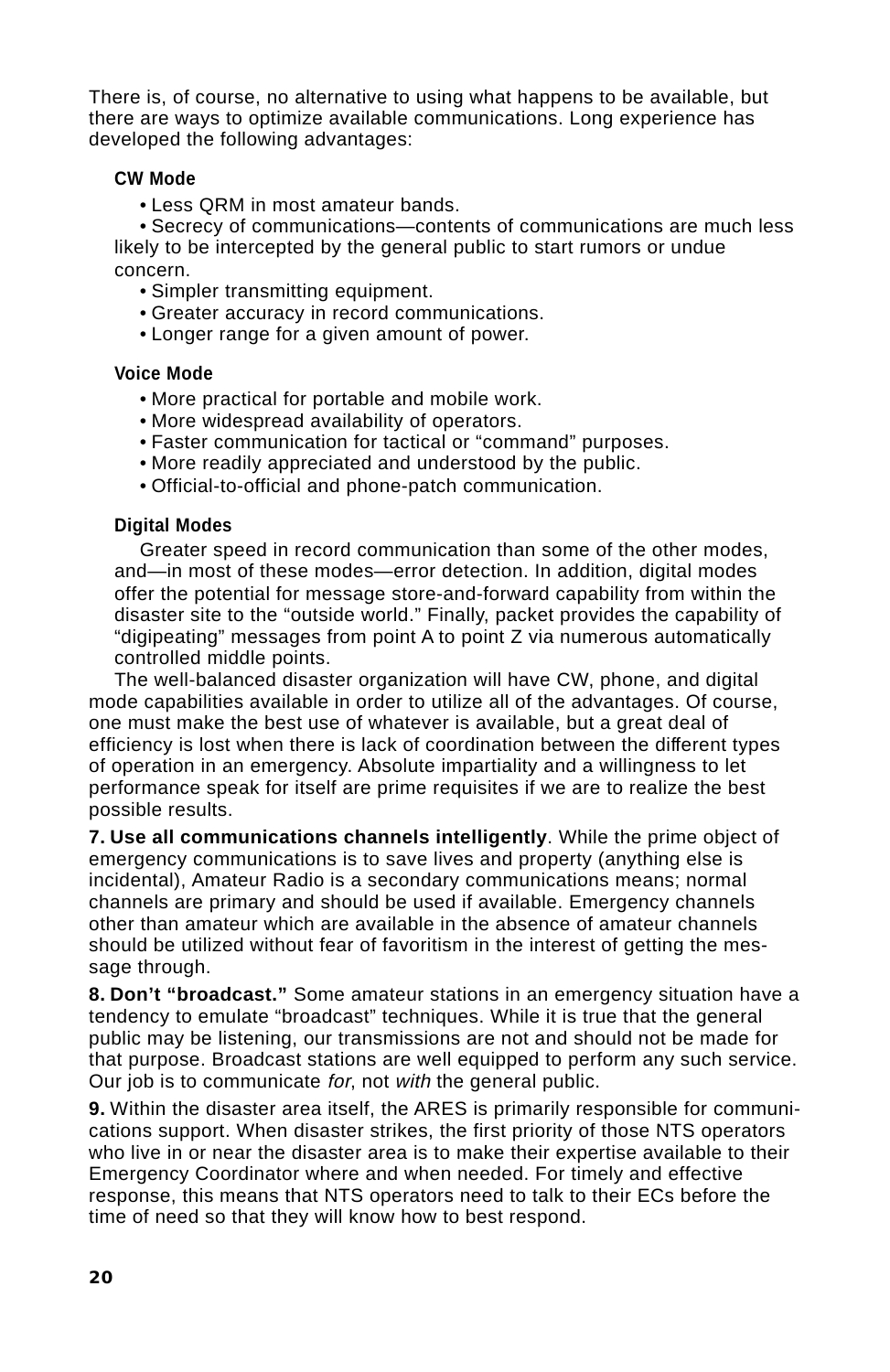## ARES Chapter Six

### **Working with Public Safety Officials**

Public service communications performed by ARES members are based on a number of requirements. Specifically, we must be accepted by public-safety officials; once accepted, our continued ability to contribute in times of disaster is based on the efficiency and effectiveness of our performance. While acceptance, image, efficiency and effectiveness are all important to the ongoing working relationships between amateurs and officials, it is the initial acceptance that is often difficult to achieve.

Police and fire officials tend to be very cautious and skeptical concerning those who are not members of the public-safety professions. This posture is based primarily on experiences in which well-intended but somewhat overzealous volunteers have complicated, and in some cases jeopardized, efforts in emergencies. The amateur operator or other volunteer who wishes to be of assistance must be aware of this perception.

The police have generally had their fill of "groupies" or "hangers on." They can ill afford to tolerate frustrated individuals who have always wanted to be police officers or firefighters, but for one reason or another have never reached that objective. There seems to be an abundance of people, especially during a crisis, who will quickly overstep the limits of their authority and responsibility if they are given any opportunity to assist in an official capacity. In their zeal, such persons often inhibit the actions of trained personnel. Worse yet, they can make an already dangerous situation even more so by their reckless abandon. With rare exception, Amateur Radio operators do not fall into this category. The problem is, however, that police officers in the midst of stressful operations may have extreme difficulty in distinguishing between those volunteers who are problem solvers and those who are problem makers.

Those very few hams who behave emotionally, are overzealous in offering their services or in describing their abilities or who abuse the established limits of their authority are doing the amateur fraternity a real disservice. The typical police officer or firefighter, like the typical civilian, does not understand the vast differences among various radio services, the types of licensing involved or the high level or expertise and discipline that is characteristic of the Amateur Radio Service.

When an amateur arrives at a scene and jumps out of a vehicle with a handheld in each fist and two more clipped to the belt, all squawking at once, officials simply don't know how to respond. They are either overwhelmed by equipment they don't understand, or so awe-struck that they try to avoid what they perceive as threatening.

How Amateur Radio volunteers are accepted depends on their establishing a track record of competent performance in important activities. This begins with convincing officials that amateurs offer a cost-effective (otherwise known as free) substitute for functions previously paid for by the taxpayer. Local radio amateurs also must demonstrate that they are organized, disciplined and reliable, and have a sincere interest in public service.

The most effective way to accomplish this is for you, as head of your communications group, to initiate the contact with public safety agencies in an official capacity. This is better than having individual amateurs, particularly outside an organized structure, making uncoordinated and poorly prepared contacts that often result in an impression that your group is disorganized.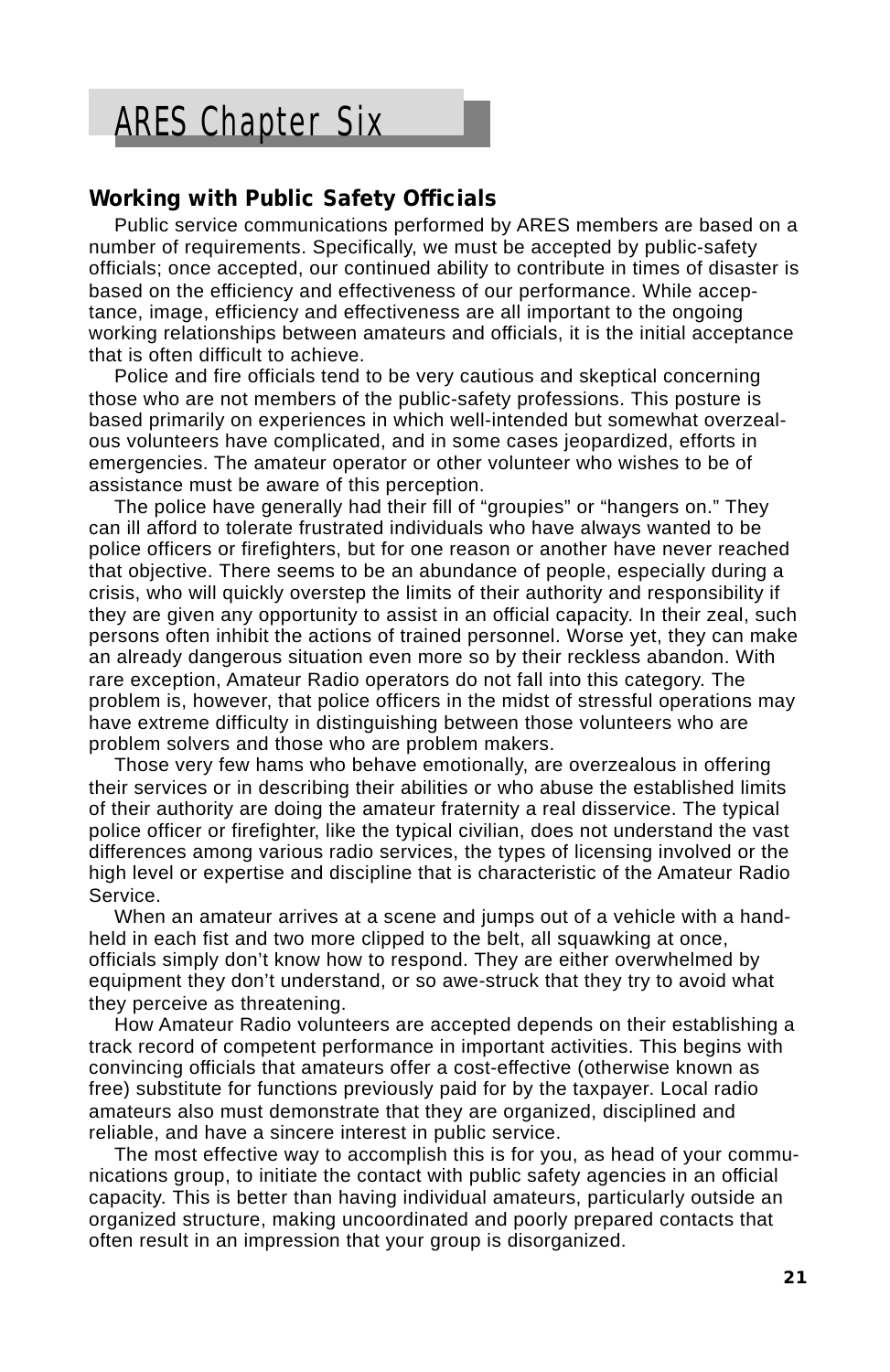Approach that first meeting well-prepared, and give a concise presentation of Amateur Radio's capabilities. Illustrate accomplishments with newspaper clippings, QST articles, etc, highlighting Amateur Radio public service. Discuss the existing Amateur Radio structure, emphasizing that a certain number of qualified operators will be able to respond to the public's needs.

Demonstrate the reliability and clarity of amateur gear. Nothing is more impressive than asking for a roll call on a 2-meter repeater using a hand-held radio in the police or fire chief's office and having amateurs respond with fullquieting signals from locations where municipal radios are normally ineffective. Such a demonstration several years ago convinced officials in Laguna Beach, California, to ask for the assistance of the South Orange County ARES. The wisdom of this decision became evident a short time later when that seaside resort community was hit by a series of local emergencies.

Suggest specific ways in which amateurs can be of assistance. Indicate you are aware that police and fire radio frequencies are usually saturated with tactical or operational traffic in emergencies, and offer to provide an administrative frequency for use in overall management and coordination of the relief effort. More importantly, offer to demonstrate what you are capable of doing by supplying a demonstration of your communications capabilities. It is of tremendous importance that you emphasize that the services supplied by your group will free public-safety officers for other duties.

Demonstrate how easily amateurs and their equipment can interface with public-safety efforts. A perfect way to do this is to demonstrate equipment that can be made operational quickly inside the headquarters building, in a mobile command post or in field units.

Express your group's willingness to meet the needs of the sponsor or agency you are dealing with. Show a readiness to provide training to your membership. Offer public-safety officials the opportunity to have their own representatives appear before your group and provide orientation and training they feel is essential.

Finally, be realistic and objective in terms of what your group promises to provide. Be fully prepared to keep all promises you make. Remember to be organized and competent. Once you have implemented these suggestions, be patient. The requests for your services will be forthcoming, perhaps in a volume you had not anticipated!

Grass-roots action is the name of the game when it comes to achieving effective liaison. With the proper ground work accomplished in advance, recognition among those sponsors and agencies having communications needs can be dramatically increased. It's symbiotic; these people need us, and we want to help. Now that all the necessary introductions have been made, the rest is easy, for we are indeed the experts in meeting communications requirements of every sort.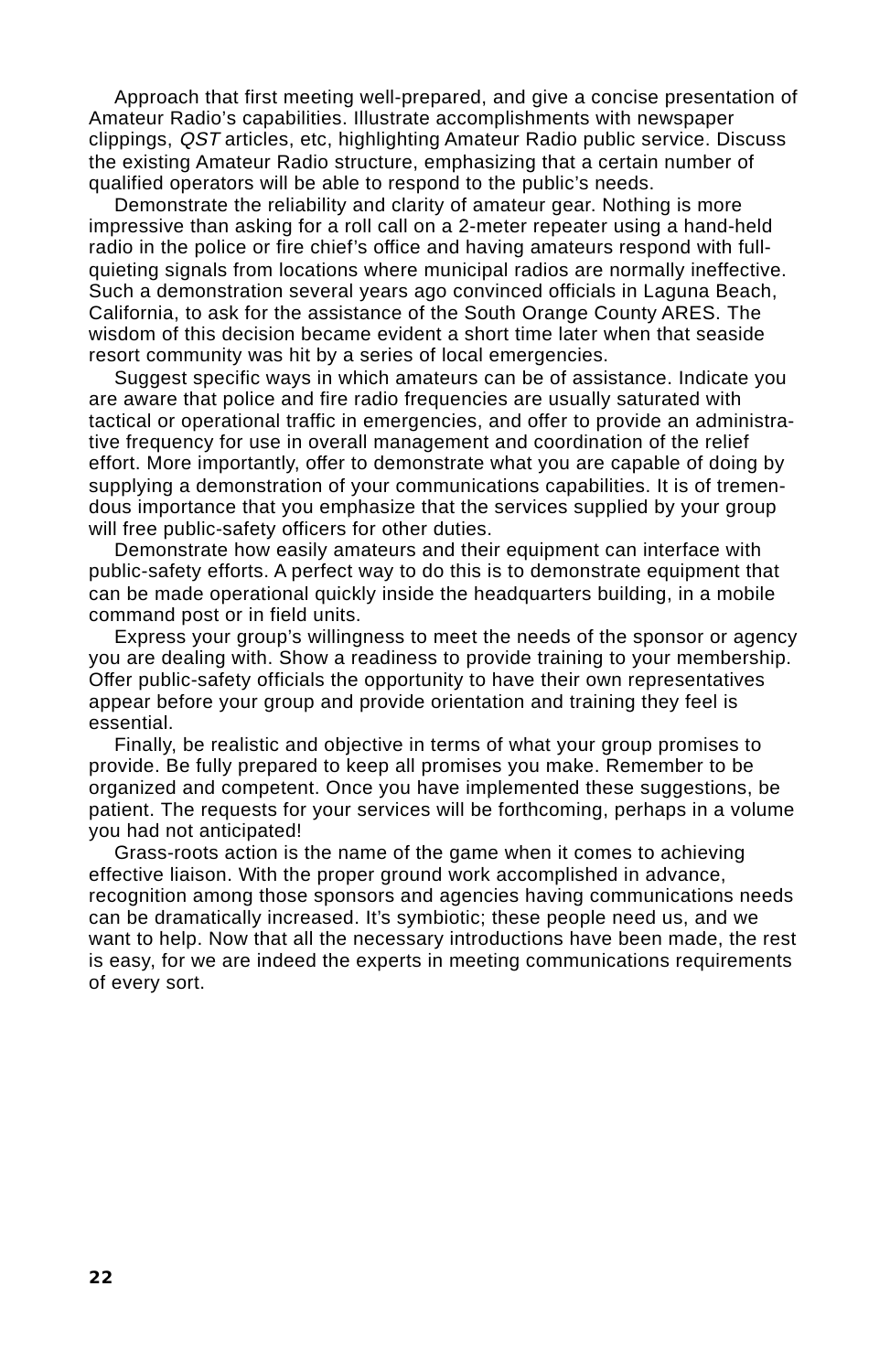## ARES Chapter Seven

### **On Serving "Served" Agencies**

Meeting the communications needs of "served" agencies is a challenging, and often daunting proposition in today's complex disaster/emergency relief arena. With the proliferation of emergency relief organizations, increasingly sophisticated needs, all competing for that scarce resource—the volunteer coupled with the emergence of other non-ARES amateur providers, it's enough to make an ARES member's head spin. As more of the population moves to disaster-prone areas, and less government funding is available, more pressure is consequently placed on agencies to use (and sometimes abuse) the volunteer sector for support of their missions in disaster mitigation. Toes are sometimes stepped on and volunteer morale can be undermined.

On the other hand, the League's formal relationships with served agencies are vitally important and valuable to radio amateurs. They provide us with the opportunity to contribute meaningfully to the relief of suffering among our fellow human beings. Another substantial benefit not to be overlooked is that these relationships lend legitimacy and credibility for Amateur Radio's public service capability, and that is important when it comes time to defend our frequencies and privileges before the FCC and Congress, an ever more challenging task. So, ARRL's relationships with the emergency/disaster relief world are to be nurtured.

#### **7.1 What to Do?**

First, it is imperative that a detailed local operational plan be developed with agency managers in the jurisdiction that set forth precisely what each organization's expectations are during a disaster operation. ARES and agency officials must work jointly to establish protocols for mutual trust and respect. Make sure they know who the principle ARES official is in the jurisdiction. All matters involving recruitment and utilization of ARES volunteers are directed by him/her, in response to the needs assessed by the agency involved. Make sure ARES counterparts in these agencies are aware of ARES policies, capabilities and perhaps most importantly, resource limitations. Let them know that ARES may have other obligations to fulfill with other agencies, too. Technical issues involving message format, security of message transmission, Disaster Welfare Inquiry policies, and others, should be reviewed and expounded upon in the detailed local operations plans.

#### **7.2 Pulled Every Which Way But Loose**

Another challenge ARES faces is the number of agencies that demand communications support during a disaster. A local ARES unit only has so much to go around, and it can't possibly meet every agency's needs.

While the League maintains several formal Memoranda of Understanding (MOUs) with disaster and emergency response agencies including the Federal Emergency Management Agency, National Weather Service, Red Cross, Salvation Army, National Communications System, and Associated Public Safety Communications Officers, these documents merely set forth a framework for possible cooperation at the local level. While they are designed to encourage mutual recognition, cooperation and coordination, they should not be interpreted as to commit, obligate or mandate in any way that an ARES unit must serve a particular agency, or meet all of its needs, in a jurisdiction. MOUs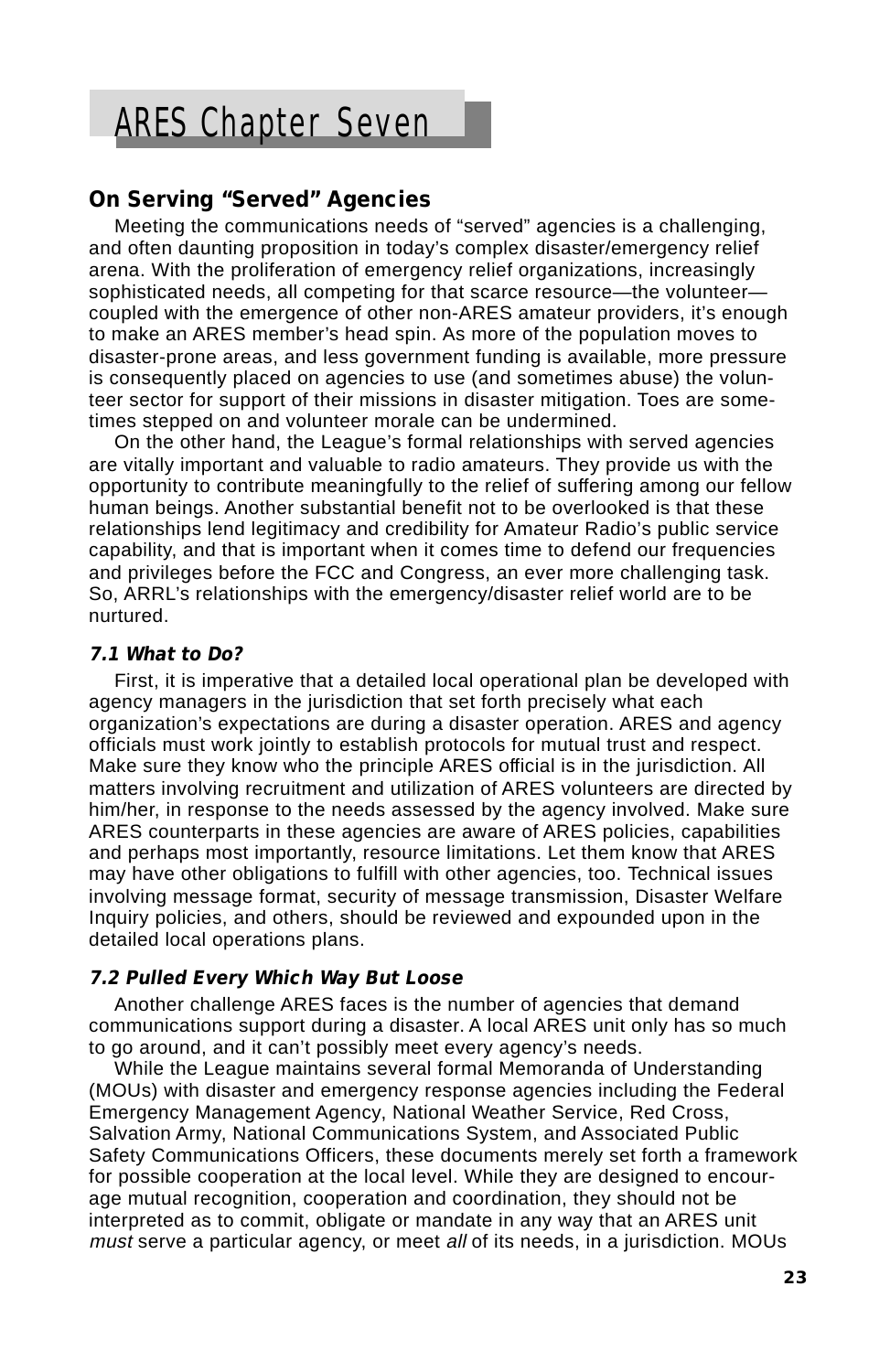are "door openers," to help you get your foot in the door—that's all. It's up to you to decide whether or not to pursue a local operational plan with an agency, a decision that will be based on a number of factors including the local needs of the agency and the resources you have available to support those needs, given that you may have other prioritized commitments as well.

To address this, sit down with your fellow ARES members, EC and SEC, and determine what agencies are active in your area, evaluate each of their needs, and which ones you are capable of meeting. Then prioritize these agencies and needs. After you're all in agreement, sit down with your counterparts in each of the agencies and execute local, detailed operational plans and agreements in light of your priority list based on the above.

Given the above, however, you should also be working for growth in your ARES program, making it a stronger, more valuable resource and hence able to meet more of the agencies' local needs. There are thousands of new Technicians coming into the amateur service now that would make ideal additions to an ARES roster. These new Technicians have hand-helds and a strong interest in emergency communications and public service. They're ripe for picking for an active ARES program! A stronger ARES means a better ability to serve your communities in times of need and a greater sense of pride for Amateur Radio by both amateurs and the public. That's good for all of us.

#### **7.3 Another Kind of Competition**

With a strong ARES program, and a capability of substantially meeting most of the local served agencies' needs, you might avoid another problem that is cropping up in some parts of the country, that of "competition" with emerging amateur groups providing similar communications services outside of ARES. Some of these groups may feel that their local ARES doesn't do the job, or personality conflicts and egos get in the way, so they set up shop for themselves, working directly with agency officials, and usurping ARES' traditional role. Some agencies have been receptive to their assistance.

There continues to be "RACES versus ARES" polarization in some areas. And some agencies, including at least one with statewide jurisdiction, are forming their own auxiliary communications groups, and recruiting their own hams, some away from ARES.

There's not much you can do about this, except to work to find your ARES program's niche and provide the best services you can as outlined above. Strive for growth and enhancement of ARES members' abilities, and make sure you present a "professional" face to potential "served" agencies and your opportunities will grow. Make your program better than the next guy's, and agencies will be more attracted to you.

If possible, setting egos and personalities aside, seek out these other groups and take the initiative to try to establish a rapport, and the fact that "we're all in this *together*," for the good of the public and Amateur Radio. With good communication, mutual respect and understanding between you and the other groups, at the least, you should be able to coordinate your program's missions with theirs (i.e., divide up the pie, or who will do what for which agency) to foster an efficient and effective Amateur Radio response overall. At best, you may find other groups willing to fold their tents and join your camp! Try it.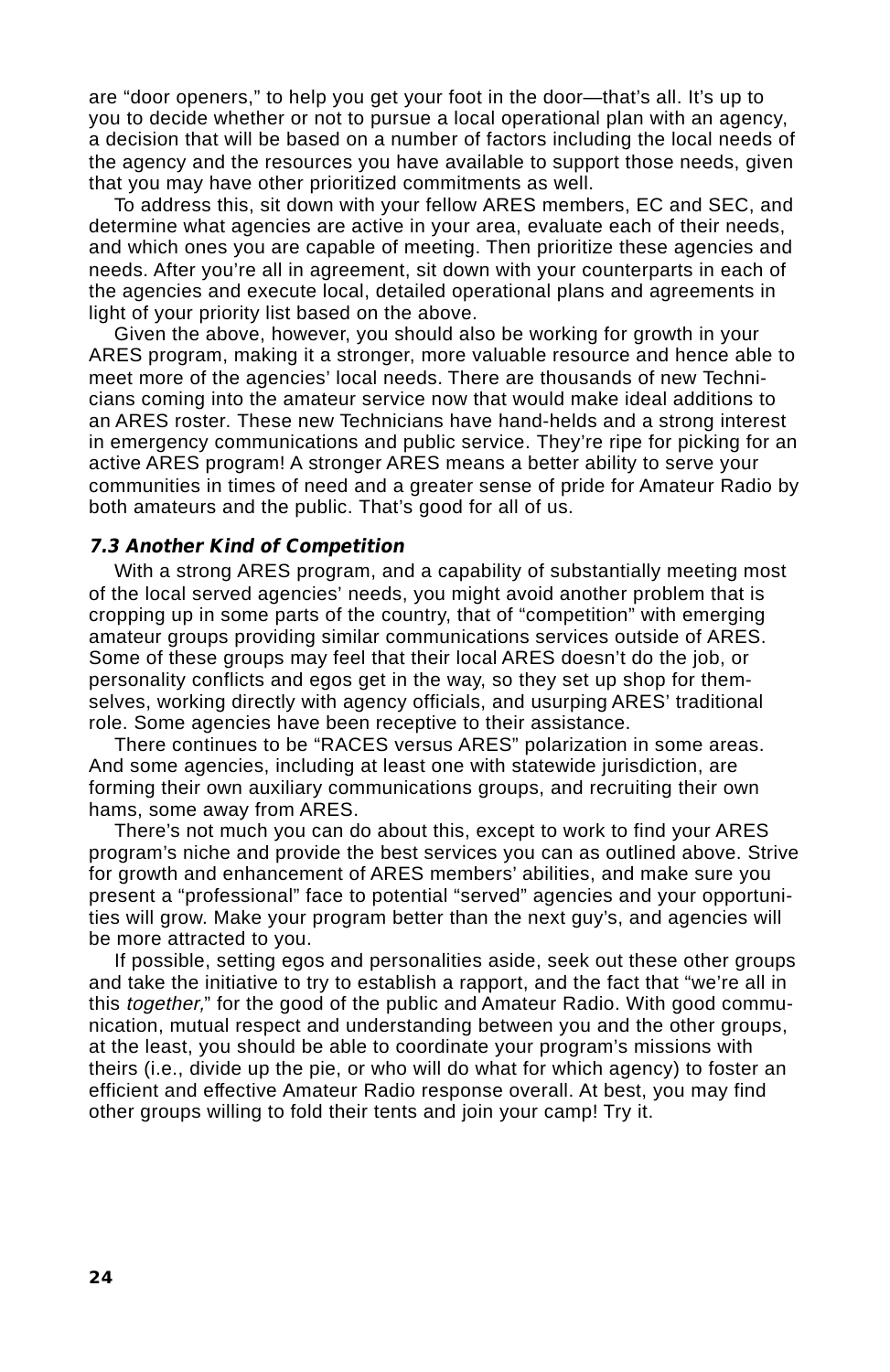# Section II:

## The National Traffic System (NTS)

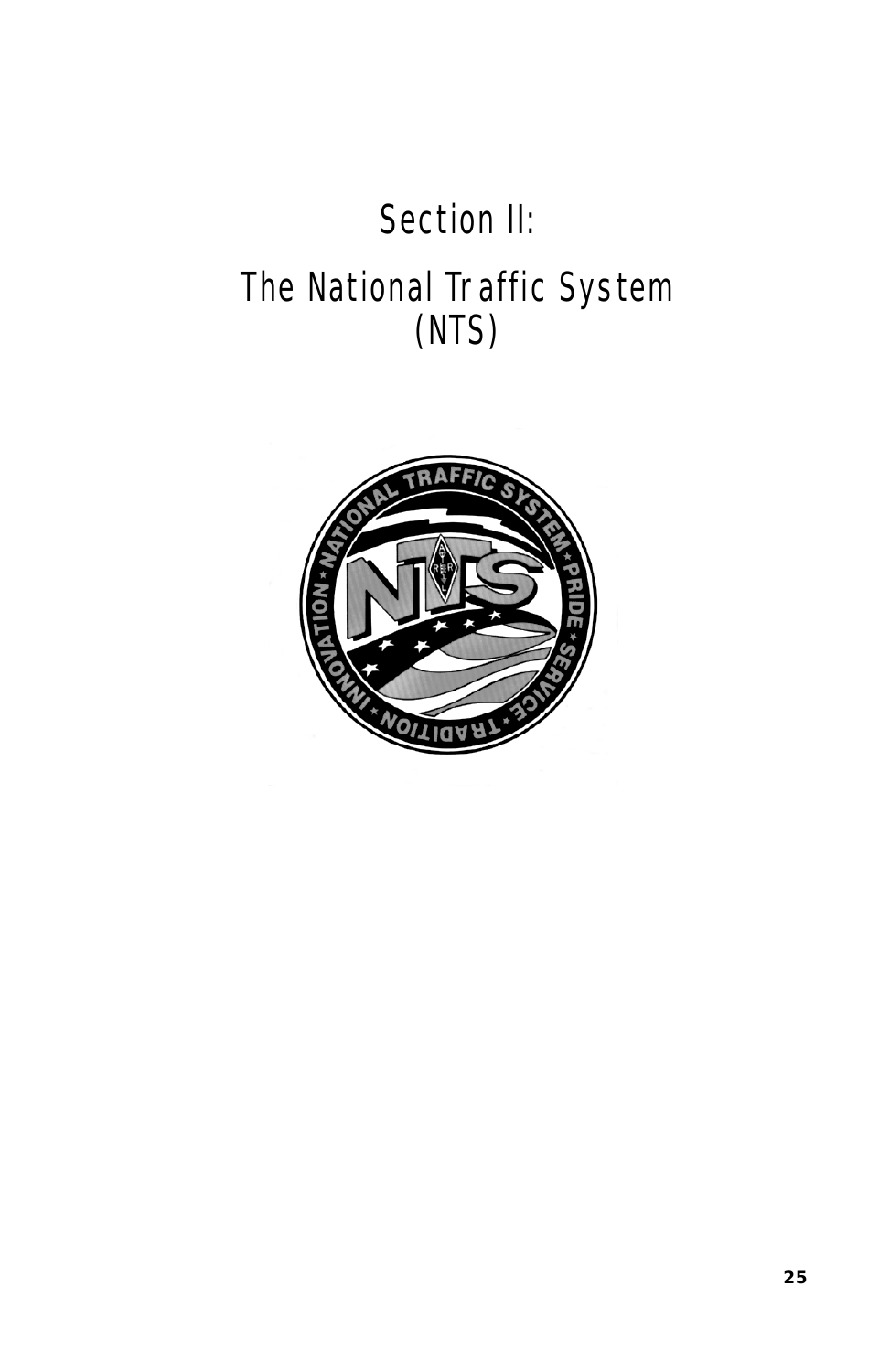## NTS Chapter One

### **The National Traffic System**

The National Traffic System plan is a means for systematizing amateur traffic handling facilities by making a structure available for an integrated traffic facility designed to achieve the utmost in two principal objectives: rapid movement of traffic from origin to destination, and training amateur operators to handle written traffic and participate in directed nets. These two objectives, which sometimes conflict with each other, are the underlying foundations of the National Traffic System.

NTS operates daily, even continuously, with the advent of the advanced digital links of today.

The personnel consists of operators who participate for one or two periods a week, and some who are active daily. The National Traffic System is an organized effort to handle traffic in accordance with a plan that is easily understood, is basically sound, and employs modern methods of network traffic handling in general acceptance today.

NTS is not intended as a deterrent or competition for the many independently organized traffic networks. When necessitated by overload or lack of outlet for traffic, the facilities of such networks can function as alternate traffic routings where this is indicated in the best interest of efficient message relay and/or delivery.

One of the most important features of NTS is the "system concept." No NTS net is an independent entity that can conduct its activities without concern for or consideration of other NTS nets. Each net performs its function and only its function in the overall organization. To whatever extent nets fail to perform their functions or perform functions intended for other nets, to this extent is the overall system adversely affected.

Nets may sometimes find it necessary to adopt temporary expedients to ensure the movement of traffic, and this is considered improper operation only when no attempt is made to return to the normal schedule. Nevertheless, improper operation of any NTS net is the concern of all NTS nets, and every effort should be made to assist in returning any non-functioning or improperly functioning net to its normal operation.

#### **1.1 Membership in NTS**

Individual station participation in NTS is recognized by issuance of certificates, and by appointment to the field organization's traffic handling position, entitled Official Relay Station. Organizationally speaking, the "members" of NTS are the nets and digital nodes which participate therein. Most such nets and many of the NTS-sanctioned nodes were created and organized for NTS purposes only and operate for specific purposes to be described later. Procedures are somewhat specialized, particularly at Region, Area and TCC levels.

Frequently, ARRL Headquarters is asked how a net or digital node (BBS) may become a part of NTS. This usually isn't easy, because NTS is not a "club for nets" which any existing net may join at will. In addition, making nets a part of NTS is less a matter of official action than a "state of mind" of the net itself. In this connection, the following points deserve mention:

1. Nets or packet nodes (BBS's) operating within ARRL section boundaries, or otherwise at local or section level, may become a part of NTS by performing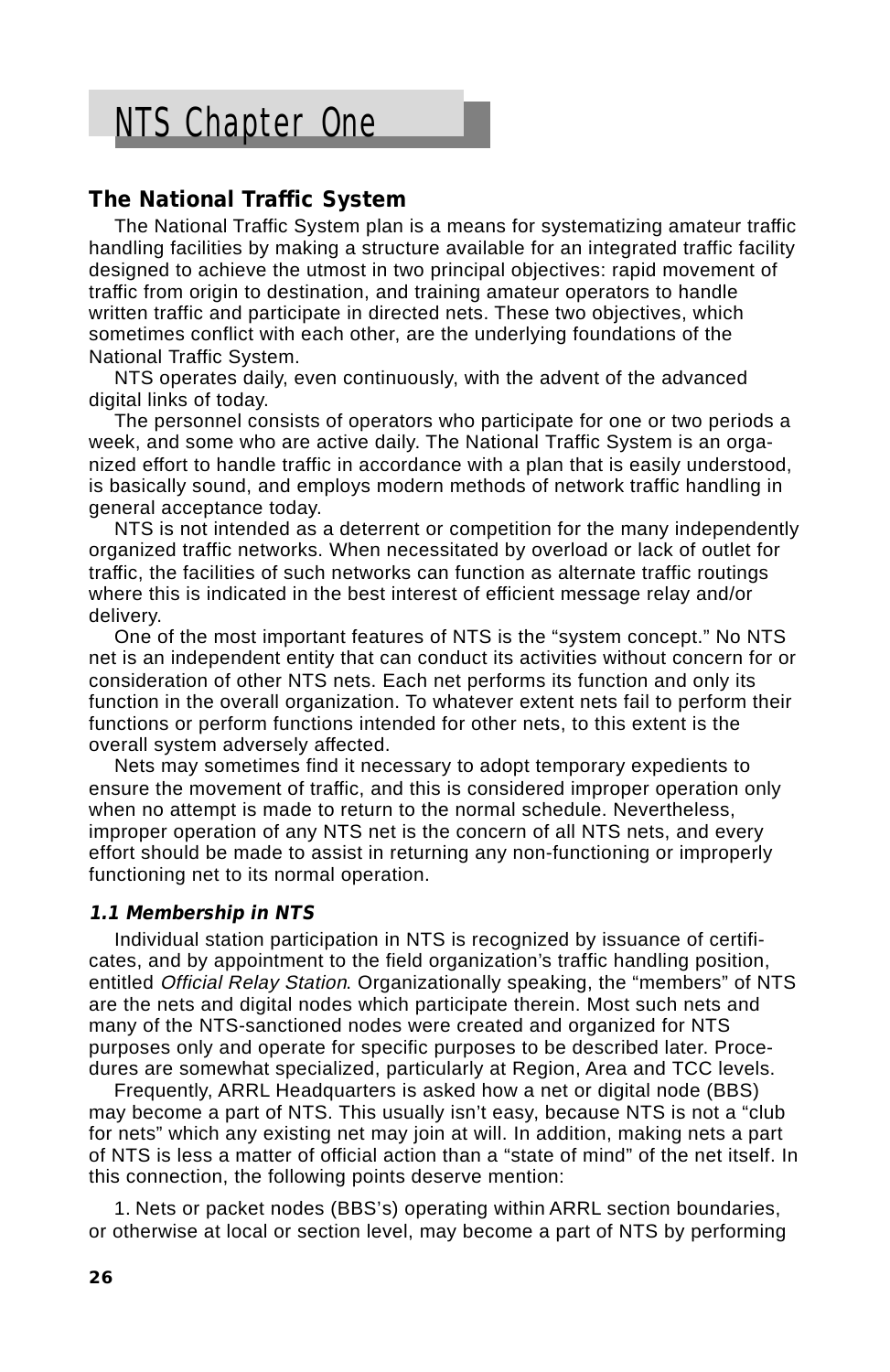the functions of such.

2. Nets whose coverage extends beyond section boundaries but within region (roughly, call area) boundaries may become a part of NTS only by foregoing their general membership and setting up to operate as a session of the region net. Such nets would act as one of that region's net sessions and would be under the jurisdiction of the region net manager appointed by ARRL. All present NTS region nets were organized specifically at the outset for NTS region coverage.

3. HF digital stations capable of storing-and-forwarding NTS messages in a system of such stations may be certified as NTS Digital Stations by NTS Officials known as Area Digital Coordinators. They are responsible for handling NTS traffic to the same high standards as their counterparts in the traditional system.

4. Since operation at the area level is so specialized, it is not possible for nets whose coverage extends beyond region boundaries to be a part of NTS at any level.

5. Any net or digital node, which becomes a part of NTS, is expected to observe the general principles of NTS procedures.

6. Generally speaking, participation in NTS is best performed by individualstation participation in an already-existing NTS net, at any level.

7. Lack of recognition as an NTS net does not imply that such a net is without ARRL recognition or support. Many public service nets on which information is received are included in the League's Net Directory, and activities are often summarized in the appropriate part of QST. Although NTS is the League-sponsored organization for systematic traffic handling, it is far from being the League's only interest in public service communication.

#### **1.2 Mode**

The National Traffic System is not dedicated specifically to any mode or to any type of emission, nor to the exclusion of any of them, but to the use of the best mode for whatever purpose is involved. The aim is to handle formal written traffic systematically, by whatever mode best suits the purpose at hand. Whether voice, CW, RTTY, AMTOR, packet or other digital mode is used for any specific purpose is up to the Net Manager or Managers concerned and the dictates of logic. There is only one National Traffic System, not separate systems for each mode. Modes used should be in accordance with their respective merits, personnel availabilities and liaison practicalities. Whatever mode or modes are used, we all work together in a single and thoroughly integrated National Traffic System.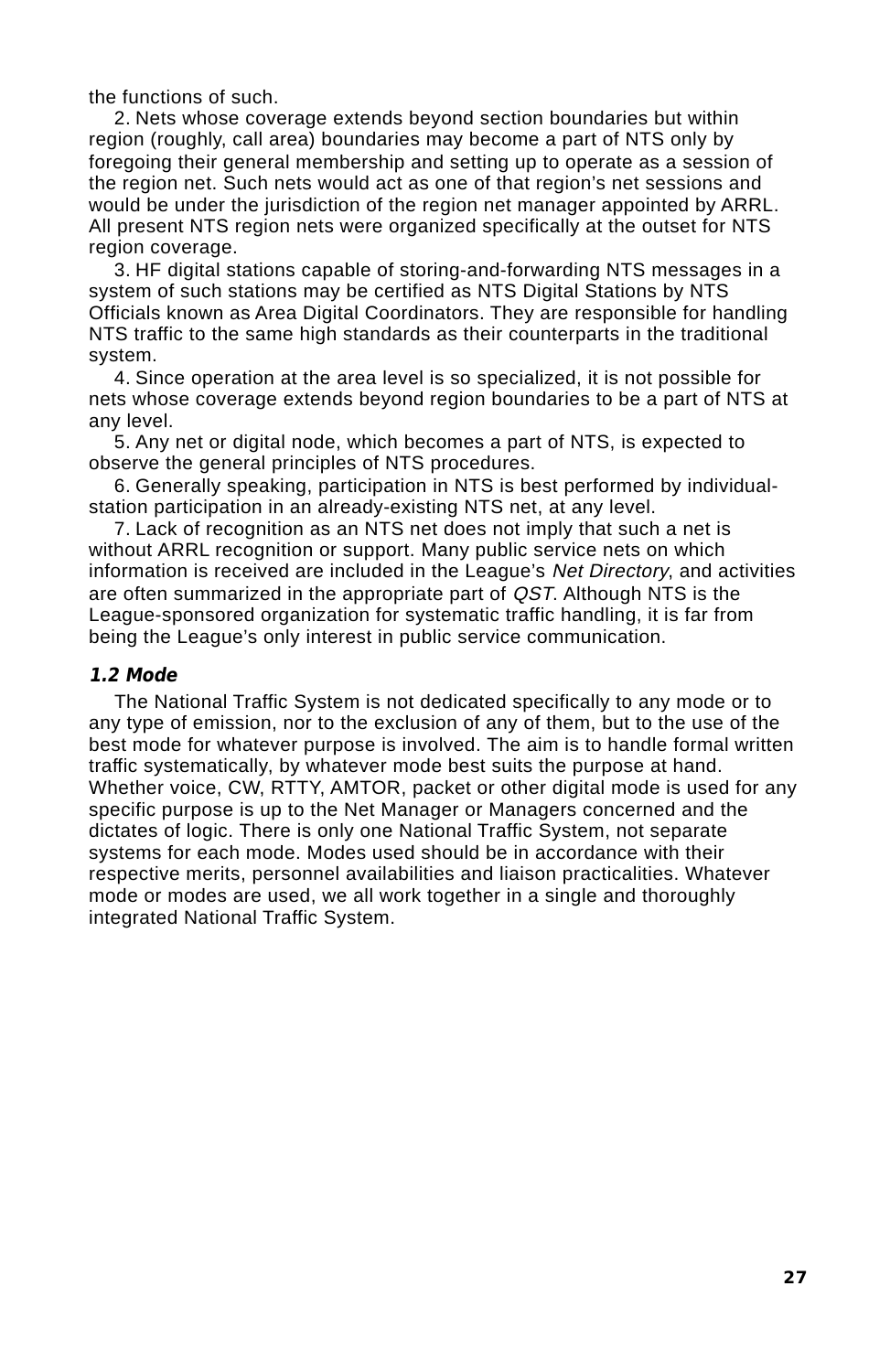## NTS Chapter Two

## **Principles of NTS Operation**

The National Traffic System includes four different net levels that operate in an orderly time sequence to effect a definite flow pattern for traffic from origin to destination. A message flows through the National Traffic System in a manner similar to an airline passenger who starts out in a small residential town with a destination across the continent in another small town. He has to change carriers many times in the process, starting with a local ground conveyance to a



**Fig 3—Organization chart for the evening cycle four NTS setup in the Central Area, showing times of net meetings at the various levels in NTS. Note that many of the early and late functions of local nets are combined at 2400/0000. Some of the other net echelons have alternatives not shown above.**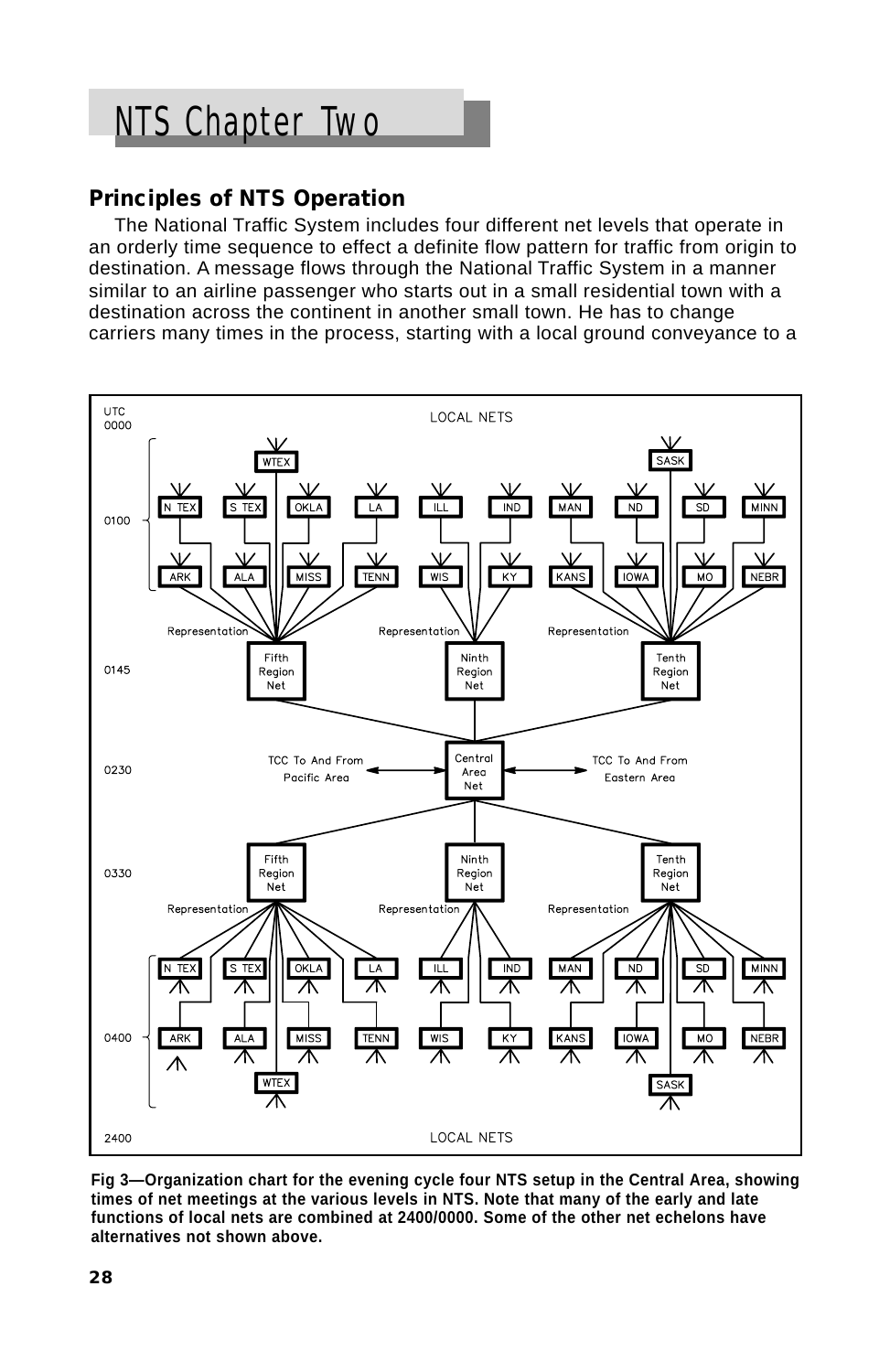feeder airline, to a transcontinental airline, to another feeder airline, then local transportation to deliver him to his destination. In a very similar manner, the transcontinental message starts with the originating station in a local net, is carried to the section net, the region net, the area net, via Transcontinental Corps (TCC) to a distant area net and then back down the line to delivery.

Of course the message, like the passenger, can "get on" or "get off" at any point if that's the origin or destination. Thus, a message from, say, New York to Detroit would never get on TCC, but would "get off" at area level. A message from San Francisco to Los Angeles would not go beyond region level, and one from Syracuse to Buffalo would remain inside the section net.

Messages may also be passed through NTS-affiliated Local and Section traffic nodes that employ digital modes such as AMTOR and packet, with storeand-forward capabilities and bulletin board operations. Long hauls can be made by NTS Digital Stations at HF, that interface with Section traffic nodes, and the traditional nets of the system.

#### **2.1 Local Nets**

Local nets are those that cover small areas such as a community, city, county or metropolitan area, not a complete ARRL section. They usually operate by VHF (typically 2-meter FM) at times and on days most convenient to their members; some are designated as "emergency" (ARES) nets that do not specialize in traffic handling. The time slot designated for them is thus nominal and will vary considerably. Local nets are intended mainly for local delivery of traffic, inasmuch as such delivery could ordinarily be effected conveniently by non-toll telephone. Some NTS local nets operate on a daily basis, just as do other nets of the system, to provide outlets for locally originated traffic and to route the incoming traffic as closely as possible to its actual destination before delivery—a matter of practice in a procedure that might be required in an emergency.

Most local nets and even some section nets in smaller sections use repeaters to excellent effect. Average coverage on VHF can be extended tenfold or more using a strategically located repeater, and this can achieve a local coverage area wide enough to encompass many of the smaller sections. Since propagation conditions on the high frequencies are erratic, more use of VHF and repeaters is recommended at local levels.

A local net, or "node," may also be conducted on a local packet BBS, where radiograms may be stored, forwarded and picked up by local operators for delivery. A Net (Node) Manager is appointed by the Section Traffic Manager to manage these functions, and assure that traffic is moved expeditiously in accordance with basic NTS principles, just like their counterpart nets on local repeaters.

#### **2.2 Section Nets**

Organizational and procedural lines begin to tighten at the section net level. Coverage of the section may be accomplished either by individual stations reporting in, by representatives of NTS local nets and nodes, or both. Ordinarily, all section amateurs are invited to take part; however, in a high-population section with several metropolitan areas covered by local nets, representation may be by such liaison stations plus individual stations in cities or towns not covered by local nets.

The section may have more than one net (a CW net, a VHF net, an SSB net, or even a section packet BBS, for examples), or two or more sections may combine to form a single net operating at section level, if low population or activity seem to make this desirable. Section nets are administered through the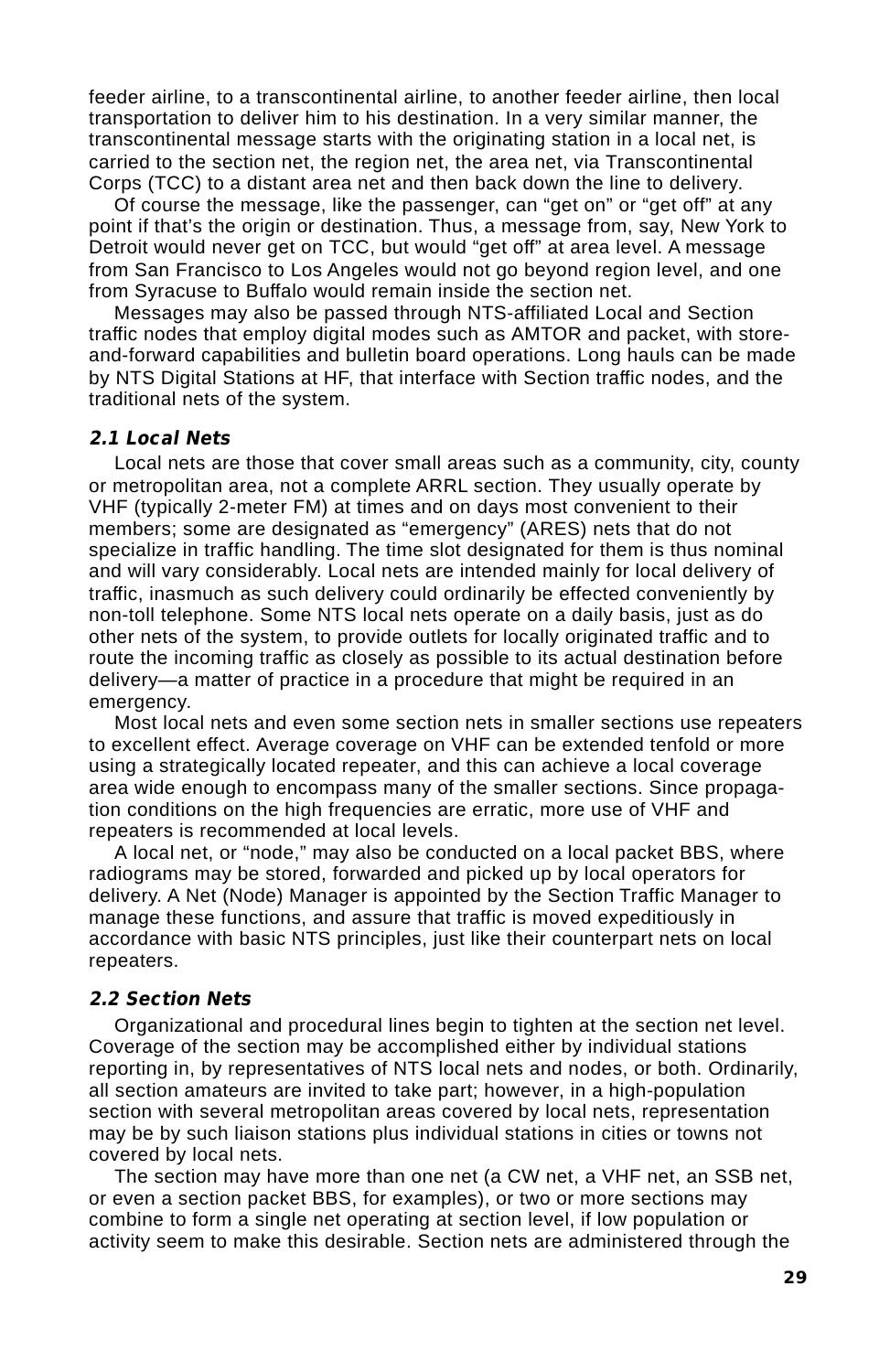office of the Section Manager, with authority for this function often delegated to an appointed Section Traffic Manager and/or designated Net Managers. In the case of combined-section nets, officials of the sections concerned should collaborate on the designation of a qualified amateur to manage the net. The purpose of the section net is to handle intra-section traffic, distribute traffic coming down from higher NTS echelons, and put inter-section traffic in the hands of the amateur designated to report into the next-higher NTS (region) echelon. Therefore, the maximum obtainable participation from section amateurs is desirable.

#### **2.3 Region Nets**

Region nets cover a wider area, such as a call area. At this level the object is no longer mass coverage, but representation of each ARRL section within the region. Participants normally include:

1. A net control station, designated by the region net manager.

2. Representatives from each of the various sections in the region, designated by their section net managers.

3. One or more stations designated by the region net manager to handle traffic going to points outside the region.

4. One or more stations bringing traffic down from higher NTS echelons. 5. Any other station with traffic.

There may be more than one representative from each section in the region net, but more than two are usually superfluous and will only clutter the net; however, all section representatives are required to represent the entire section, not just their own net.

The purpose of the region net is to exchange traffic among the sections in the region, put out-of-region traffic in the hands of stations designated to handle it, and distribute traffic coming to the region from outside among the section representatives. Region nets are administered by managers appointed by the Field Services Manager at ARRL Headquarters.

#### **2.4 Area Nets**

At the top level of NTS nets is the area net. In general, the area net is to the region net what the region net is to the section net; that is, participation at area level includes:

1. A net control station, designated by the area net manager.

2. One or more representatives from each region net in the area, designated by the region net managers.

3. TCC stations designated to handle traffic going to other areas.

4. TCC stations designated to bring traffic from other areas.

5. Any station with traffic.

Points (3) and (4) are functions of the Transcontinental Corps, to be described later. There are three areas, designated Eastern, Central and Pacific, the names roughly indicating their coverage of the US and Canada except that the Pacific Area includes the Mountain as well as the Pacific time zones. Area nets are administered by managers appointed by the ARRL Field Services Manager.

#### **2.5 Transcontinental Corps**

The handling of inter-area traffic is accomplished through the facilities of the TCC. This is not a net, but a group of designated stations who have the responsibility for seeing that inter-area traffic reaches its destination area. TCC is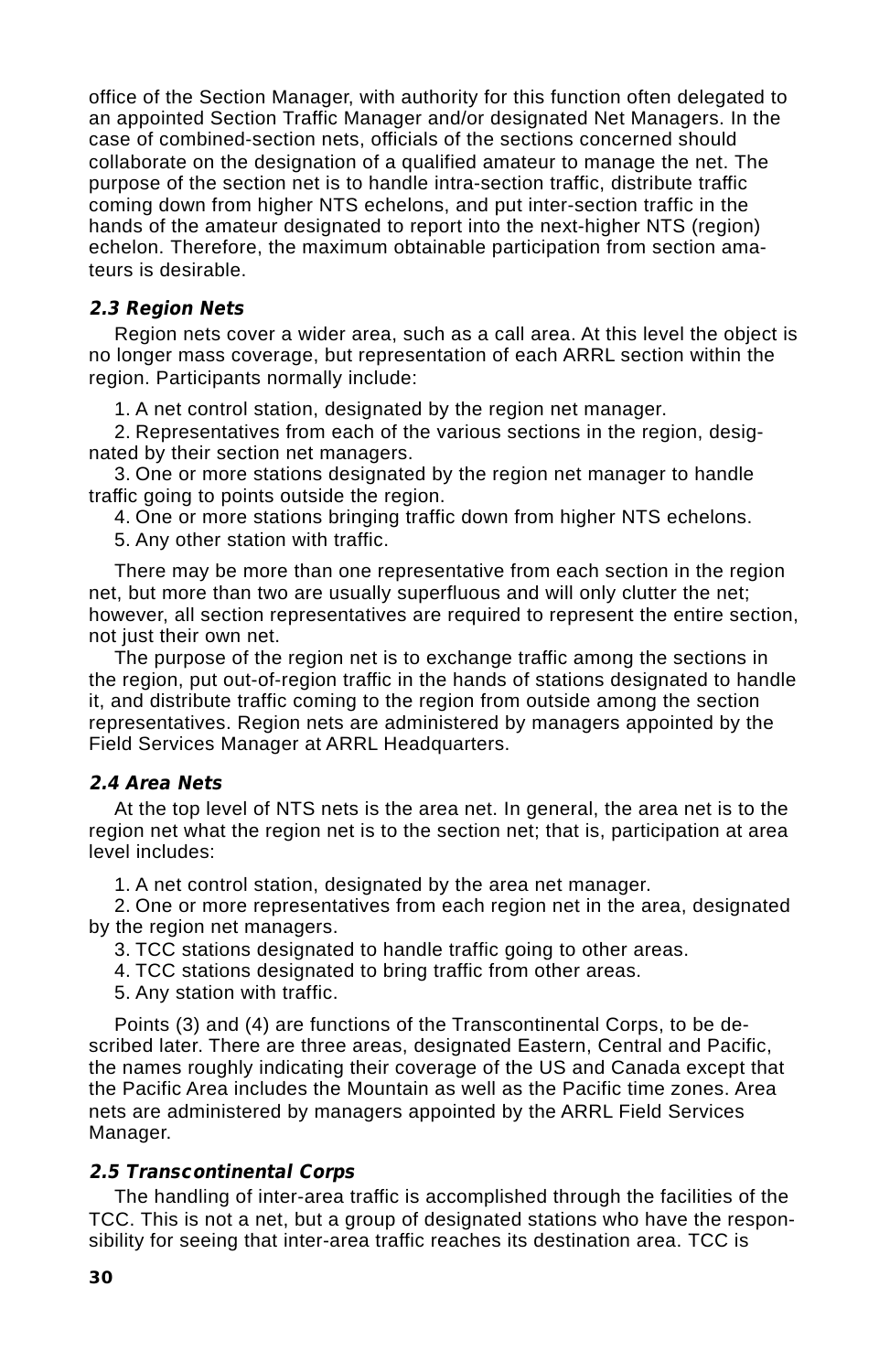administered by TCC directors, or as delegated to the Area Digital Coordinator, in each area who assign stations to report into area nets for the purpose of "clearing" inter-area traffic, and to keep out-of-net schedules with each other for the purpose of transferring traffic from one area to another.

### **2.6 Digital Stations**

The handling of traffic among sections, regions and areas can also be accomplished alternatively, on a supportive/cooperative basis, through liaison with the traditional aspects of the system, by the set of NTS Digital Stations across the country. These stations, certified by their respective Area Digital Coordinators, handle traffic by digital modes at HF. The system structure is more loosely defined than is the traditional system. They serve to supplement the existing system, providing options, and flexibility in getting traffic moved expeditiously across the country, especially in overload conditions.



**Figure 4 — NTS organization chart showing NTS-certified Digital Stations and Section and local packet traffic nets/nodes as integrated, alternative routing options.**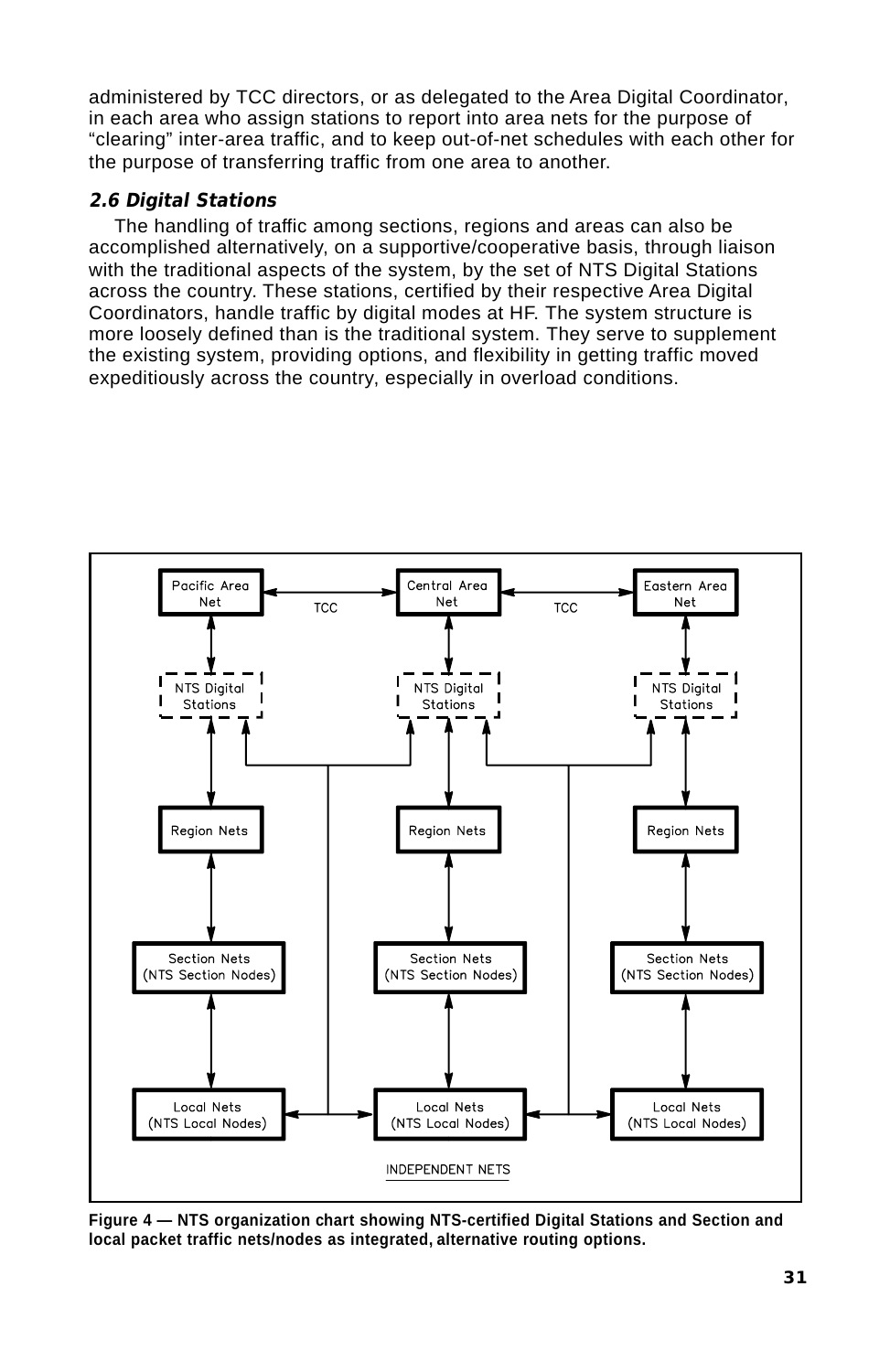## NTS Chapter Three

## **NTS Policies**

#### **3.1 Sequence of Net Meetings**

The order in which the various nets meet is essential to the proper operation of the system. The effectiveness of the National Traffic System depends on a delicate balance of voluntary cooperation and adherence to established procedures. Accordingly, in 1979, the NTS Area Staffs jointly recommended a symmetrical, four-cycle NTS net sequence, which is now the formal system definition for voice and CW modes.

Cycles Two and Four are, at this time, implemented in all three areas. In addition, Cycle One is implemented in the Pacific Area, and Cycle Three is implemented in the Eastern Area to facilitate intra-area and west-to-east traffic flow. Cycles One and Three were initially designed for high-volume situations to improve and enhance the response of NTS to emergency and overload situations. However, the entire four-cycle sequence can, if need be, activated in three-hour shifts when needed.

A few features of NTS structure may need some elaborating. The primary function of TCC is to link the activated cycles. The schedule plan calls for each area net (PAN, CAN, EAN) to hold a session per day at 11:30 AM,

| Table 2                 |                   |  |  |  |  |  |
|-------------------------|-------------------|--|--|--|--|--|
| <b>NTS Net Schedule</b> |                   |  |  |  |  |  |
| <i>Cycle One</i>        | Cycle Three       |  |  |  |  |  |
| 10:00 AM Section        | 4:00 PM Section   |  |  |  |  |  |
| 10:45 AM Region         | 4:45 PM Region    |  |  |  |  |  |
| 11:30 AM Area           | 5:30 PM Area      |  |  |  |  |  |
| 12:30 PM Region         | 6:30 PM Region    |  |  |  |  |  |
|                         |                   |  |  |  |  |  |
| Cycle Two               | <b>Cycle Four</b> |  |  |  |  |  |
| 1:00 PM Section         | 7:00 PM Section   |  |  |  |  |  |
| 1:45 PM Region          | 7:45 PM Region    |  |  |  |  |  |
| $2:30$ PM Area          | 8:30 PM Area      |  |  |  |  |  |
| 3:30 PM Region          | 9:30 PM Region    |  |  |  |  |  |
|                         | 10:00 PM Section  |  |  |  |  |  |

2:30 PM, 5:30 PM, and 8:30 PM local time, and a maximum of 60 minutes allotted to them, to clear inter- and intra-area traffic. The system is symmetrical, regular and repeatable. This means, first, that the structure of the net sequencing is consistent from area to area, and second, that a net session occurring at a given local time in the Eastern area should subsequently occur at the corresponding local times in the Central and Pacific areas.

Expansion of the four-cycle system schedule for emergencies and emergency-preparedness exercises, such as SET, augment the basic cycles. More importantly, normal daily sessions of nets at all levels of the system (ideally) remain intact during emergency operations. Expansion of the system during overloads is simple, involving a duplicate of the existing schedule, slid over an adjacent three hour period. Potential new area net sessions can be held, along with their associated region, section and local nets. Minimum implementation currently consists of Cycles Two and Four.

Traffic from EAN to CAN is handled by direct check-in into CAN by the TCC operator. Many of the other TCC functions are out-of-net schedules, allowing optimum choice of band and mode to fit varying propagation conditions and operator preference. The time between the end of the Cycle Two PAN session and the start of the Cycle Four EAN session allows for an out-of-net TCC sked followed by direct section net check-in on the East Coast, to speed up the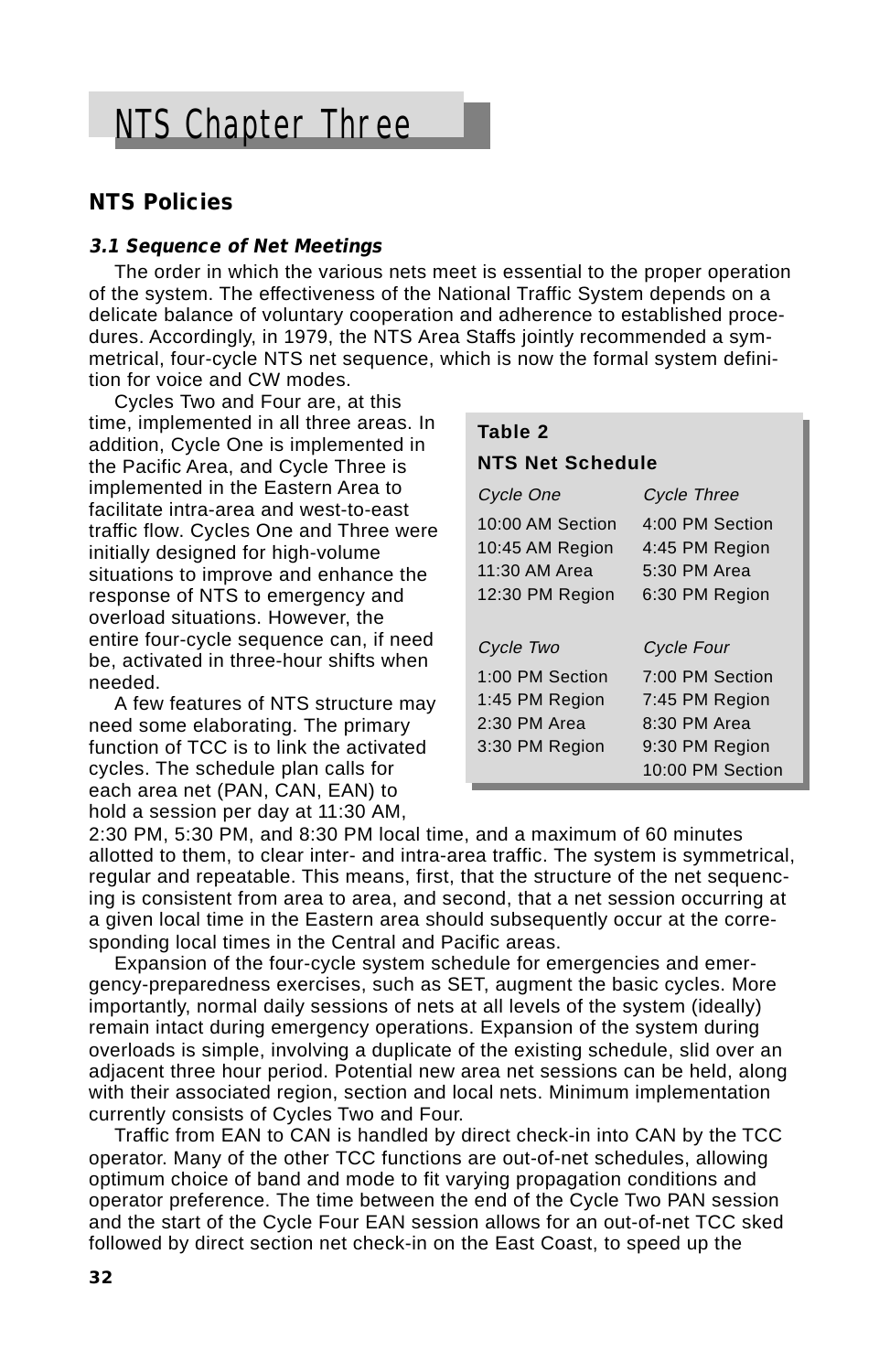same-day delivery service. TCC skeds are from one cycle to the same cycle for westbound traffic, or from one cycle to the next cycle for eastbound traffic. That is to say, TCC functions, which bring traffic from the West Coast to the East Coast, for example, connect the daytime PAN session with evening nets in the east, or the evening PAN session with the first next day EAN sequence. The significance of this concept is that it combines the discipline and training of a predetermined schedule, with the spontaneous determination of the level of activity required for any specific emergency exercise.

The original goals of the four-cycle plan are as follows:

1. Make daytime and evening NTS part of a single, unified system.

2. Resolve net time conflicts between areas.

3. Enhance daytime/evening participation. TCC functions provide daytime/ evening crossovers, so that traffic is delivered in the next available cycle of NTS, regardless of time of day or mode.

4. The system will be consistent from area to area, from cycle to cycle.

5. Evening participants will understand (and support) the daytime cycle and vice versa, with no additional training.

6. No traffic will be compromised for any other traffic by irregular net sequencing.

#### **3.2 Options**

NTS is a volunteer traffic system, and it is not always practical to find traffic stations able to participate in nets at various levels at particular times. While in principle NTS nets find the personnel who can participate at the time designated, rather than change the time to suit the personnel, there is occasionally a necessity for a certain amount of non-uniformity in net meeting time, and options may be used at the discretion of the net manager. However, any such options are to be considered temporary and a return to normal NTS-recommended operating times should be made as soon as possible.

Whenever changes from normal routings and sequences are made, the appropriate Area Staff Chairman and Headquarters should be notified so that accurate net information will be available at a centralized point. In NTS, the right hand should always know what the left hand is doing. No NTS net should consider itself independent of or unconcerned with the functioning of other parts of the system.

#### **3.3 Deviation from Normal Routing**

Failure to use the normal routings described above, if carried to the extreme, will result in "strangulation" of one or more NTS nets at region or area level. That is, if section nets send representatives to other section nets to clear traffic direct instead of through the region net, the region net will "starve" for traffic. Similarly, if region nets maintain liaison with each other direct instead of through the common medium of the area net, the latter will have little traffic and will not prosper. It is in the interest of efficiency, organization, system, training and conservation of skilled personnel to use the NTS structure as it is intended to be used. Let's not be ridiculous, however. Those who would follow the system to the letter are occasionally guilty only of unnecessarily delaying delivery.

Any station in NTS, regardless of the function the operator performs, who receives a message destined to a point in his local calling area, should deliver that message rather than filter it further through the system. There are many metropolitan areas which straddle NTS net coverage boundaries but have common toll-free telephone coverage.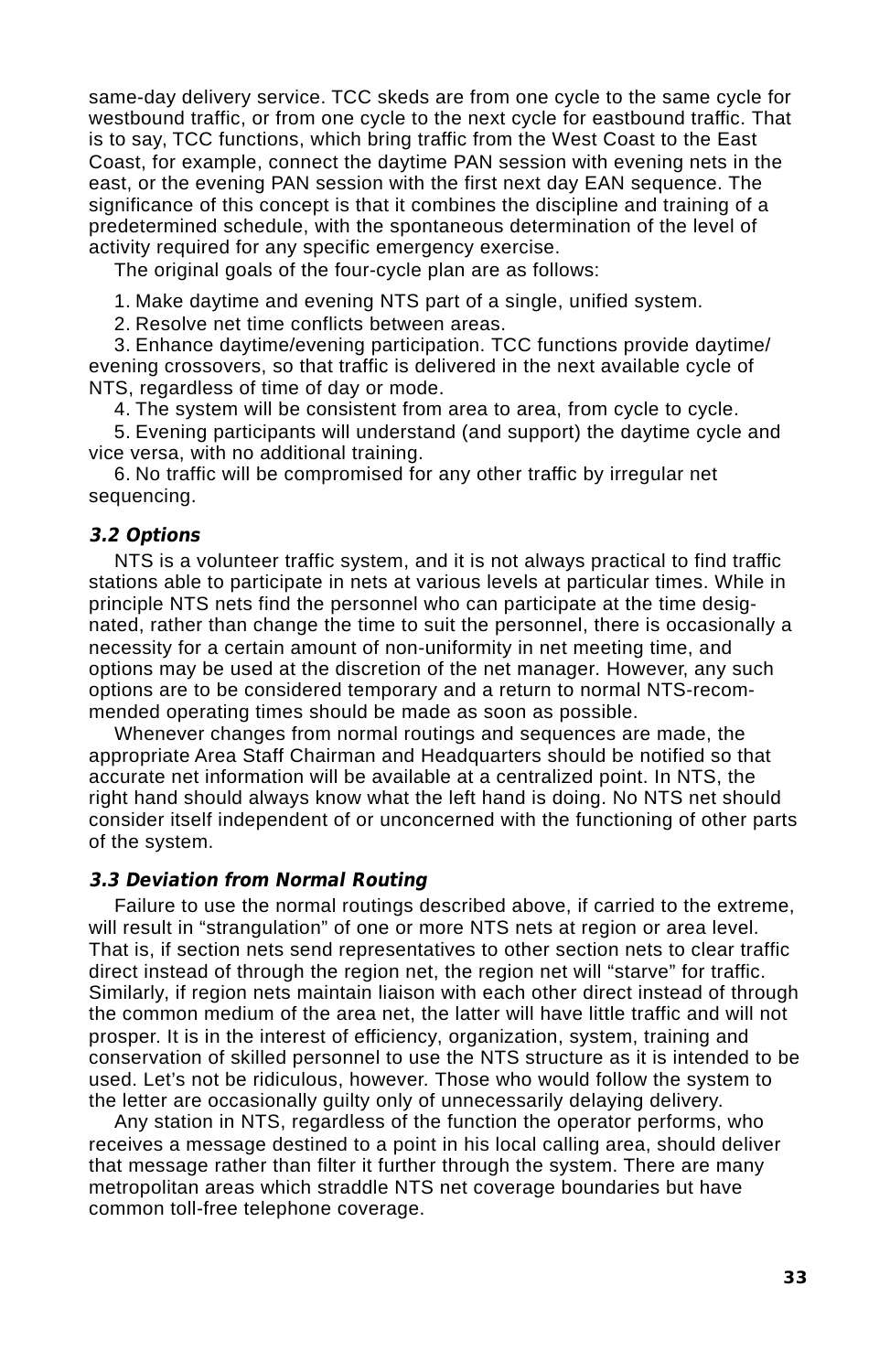#### **3.4 Adherence to Schedules**

Since NTS depends for its efficiency on chronology of net meetings, it naturally follows that adherence to NTS schedules is of the greatest importance. In particular, TCC and liaison stations should not be held on any NTS net beyond the time they are scheduled to meet another net, even if all their traffic has not yet been cleared. Leftover traffic should be held, put on alternate routes including the NTS Digital Station network, or handled by special schedule later.

Along the same line, NTS nets should not operate beyond the time allotted to them. The time sequence in Table 2 shows the normal length on nets at various levels.

#### **3.5 Alternate Routings**

Deviations are made from normal routings only when normal channels are for some reason not available. A return to the use of normal NTS channels should be made as soon as possible. The net manager shall be the judge as to whether normal facilities are available, satisfactory or adequate in making any deviations. Alternate routings, if and when necessary, can include regular or specially arranged schedules, direct liaison to the NTS destination net, or use of the facilities of independent and NTS Digital Station networks.

#### **3.6 Check-In Policy**

National Traffic System nets at local and section level are open to all amateurs in the coverage area of the net. At region and area level, participation is normally restricted to representatives of sections, and designated liaison stations. However, stations from outside the coverage area of the net concerned, or other not-regularly designated participants who report in with traffic will be cleared provided they can maintain the pace of the net as to procedure, speed and general net "savvy." Such stations reporting in without traffic will immediately be excused by the NCS unless they can supply outlets unavailable through normal NTS channels. Visitors to NTS nets should bear in mind that NTS nets operate on a time schedule and that no offense is intended in observance of the above check-in policy.

#### **3.7 Boundaries**

NTS net coverage areas are strictly defined and strictly observed in daily operation of the system, at section level, by ARRL section boundaries, at region level in accordance with the grouping of the sections into NTS regions based originally on call areas. Some of the regions are on call area basis (First, Second, Third, and Eighth), but others cover parts of two or more call areas. At area level the original basis was standard time zones, and the boundaries still roughly follow these lines without dividing any sections. The NTS routing guide gives details of boundaries of the various NTS echelons of operation.

Sections can be changed from one region to another at the request of the section leadership provided no disruption of the system's operation is involved. Normally, such requests will be considered only for sections located on boundary lines between regions. The time zone in which a section or region is located or mostly located exerts a strong influence in its assignment to a region and area.

The NTS HF Digital Station network is organized loosely along Area lines, with an Area Digital Coordinator in charge of the NTS Digital Stations in his/her Area.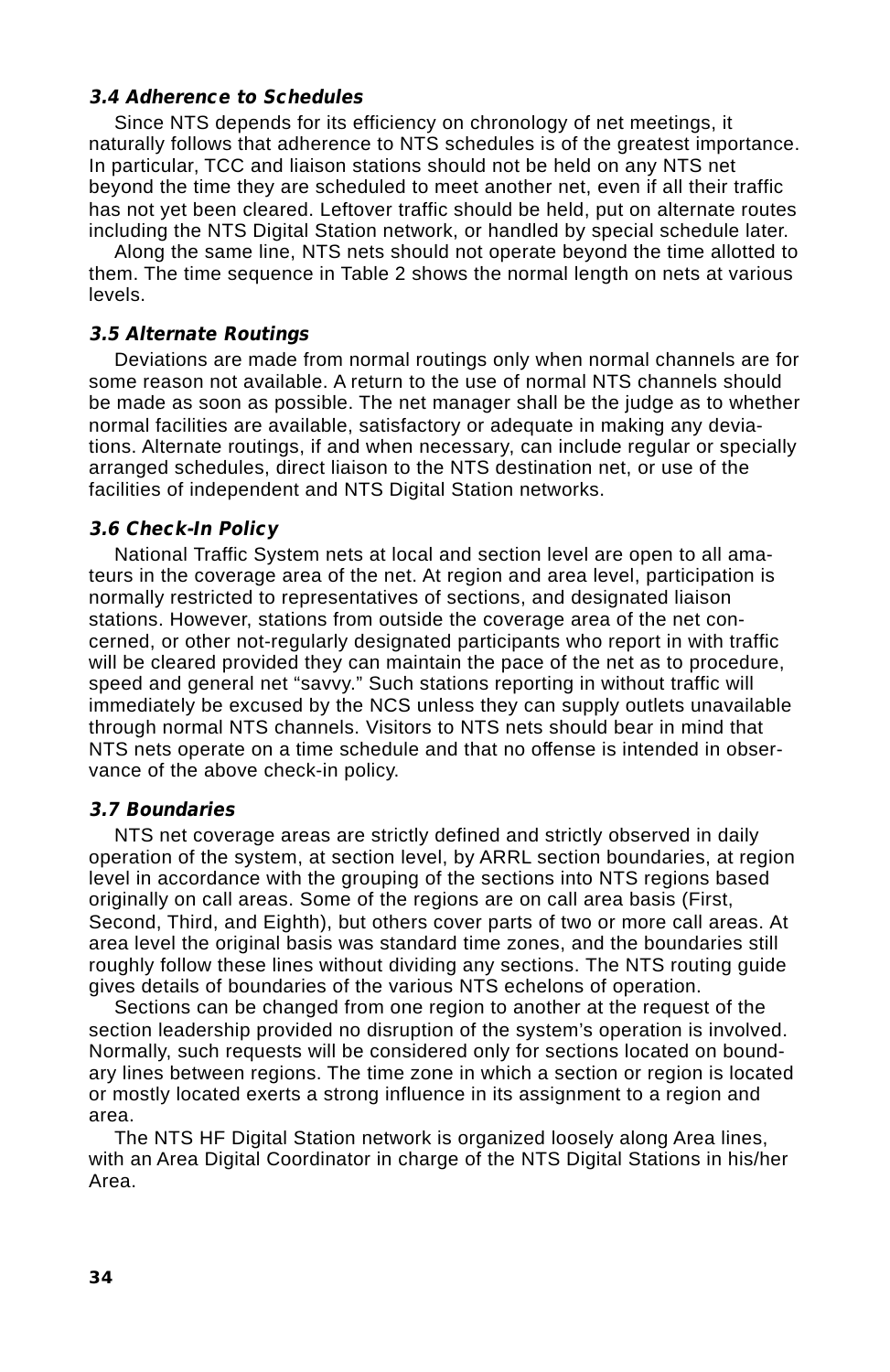#### **3.8 Nomenclature**

NTS nets at region and area level officially carry the name of the region or area they cover (Sixth Region Net, Pacific Area Net, etc.). Net "designations" at these levels vary somewhat (First Region Net is 1RN, Fifth Region Net is RN5, Twelfth Region Net is TWN and Eleventh Region Net, the only Canadian region net, calls itself Eastern Canada Net and uses the designation ECN). Section nets customarily carry the name of the section or sections they cover, but the actual name used is optional with the net. Some examples are Pine Tree Net (Maine), Buckeye Net (Ohio) and Northern California Net (five California Sections).

#### **3.9 Combined Section Nets**

Some ARRL sections, which have little or no traffic interest have not organized section nets, while in some cases two or more sections have combined their facilities into a single net operating at section level. This latter practice is considered a desirable one where circumstances make it necessary and feasible, and such a combined-section net can participate in NTS in the same way as any other section net, with each representative representing both (or all) sections covered.

It is recommended that traffic handlers in sections, which do not at present boast a section traffic net or packet node, take steps to organize one for NTS representation. Lacking this, it might be possible to participate, temporarily at least, in the NTS net of an adjoining section, and be considered members of that section's net until such time as it is feasible to establish one. Such an arrangement, of course, requires the approval of the SM, STM and net manager of the section net concerned.

#### **3.10 Limited Load Capability**

Because the system operates on a time schedule with a definite flow pattern, NTS has difficulties under heavy load just as do all communications systems. Thus, in normal times, the system observes the "limited load" policy. It is the general policy of NTS to strive for handling the greatest quantity of traffic through efficiency rather than through long hours of operation. NTS nets must begin and terminate within certain time limits in order that liaisons can be maintained without delay. If traffic is not all cleared within the time limit, it is considered "overflow" traffic and must use alternative routings including the NTS Digital Station network or be held over.

Load capacity can be increased by providing additional stations to carry on liaison functions and TCC operations; by providing separate receive and transmit stations; and by pre-net sorting of traffic by region (outside the area of origination) and area, and concentrating the traffic in the hands of separate operators. This allows more expeditious operation in the area net. Use of liaison operators to the HF Digital Station network is also encouraged.

#### **3.11 Observation of Time**

In order to avoid confusion and effect standardization, NTS nets should endeavor to meet at the times officially designated for them in this booklet. Where temporary departures are necessary, care should be taken that this will not adversely affect the traffic flow or cause interference to other NTS nets because of time differences.

#### **3.12 Frequencies**

There is no specific NTS frequency plan. Each NTS net selects its own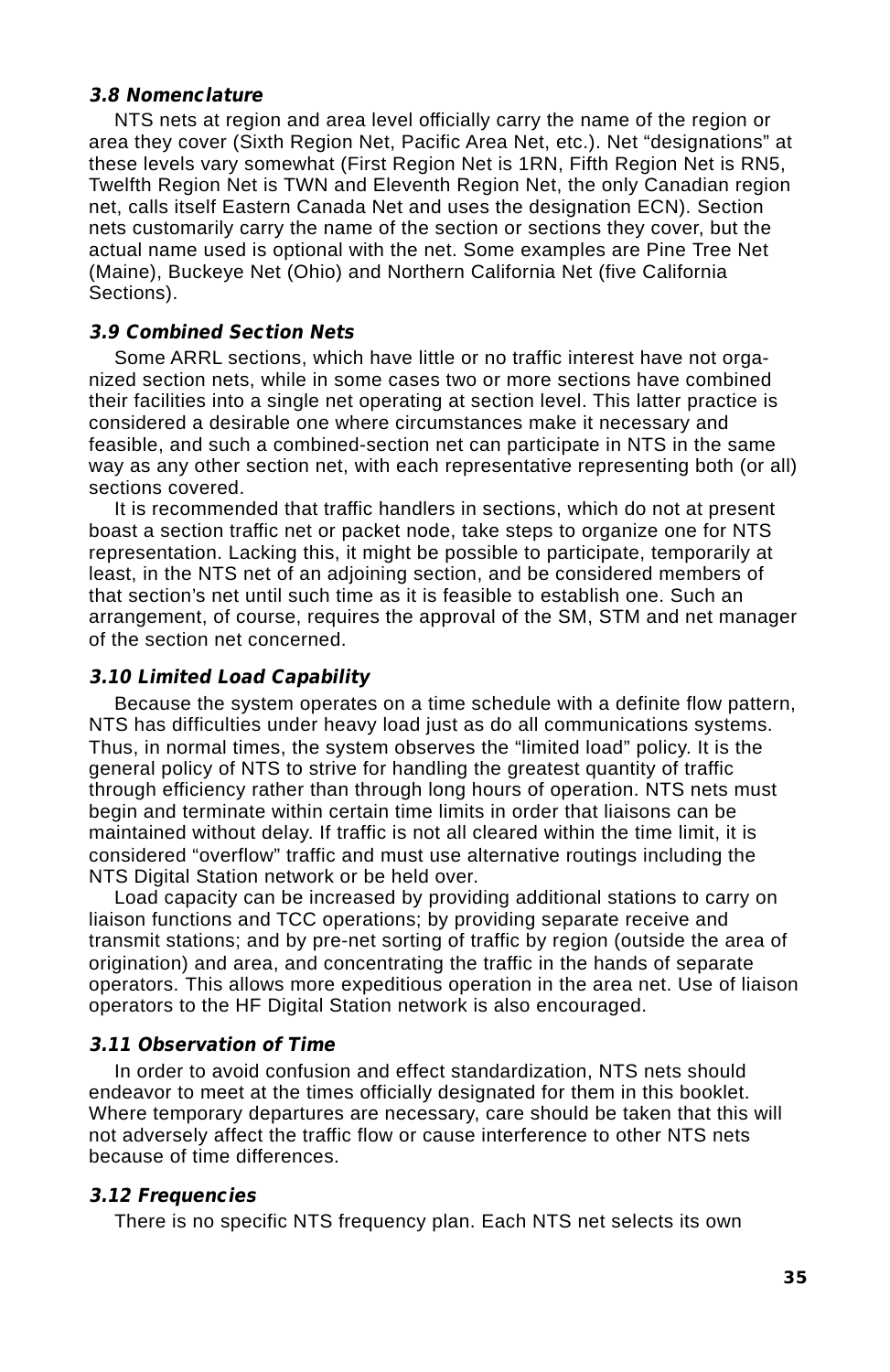operating frequency in consideration of its requirements. Because in an emergency it may be necessary to operate many NTS nets simultaneously which ordinarily operate at different times, it is desirable for nets within normal interference range of each other to use different center frequencies, if possible. Within this consideration, it is also desirable to concentrate NTS operation on as few spot frequencies as possible to conserve frequency space, and to make full use of those spot frequencies used in order to help establish occupancy. ARRL's Net Directory records net frequencies and times and is useful to study in planning new nets.

#### **3.13 Manager Appointments**

NTS net (packet node) managers at the local and section level are appointed or designated by the STM. All other NTS managers, including Area Digital Coordinators, are appointed by the Field Services Manager after recommendation from the area staff concerned and coordination with the STM or SM of the section in which the candidate resides. Net managers and Area Digital Coordinators are appointed for no specific term of office.

The Area Digital Coordinators are responsible for appointing the NTS Digital Stations at HF.

#### **3.14 Certification**

NTS certificates are available at local, section, region, and area levels as well as for fulfilling TCC assignments. A participating station is eligible for an NTS net certificate when it has completed three months of performance (at least once per week), on an assigned basis, of one or more of three essential duties:

1. Regular participation as a net station. In the case of region and area nets, this means official representation of a section or region within its respective region or area. No credit is given in region or area nets for random participation.

2. Liaison with other nets of the National Traffic System. This applies only to regular liaison in accordance with the NTS flow pattern as assigned by the appropriate net manager. In the case of section nets, liaison with their proper region nets; in the case of region nets, liaison with their proper area nets; in the case of area nets, liaison with other area nets through regularly assigned functions in the Transcontinental Corps.

3. Net Control Station.

Certification in the Transcontinental Corps is available through the TCC area director on completion of at least three months of regular performance of an assigned function.

Net Managers (or TCC directors) may use their discretion in "excusing" any station working for a certificate if that station is unable to perform its regular duty in any specific instance. Net managers (or TCC directors) shall be the sole judges as to whether a duty, even though performed regularly, is performed adequately to merit certification.

Area Digital Coordinators issue certificates to NTS HF Digital Stations.

#### **3.15 Special Liaison Methods**

Often managers at region and area levels will find that while one section or region can send few or no liaison stations, others have sufficient personnel to send several. In such cases, it is possible and perfectly permissible for the higher-level manager to propose to the lower-level manager to arrange that any excess personnel be used to effect liaison not being properly performed through lack of available stations. Example: The manager of the Umpth Region Net finds that many stations are available to represent Section A in his region, but Section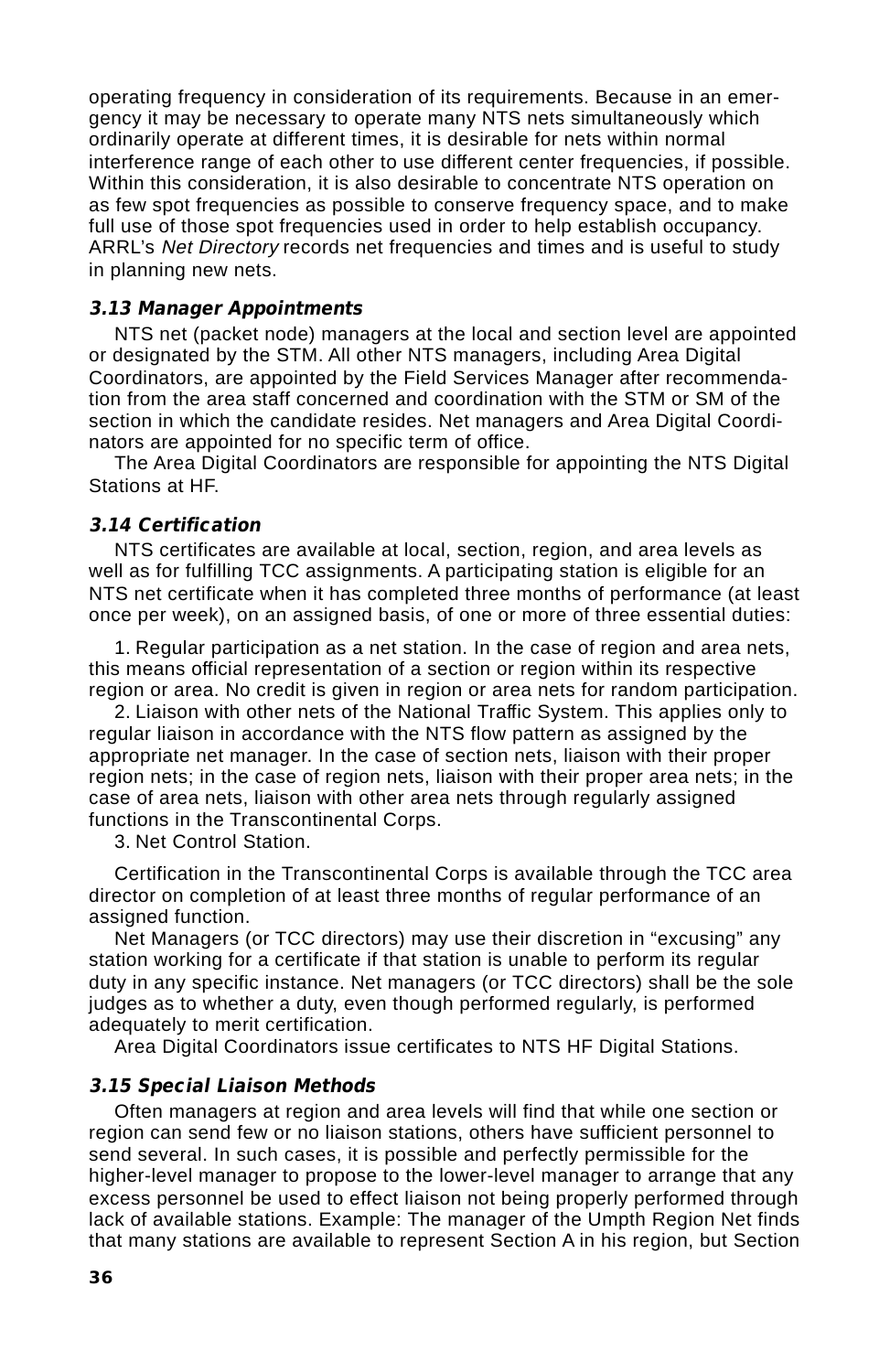B is seldom represented. He contacts the manager of the Section B Net and proposes that a Section A station be sent to the early meeting of Section B to take its "thru" (out-of-section) traffic. This station then brings such traffic to the Umpth Region Net to be distributed among net stations as required. In addition, a Section A station in URN may be designated to receive all Section B traffic; this station then reports into the Section B Net to clear this traffic. Both receiving and sending functions must be completed for full representation. The above technique is an alternative method of getting the traffic through and is under no circumstances to be used in preference to having a station from the section itself report to the region net. Normally, liaison of a lower-echelon net to a higher-echelon net is the responsibility of the manager of the lower-echelon net.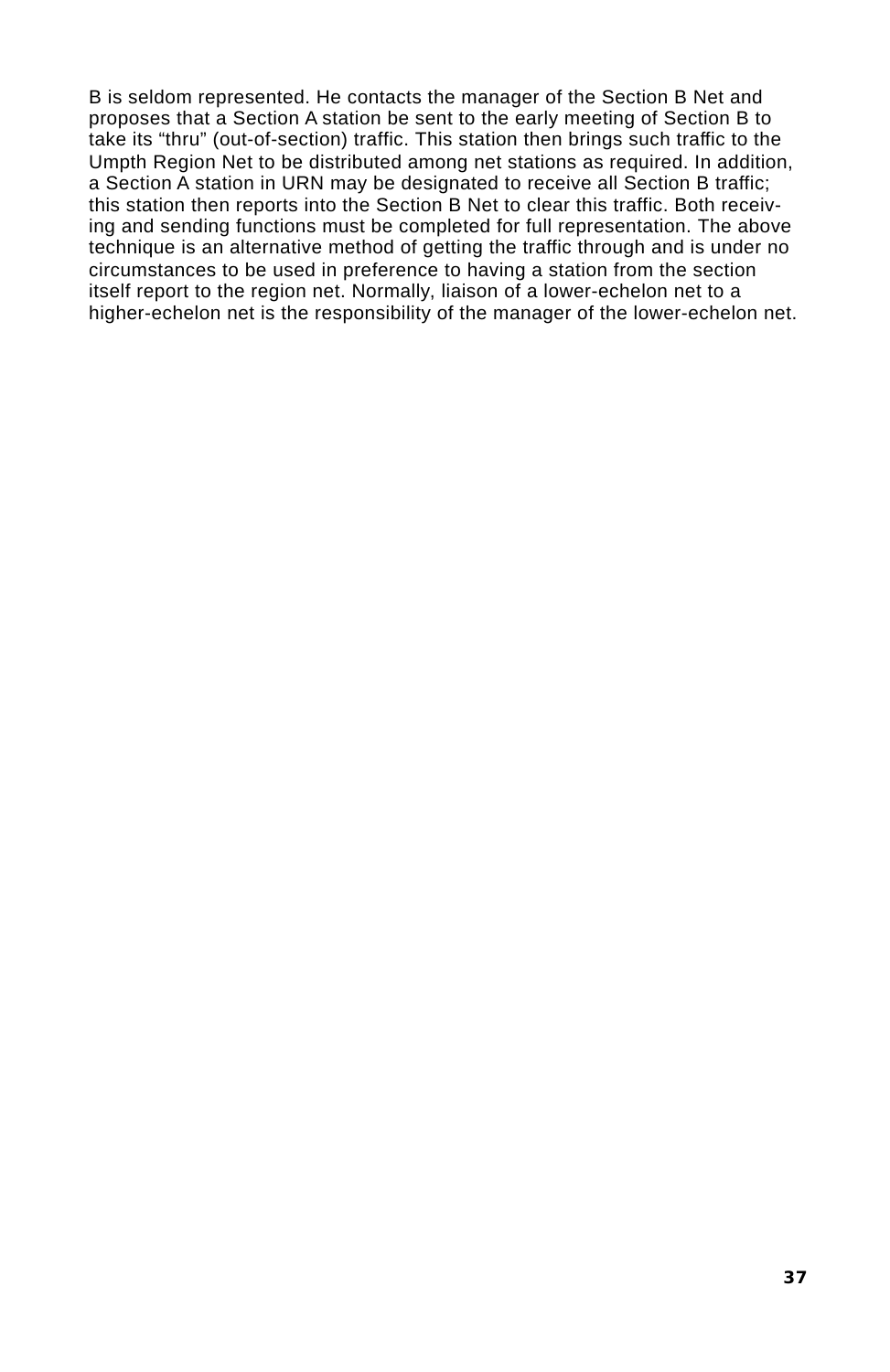## NTS Chapter Four

### **Operation During Disasters**

The National Traffic System is dedicated to communications during disasters on behalf of ARES, as well as the daily handling of third-party traffic. When a disaster situation arises, NTS is capable of expanding its cyclic operation into complete or partial disaster operation depending entirely on the extent of the disaster situation and the extent of its effect. The normal cycles may be expanded as required by the situation, so that more traffic can be handled and so that it can be handled more rapidly. In the extreme case, the cycles can operate continuously, with required representation present in all nets continuously, with stations designed for this function replacing each other as others are dispatched to the higher or lower nets with which they make liaison.

In a situation like this, who alerts or activates NTS nets in a disaster and who determines which net or nets should be activated? ARRL Emergency Coordinators in disaster areas determine the communications needs and make decisions regarding the disposition of local communications facilities, in accordance with the need and in coordination with agencies to be served. The Section Emergency Coordinator, after conferring with the affected DECs and ECs, makes his recommendations to the Section Traffic Manager and/or NTS managers at section and/or region levels. The decision and resulting action to alert the NTS region management may be performed by any combination of these officials, depending upon the urgency of the situation.

While the EC is, in effect, the manager of ARES nets operating at local levels, and therefore makes decisions regarding their activation, managers of NTS nets at local, section, region and area levels are directly responsible for activation of their nets in a disaster situation, at the behest of and on the recommendation of ARES or NTS officials at lower levels. The following "check lists" apply to officials at the levels indicated:

#### **4.1 Section Traffic Manager, Section Net Manager Functions**

1. You may be contacted during a disaster situation by the SEC, to activate your section nets, whether NTS or not, either to provide section-wide contact or, in the case of NTS nets, to provide liaison with the "outside." Have some means of activating your net(s) at any time. Make it understood in your net that in the event of a disaster, net stations should monitor the net frequency. Some net stations, at locations badly needed, can be activated by telephone if phone lines are available.

2. Make contact with your NTS region net managers in the event that communications connected with the disaster transcend section boundaries, recommending extraordinary activation of the region net. You should have some prearranged method of contact for this purpose.

3. Designate net stations to conduct liaison with the NTS region net, either through another section net or direct. This is your responsibility, not that of the region net manager.

#### **4.2 Region Net Manager Functions**

1. Any one of the section officials in your region or another NTS region may contact you should a disaster situation develop. Try to predict such contact on the basis of circumstances and be available to receive their recommendation.

2. Make contact with your NTS area net manager in the event that communi-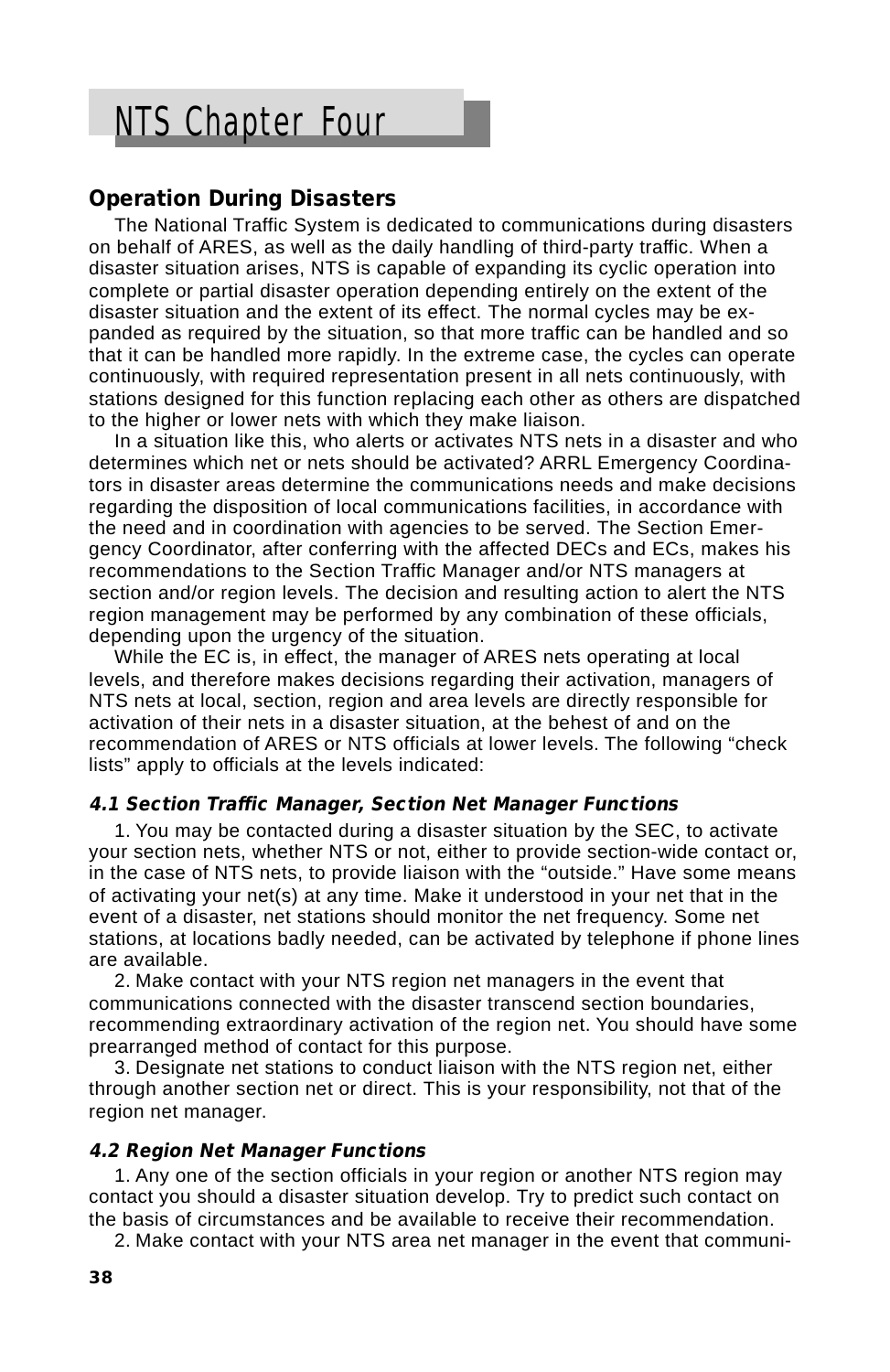

**Fig 5—NTS alerting plan.**

cations connected with the disaster transcend region boundaries, recommending extraordinary activation of the area NTS net. Have some prearranged method of contact for this purpose.

3. It is your responsibility to see that the region is represented in any extraordinary session of the area net, in addition, of course, to all regular sessions.

#### **4.3 Area Net Manager Functions**

There are only two area net manager appointees for each area, but their function during and after disasters is of paramount importance.

1. Maintain a high sensitivity to disasters in your area which extend or may extend beyond region boundaries. When one does, take the initiative to alert the region net manager involved to determine if extraordinary NTS operation is indicated.

2. In the event high precedence inter-area traffic is involved, contact the two TCC directors in your area to assist in making arrangements to clear the traffic to other areas.

3. Contact other NTS area net managers to confer on possibilities of their having extra net sessions if deemed required to handle the traffic reaching them through NTS inter-area handling. Under some circumstances, direct representation or "hot lines" may be indicated.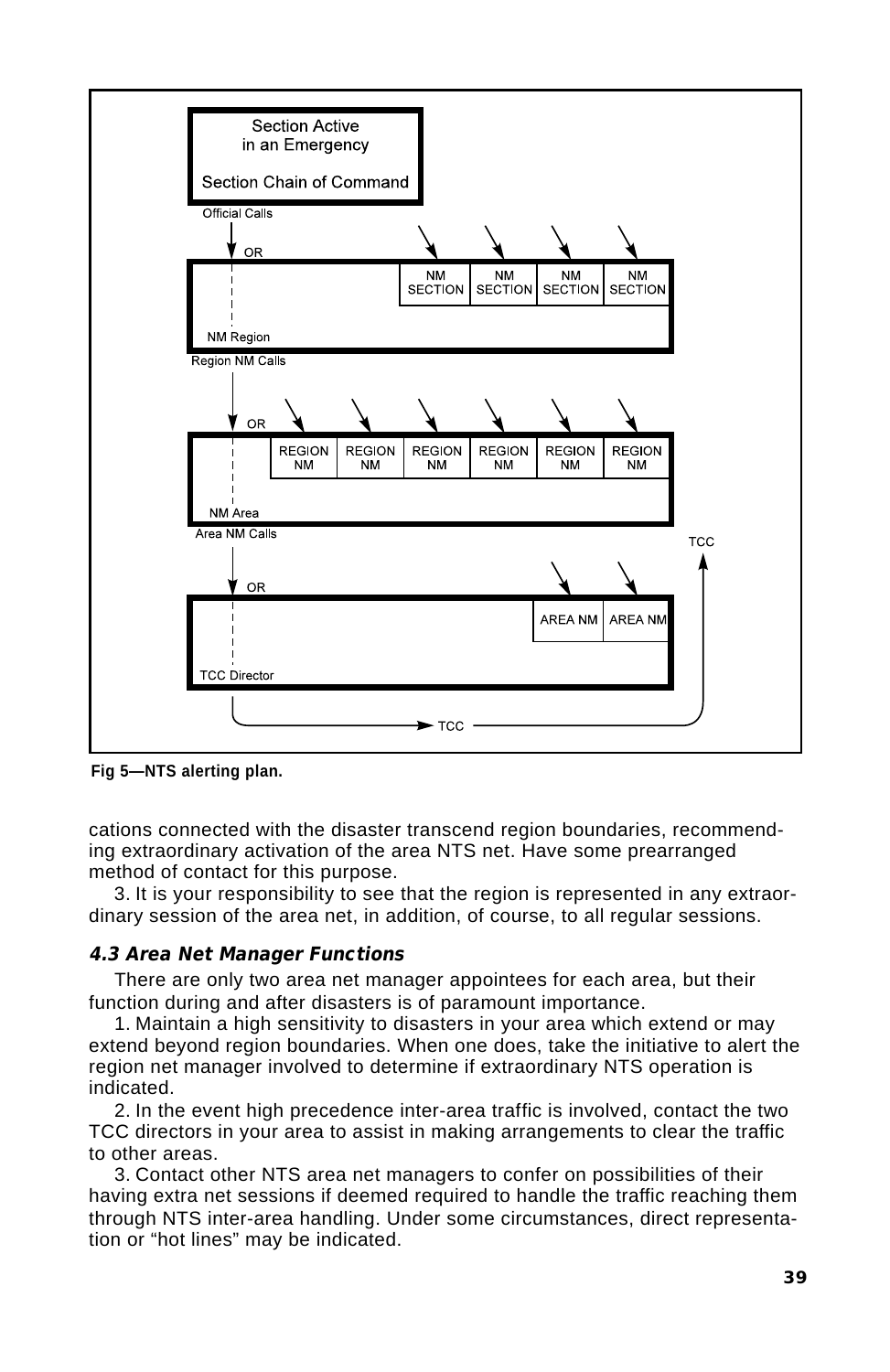4. Maintain close contact with all region net managers in your area and make decisions regarding overall NTS operation in consultation with them.

#### **4.4 Transcontinental Corps Director Functions**

These NTS officials will be involved only where traffic of a precedence higher than routine is to be handled between NTS areas, or when extreme overloads are anticipated.

1. Be ready to alert your TCC crew and set up special out-of-net schedules as required.

2. You may be called upon by the area net manager to set up "hot line" circuits between key cities involved in heavy traffic flow. Bear in mind which of your TCC stations are located in or near enough to large cities to man such circuits.

#### **4.5 Area Staff Chairmen Functions**

The three Area Staff Chairmen administratively oversee the NTS Officials and their operations, and will advise their TCC Directors, Area and Region Net Managers when appropriate. Their advice may be based on information forwarded by ARRL Headquarters.

1. Maintain a high sensitivity to disasters and other emergencies that may develop.

2. Contact the other Area Staff Chairmen via prearranged schedules.

#### **4.6 General Policy**

NTS operators should be self-alerting to disaster conditions that might require their services, and should report into an appropriately assigned net or other function without being specifically called upon. That is, the assignment should have been worked out with your net manager in advance. Each NTS operator should ask himself or herself: "What is my disaster assignment? If I hear of a disaster condition, what should I do?" If he/she cannot answer the question, he/she should seek an answer to it through his/her Net Manager. It may be as simple as "report into the X Net on X frequency." If the operator concerned is highly specialized, it might be "report to your TCC director in the X net on X frequency for a special assignment." Such an assignment might be an extra TCC function, or it might be as a functionary in a "hot line" point-to-point circuit needing special abilities or equipment.

Flexibility is needed, but a definite assignment pertaining to disaster operation is something that all NTS operators should have. If you don't have a specific assignment, push the matter with your net manager. NTS should be the front line of available Amateur Radio disaster communication.

#### **4.7 Health and Welfare Traffic**

One of the biggest problems in a disaster is the handling of so-called "health and welfare" traffic or "disaster welfare inquiries." The ARRL-recommended precedence for this type of traffic is W or "Welfare," and refers to either an inquiry as to the health and welfare of an individual in the disaster area or an advisory from the disaster area that indicates all is well. The influx of W traffic into the disaster area may be large, and NTS may be called upon to assist with this overload. The NTS policy with respect to the handling of W traffic is to handle as much of it as possible, but to adhere to its precedence. Higherprecedence traffic must be handled first, W traffic only when the circuit is free. Routine (R) traffic is not normally handled by an NTS net operating under disaster conditions, because usually they more than have their hands full with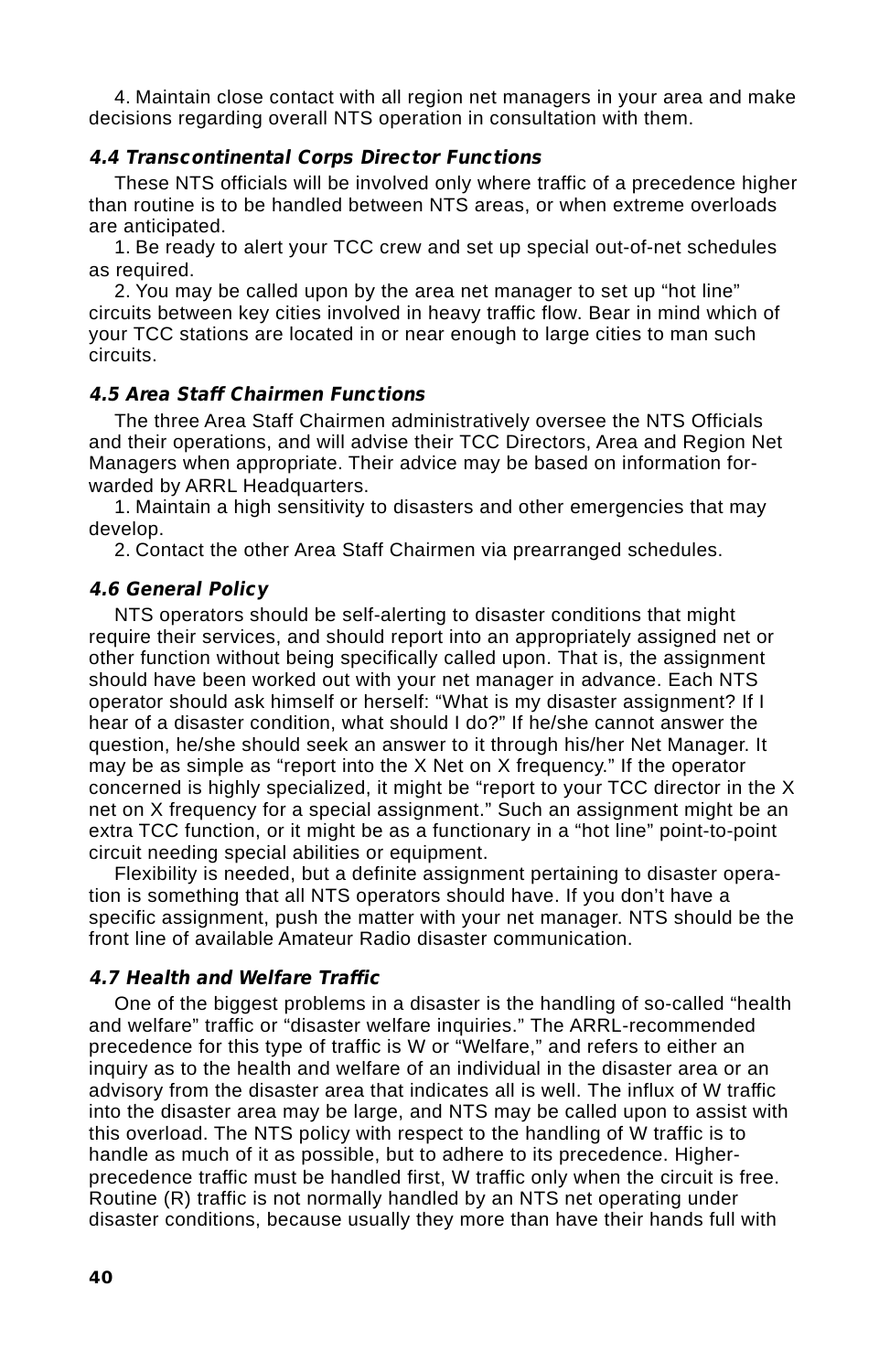higher precedence, but should a disaster circuit be temporarily available, there is no reason why it cannot be handled until the circuit again becomes occupied with higher-precedence traffic.

In a widespread disaster situation, it is seldom possible to handle all the Welfare traffic with efficiency and dispatch. Sometimes, in fact, such traffic piles up alarmingly, to the extent that much of it is never delivered. There are a number of ways in which this can be controlled, but few of them are consistent with public relations objectives. The best way to handle such situations is to maintain close contact with the Red Cross or the Salvation Army as appropriate, since most inquiries are handled through these organizations. Civil preparedness organizations also can often set up procedures for handling such traffic. In the past, special RTTY, ASCII, AMTOR and packet circuits have been established with great success. Until or unless means for handling such traffic are established, it is usually wisest not to accept it from the general public, or to do so only with an explicit understanding that chances of delivery are not guaranteed.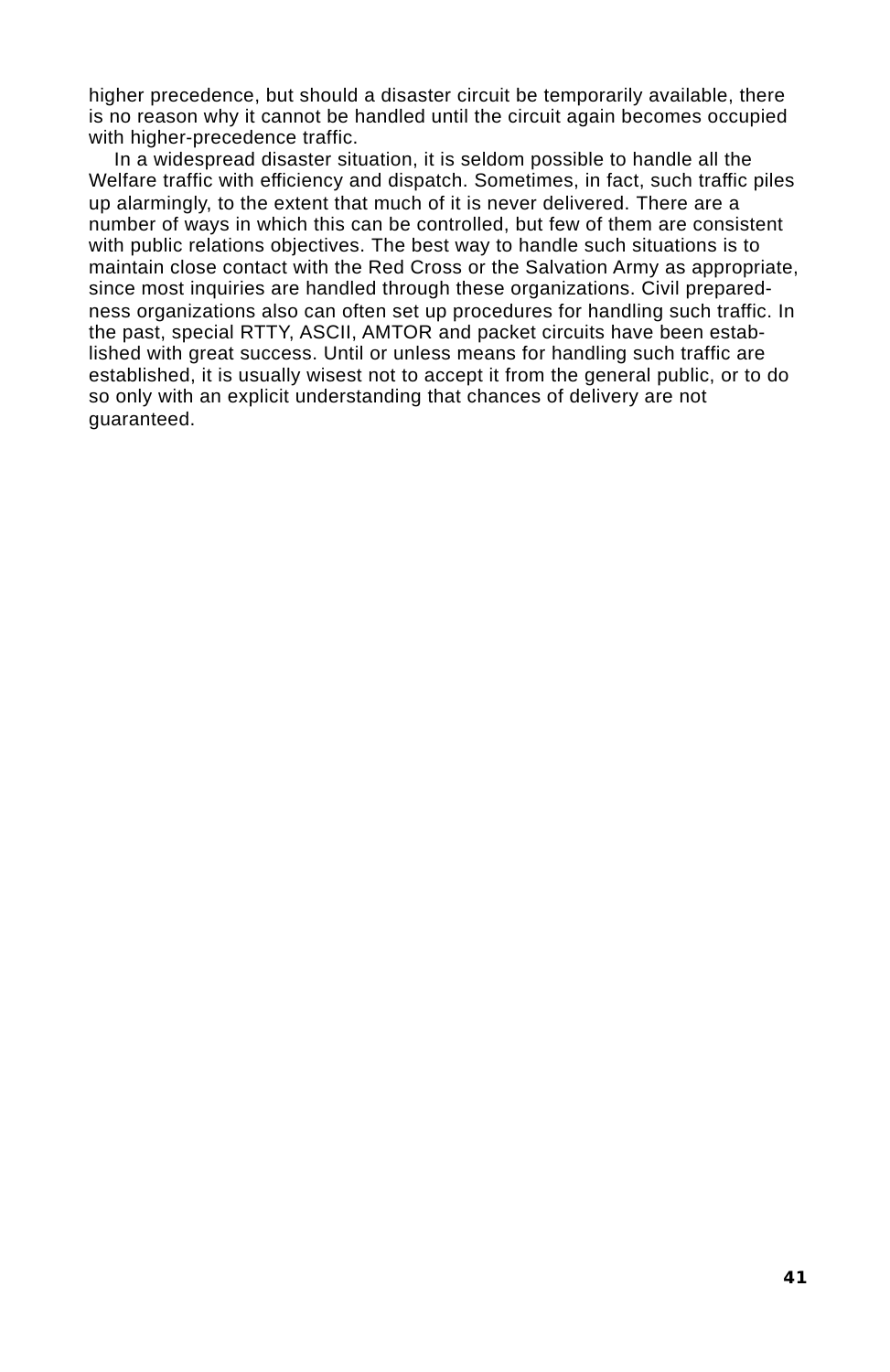## NTS Chapter Five

### **NTS Standard Net Procedures**

The following procedures are recommended as NTS standards. Deviations from these procedures are made at the discretion of the net manager in cognizance of either necessity or desirability arising out of extraordinary circumstances, but always as a temporary expedient until standard procedure can be resumed. The following procedures apply to all NTS nets:

1. The net control station (NCS) transmits a net callup promptly at the preestablished net meeting time.

2. Stations reporting in indicate their function or the destination(s) for which they can take traffic, followed by the list of traffic on their hook, if any.

3. Time-consuming pleasantries and other superfluous matters are not to be a part of the procedure while the net is in session.

4. Net stations follow the direction of the NCS without question or comment if such directions are understood.

5. Explanations of any kind are not transmitted unless they are absolutely essential to the net's conduct.

6. Stations reporting into a net are held for 15 minutes, after which they are excused if there is no further traffic for them at that time. Stations in the net do not leave the net without being excused and do not ask to be excused unless absolutely necessary.

7. All nets follow the general precepts of net operation outlined in The ARRL Operating Manual.

#### **5.1 Section Nets**

The random call-up method should be used in most cases. The clearing of traffic should commence as soon as stations reporting in the net have traffic for each other, rather than waiting until all stations have reported in. The use of side frequencies (QNY) should be used extensively. The QNA procedure (stations answering in prearranged order) should only be used in times of traffic overload, or for acknowledging the region net representatives at the beginning of the net. The following additional procedures are used in Section Nets:

1. Stations reporting in to the net with traffic, list the destination city first, then the number of messages for that city. Example— "W2RQ DE AA2Z QTC Paterson 1 AR" Traffic destined outside the section is designated "through" (or "thru") followed by the number of "thru" messages. "Thru" traffic can also be listed for the appropriate region net.

2. The region net representative is selected beforehand by the section Net Manager, but nevertheless indicates his purpose in reporting in.

3. Stations do not list their traffic until first recognized by the NCS.

4. If a particular city for which there is traffic is not represented on the net, the NCS may inquire who will handle such traffic, direct that it be sent to the station who can take it to a local net or bulletin board for delivery, or who is nearest to the destination, or that it be mailed. In any case, there should be a minimum of discussion.

#### **5.2 Region Nets**

1. Stations reporting in indicate the section they came from if they are officially reporting for the purpose of handling traffic to or from that section. If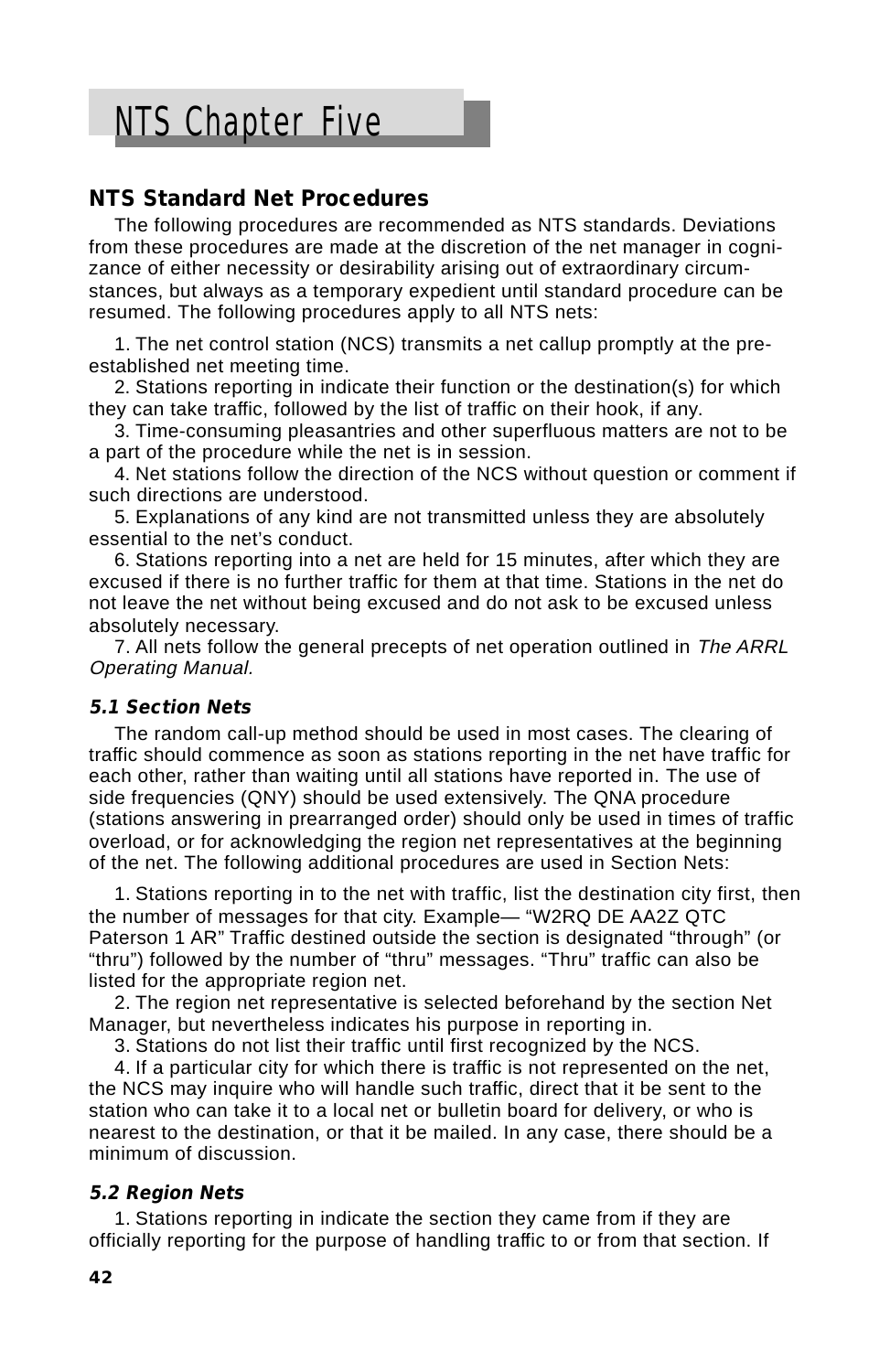their function is limited to sending or receiving, they should so indicate; otherwise the NCS will assume the station will do both.

2. Traffic for destinations within the region is reported by section. If the destination is outside the region, the traffic should be designated "thru" or for the area net. For example, "DE W9QLW QIN QTC WIS 3 ILL 2 CAN 2 AR" tells the NCS that W9QLW represents the Indiana section (QIN), and has traffic.

3. The area net liaison station (designated beforehand by the region net manager) receives all traffic designated for the area net.

4. Stations reporting in who are not authorized section representatives or liaisons simply indicate the traffic they have to send. If they do not have any traffic, they are immediately excused by the NCS, unless they can provide an outlet not available on the net through regular NTS channels.

5. In the event that a particular section is not represented in the region net, the NCS will use special liaison methods or any alternatives that are available for clearing traffic to that section.

#### **5.3 Area Nets**

1. Stations reporting in indicate traffic by region if it is destined for a region within that area or by area if it is destined to a point outside that area. All stations reporting in with assigned receive functions indicate for which region in the area or for which other area they are authorized to receive traffic.

2. The TCC representative designated to take traffic for another area so indicates in his QNI (check-in). For example, "DE W2MTA PAN QRU AR" tells the NCS that W2MTA has been assigned to take any traffic destined to the Pacific area and that he himself has no traffic.

#### **5.4 Send and Receive Stations**

Many NTS nets have adopted the procedure of sending more than one representative to the next-higher NTS echelon—one to take the traffic up and report it in, another to receive traffic from the upper echelon and bring it back. More than one transmit or receive liaison may be provided if traffic load is heavy and the personnel available is sufficient. It is perfectly permissible, and has many advantages in overload conditions, to the NCS and the net, for traffic both going and coming to be divided among two or more liaison stations.

Representatives who do not indicate which function they are performing will be assumed to be ready to perform both transmit and receive functions, at the discretion of the NCS. To indicate which you are performing, on CW send RX or TX after your QNI; on phone, say "receive only" or "transmit only," or "both."

#### **5.5 Miscellaneous Procedures**

1. When "QNY procedure" (dispatching stations to clear traffic on an adjacent or different frequency) is used, the station designated to receive traffic should call first, after zeroing on a spot near the QNY point comparatively free of QRM. When a two-way exchange is to be made on the net frequency, the station named first by the NCS is to call first.

2. In QNY procedure, (which should be used whenever traffic is heavy, if possible), the frequency designated by the NCS is not intended to be exact. NTS stations using this procedure will be careful not to disrupt other traffic nets or ongoing QSOs by carelessly plopping down and starting to call on the frequency. If QRM is heavy on the spot designated by the NCS, it is expected stations will attempt to find a spot nearby on which to clear their traffic rather than returning to net frequency without having cleared it.

3. It is not the policy for NTS nets to insist on a clear channel. Other stations operating on the frequency of an NTS net have a perfect right to be there. Net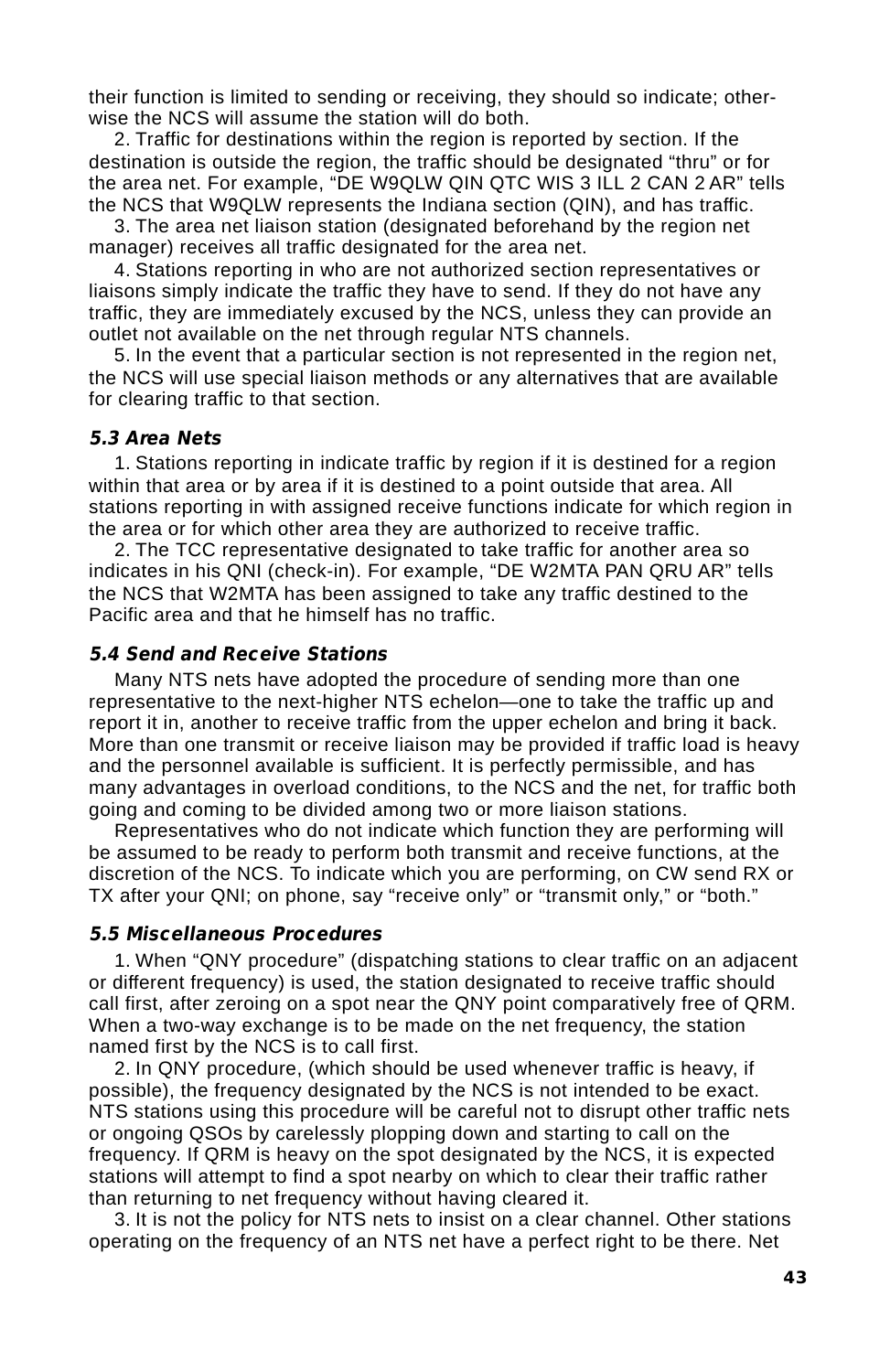control stations should not request such stations to move. If the net frequency is occupied at net starting time, the NCS should call the net on a nearby clear frequency.

#### **5.6 Section and Local NTS Traffic Nodes**

On a daily basis, under the direction of Net (Node) Managers appointed by the STM, "Net" members, including Official Relay Stations specializing in packet traffic handling, ensure that NTS traffic is forwarded properly, or remove traffic from the boards and either deliver it or bring it to Section- and Local-level NTS nets for handling.

#### **5.7 HF Digital Stations**

On a daily basis, under the direction of the Area Digital Coordinators, Digital Station operators ensure that traffic is forwarded properly, or is removed from the nodes and either delivered or relayed to the appropriate Area, Region, Section- and Local-level NTS nets for handling.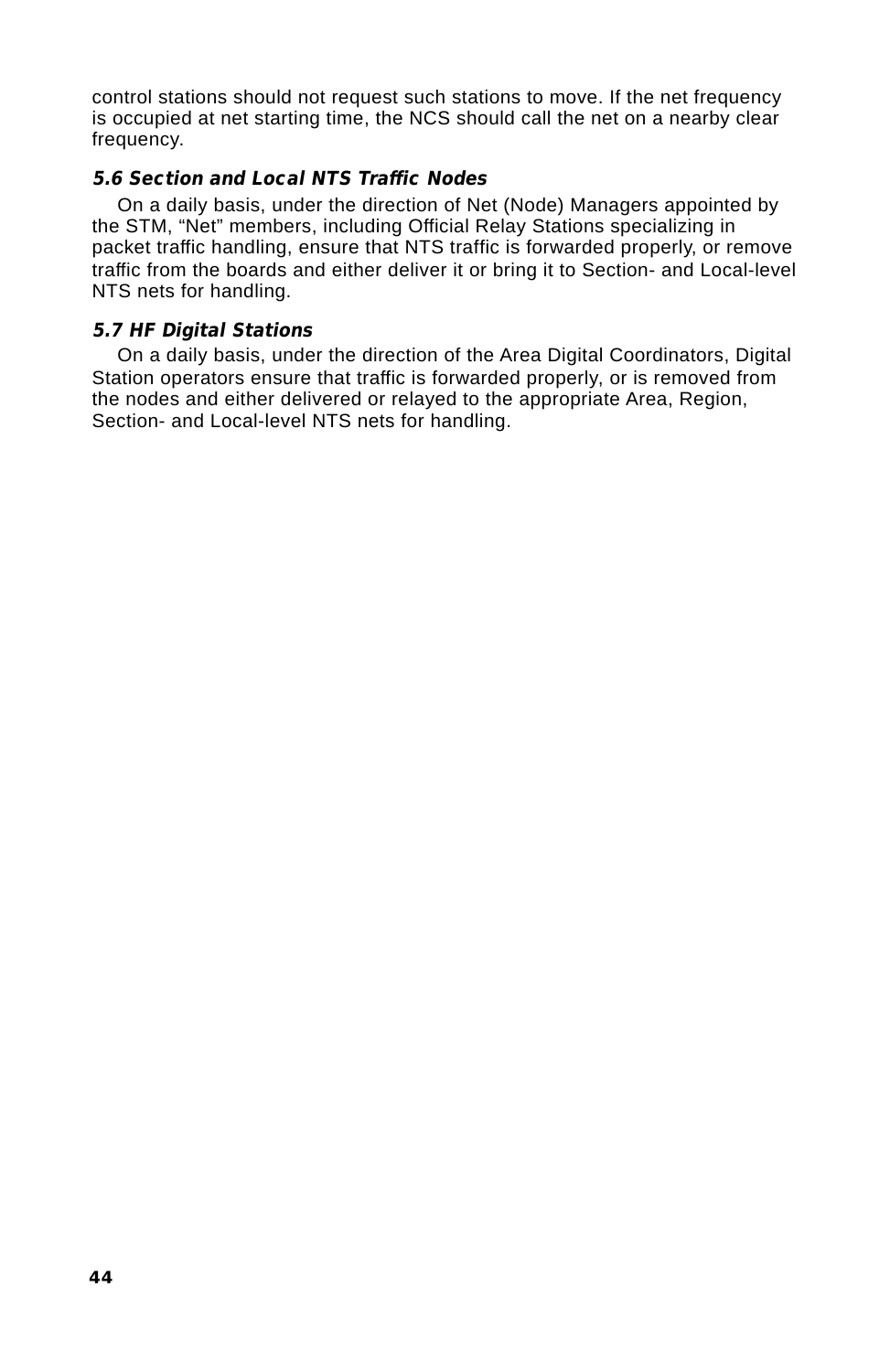## NTS Chapter Six

## **ARRL Precedences and Handling Instructions**

All messages handled by Amateur Radio should contain precedences—that is, an evaluation of each message's importance, made by the originating station. A precedence is an "order of handling." There are four precedences in the ARRL message form: Emergency, Priority (P), Welfare (W) and Routine (R), in that order of handling. When and as they appear on a net or any other kind of circuit, messages will be handled in this order.

#### **6.1 Emergency**

Any message having life and death urgency to any person or group of persons, which is transmitted by Amateur Radio in the absence of regular commercial facilities. This includes official messages of welfare agencies during emergencies requesting supplies, materials or instructions vital to relief to stricken populace in emergency areas. During normal times, it will be very rare. On CW, RTTY, AMTOR and packet this designation will always be spelled out. When in doubt, do not use this designation.

### **6.2 Priority**

Use abbreviation P on CW, RTTY, AMTOR and packet. This classification is for important messages having a specific time limit, official messages not covered in the emergency category, press dispatches and emergency-related traffic not of the utmost urgency.

#### **6.3 Welfare**

This classification, abbreviated as W on CW, RTTY, AMTOR and packet, refers to either an inquiry as to the health and welfare of an individual in the disaster area or an advisory from the disaster area that indicates all is well. Welfare traffic is handled only after all emergency and priority traffic is cleared. The Red Cross equivalent to an incoming Welfare message is DWI (Disaster Welfare Inquiry).

### **6.4 Routine**

Most traffic in normal times will bear this designation. In disaster situations, traffic labeled Routine (R on CW, RTTY, AMTOR and packet) should be handled last, or not at all when circuits are busy with higher-precedence traffic.

The precedence will follow, but is not a part of the message number. For example, a message may begin with NR 207 R on CW, "Number Two Zero Seven, Routine" on phone.

### **6.5 Handling Instructions**

Handling instructions (HX) are less used but quite useful in handling messages. They serve to convey any special instructions to handling and delivering operators. This "prosign," when used, is inserted in the message preamble between the precedence and the station of origin. Its use is optional with the originating stations, but once inserted is mandatory with all relaying stations. The following definitions apply:

**HXA**—(Followed by number) Collect landline delivery authorized by addressee within...miles. (If no number, authorization is unlimited.)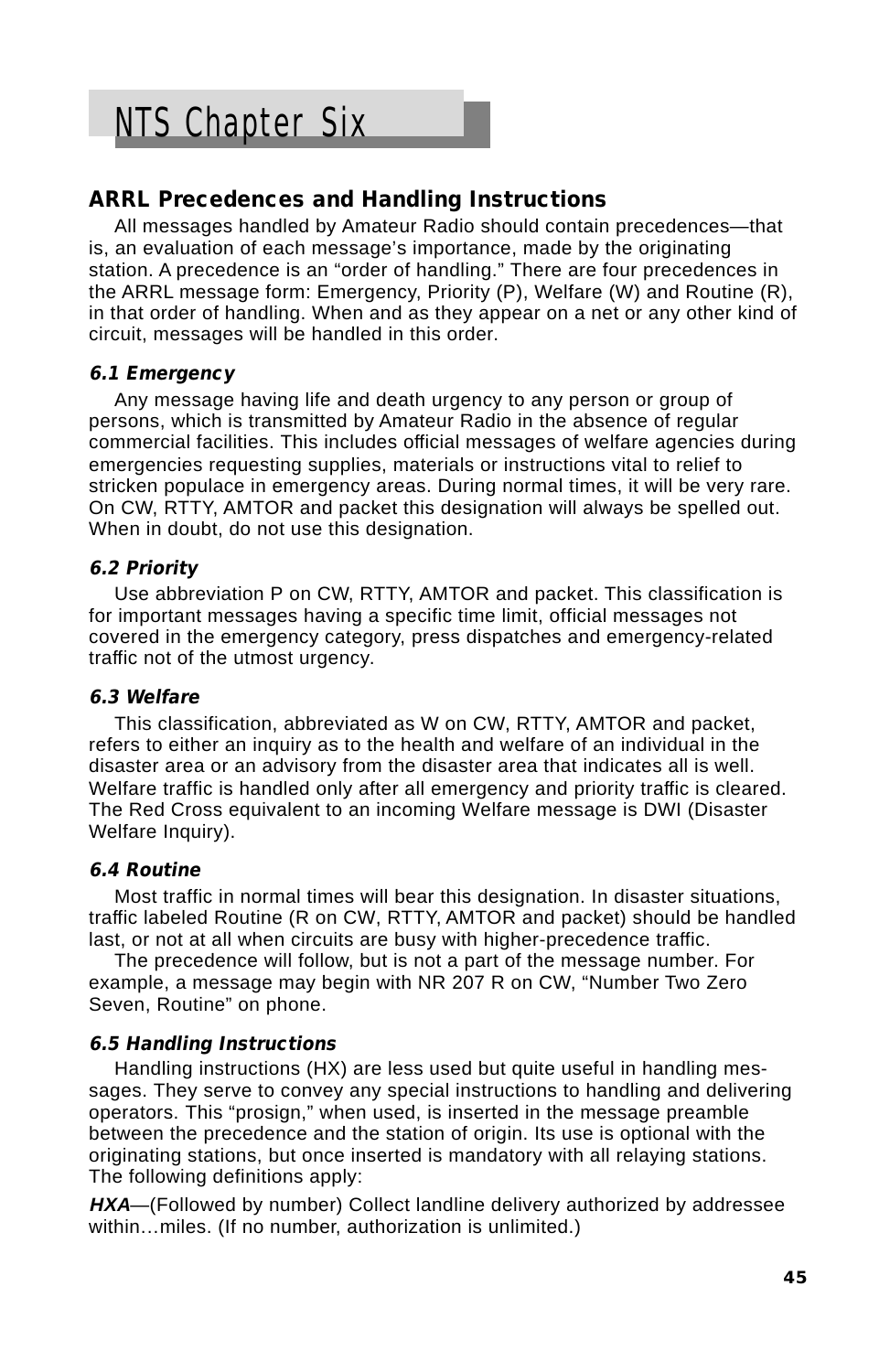**HXB**—(Followed by number) Cancel message if not delivered within...hours of filing time; service originating station.

**HXC**—Report date and time of delivery (TOD) to originating station.

**HXD**—Report to originating station the identity of station from which received, plus date and time. Report identity of station to which relayed, plus date and time, or if delivered report date, time and method of delivery.

**HXE**—Delivering station get reply from addressee, originate message back.

**HXF**—(Followed by number.) Hold delivery until...(date).

**HXG**—Delivery by mail or landline toll call not required. If toll or other expense involved, cancel message and service originating station.

Example: NR 207 R HXA50 W4MLE 12...(etc.).

If more than one HX prosign is used, they can be combined if no numbers are to be inserted, otherwise the HX should be repeated thus: NR 207 R HXAC W4MLE...(etc.). On phone, use phonetics for the letter or letters following the HX, to ensure accuracy.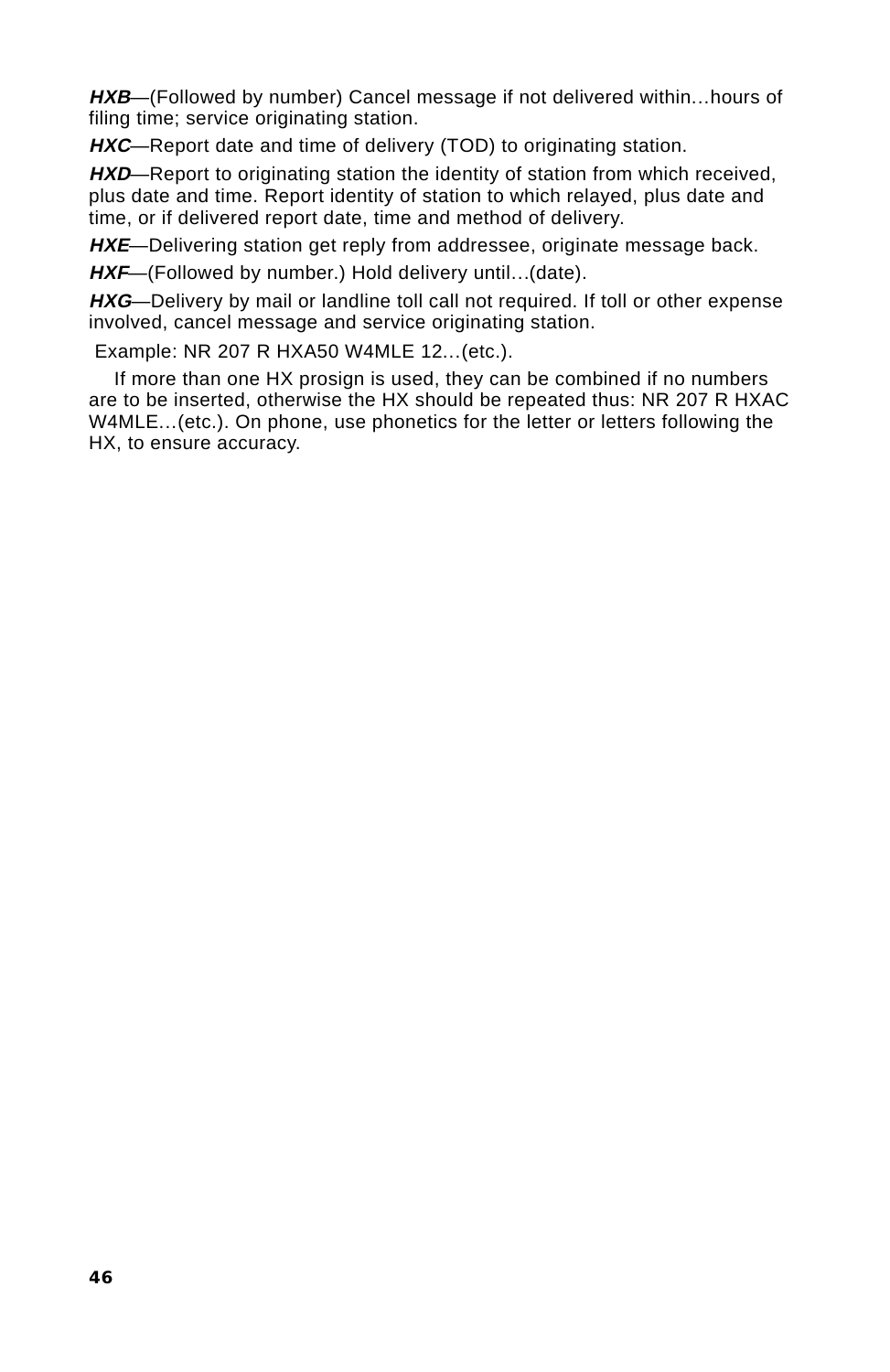## NTS Chapter Seven

### **Operation of the Transcontinental Corps**

The purpose of the Transcontinental Corps (TCC) is to relay traffic from one NTS area to another, conducting liaison with NTS nets to do so. Each NTS cycle has specific functionaries under the supervision of a TCC director.

The function of the TCC director is to assign functions, centralize, coordinate and supervise these activities and file status reports each month with ARRL Headquarters. There are six TCC directors, two for each area.

TCC functions are performed in several ways, according to circumstances. In many cases, the method used is an out-of-net schedule between TCC counterparts of different areas to effect the exchange of traffic from one area to another.

Times and frequencies of the schedules are worked out by the TCC directors working together and are arranged in accordance with time available, propagation conditions, stations available and other factors, always with the objective of the best service possible on an organized, systematic basis.

TCC stations must have the following qualifications:

1. Adequate signal power and appropriate mode to perform the job to be done.

2. The highest caliber of operating ability and NTS net savvy.

3. Capability (both operator and equipment) to keep the required schedules.

#### **7.1 TCC Station Functions**

A TCC station might perform only one TCC function per week. On other days of the week, other stations perform the same function. TCC operates on a seven-day-per-week basis. Each function consists of two steps, as follows (all times in UTC):

#### **Station A**

1. Normally located in the Eastern Area, this station reports into Eastern Area Net at 0130, receives all traffic for the Central Area.

2. Reports into Central Area Net (CAN) the same night at 0230, distributes the traffic upon direction of the CAN control station.

#### **Station B**

1. Normally located in the Eastern Area, this station reports into Eastern Area Net (EAN) at 0130, receives all traffic for the Pacific Area.

2. Keeps a schedule with **Station H** some time between 0230 and 0430 and sends this traffic to him/her.

#### **Station C**

1. Normally located in the Central Area, reports into Central Area Net (CAN) at 0230, takes all traffic for the Eastern Area.

2. Keeps a schedule with **Station K** some time after 0330 and sends this traffic to him/her.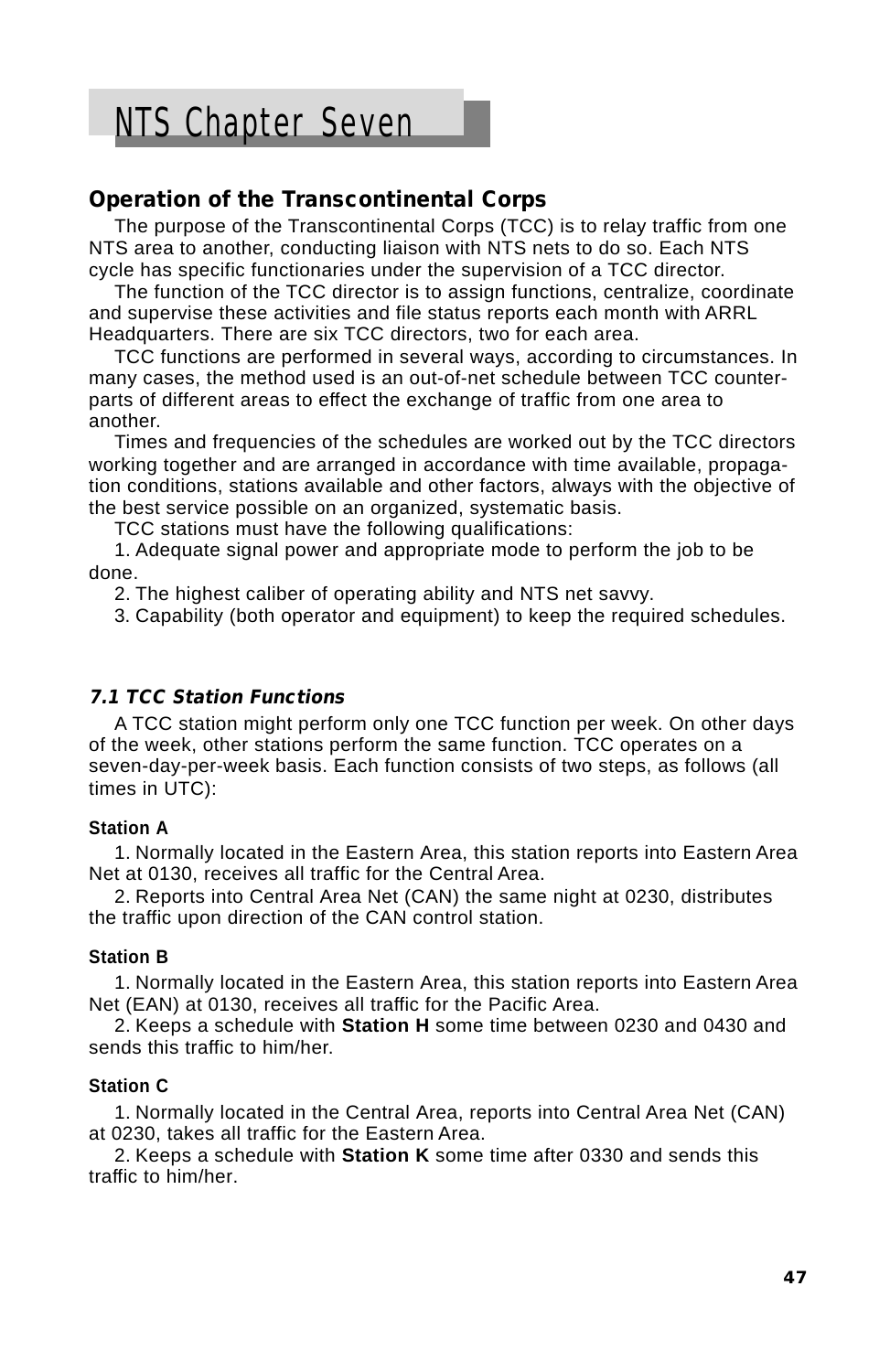#### **Station D**

1. Normally located in the Eastern Area, this station keeps a schedule with **Station J** some time between 0530 and 1930 to receive traffic for the Eastern Area.

2. Sends this traffic into destination Local, Section, Region or Eastern Area Nets at first opportunity.

#### **Station E**

1. Normally located in the Central Area, this station reports into Central Area Net (CAN) at 0230, receives all traffic for the Pacific Area.

2. Keeps a schedule with **Station G** between 0330 and 0430 and sends this traffic to him/her.

#### **Station F**

1. Normally located in the Central Area, this station keeps a schedule with **Station I** between 0530 and 2030 to receive traffic for the Central Area.

2. Sends this traffic into destination Local, Section, Region or Central Area Nets as soon as possible after received.

#### **Station G**

1. Normally located in the Pacific Area, this station keeps a schedule with **Station E** between 0330 and 0430 to receive traffic for the Pacific Area.

2. Reports into the Pacific Area Net (PAN) at 0430 to distribute this traffic under direction of the PAN control station.

#### **Station H**

1. Normally located in the Pacific Area, this station keeps a schedule with **Station B** between 0230 and 0430 to receive traffic for the Pacific Area.

2. Reports into the Pacific Area Net at 0430 to distribute this traffic under direction of the PAN control station.

#### **Station I**

1. Normally located in the Pacific Area, this station reports into the Pacific Area Net (PAN) at 0430 to receive traffic for the Central Area.

2. Keeps a schedule with **Station F** between 0530 and 2030 to send this traffic.

#### **Station J**

1. Normally located in the Pacific Area, this station reports into the Pacific Area Net (PAN) at 0430 to receive traffic for the Eastern Area.

2. Keeps a schedule with **Station D** between 0530 and 1930 to send this traffic.

#### **Station K**

1. Normally located in the Eastern Area, this station keeps a schedule with **Station C** between 0330 and 1930 to receive traffic for the Eastern Area.

2. Sends this traffic into destination Local, Section, Region or Eastern Area Nets as soon as possible after received.

#### **Station L**

1. Normally located in the Eastern Area, this station reports into Eastern Area Net (EAN) at 1930, receives all traffic for the Central Area.

2. Reports into Central Area Net (CAN) at 2030, distributes the traffic upon direction of the CAN control station.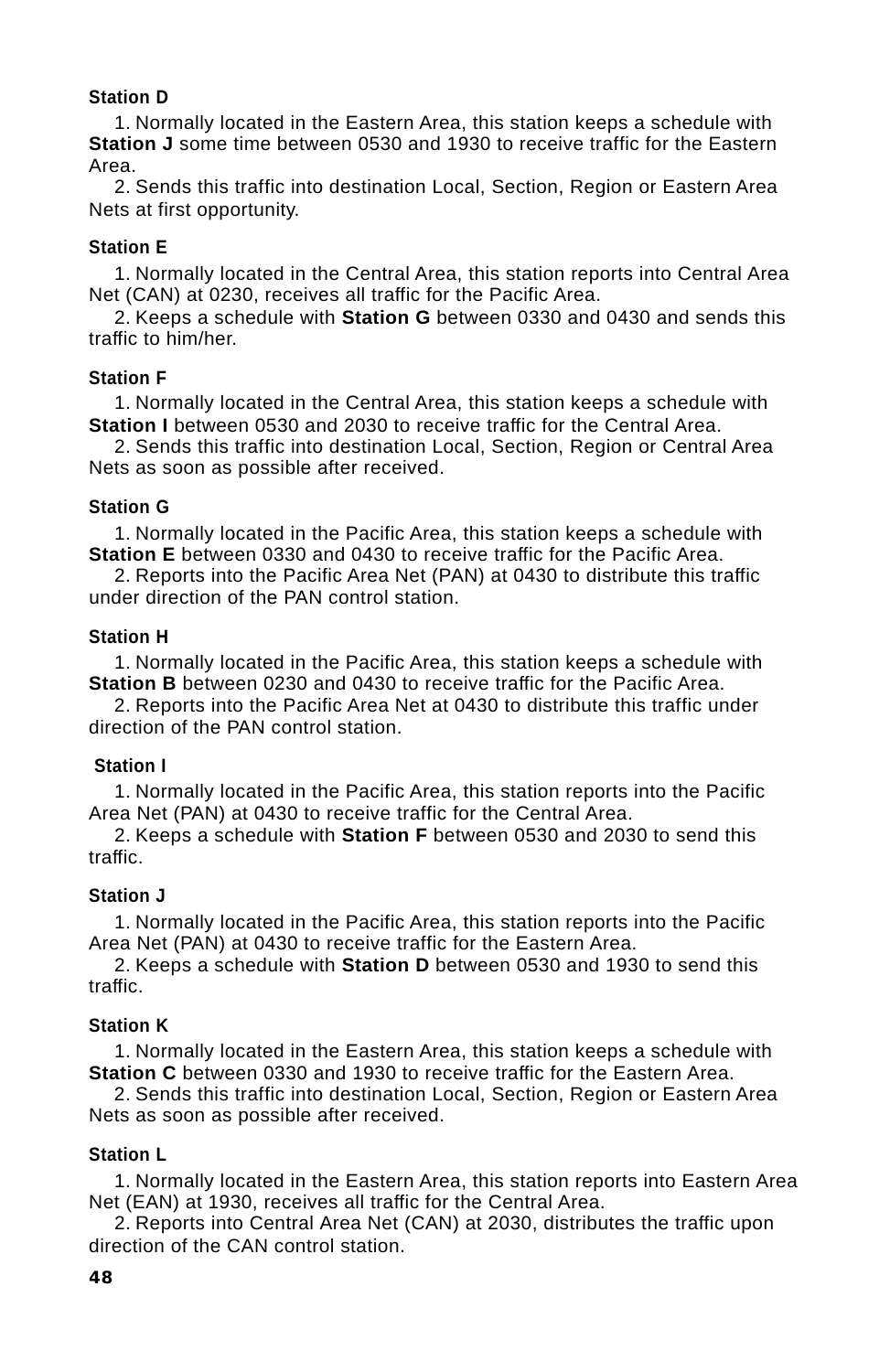#### **Station M**

1. Normally located in the Eastern Area, this station reports into Eastern Area Net (EAN) at 1930, receives all traffic for the Pacific Area.

2. Keeps a schedule with **Station S** some time between 2030 and 2230 and sends this traffic to him/her.

#### **Station N**

1. Normally located in the Central Area, reports into Central Area Net (CAN) at 2030, takes all traffic for the Eastern Area.

2. Keeps a schedule with **Station V** some time after 2130 and sends this traffic to him/her.

#### **Station O**

1. Normally located in the Eastern Area, this station keeps a schedule with **Station U** sometime between 2330 and 0130 to receive traffic for the Eastern Area.

2. Sends this traffic into destination Local, Section, Region or Eastern Area Nets at first opportunity.

#### **Station P**

1. Normally located in the Central Area, this station reports into Central Area Net (CAN) at 2030, receives all traffic for the Pacific Area.

2. Keeps a schedule with **Station R** between 2130 and 2230 and sends this traffic to him/her.

#### **Station Q**

1. Normally located in the Central Area, this station keeps a schedule with **Station T** between 2330 and 0230 to receive traffic for the Central Area.

2. Sends this traffic into destination Local, Section, Region or Central Area Nets as soon as possible after received.

#### **Station R**

1. Normally located in the Pacific Area, this station keeps a schedule with **Station P** between 2130 and 2230 to receive traffic for the Pacific Area.

2. Reports into the Pacific Area Net (PAN) at 2230 to distribute this traffic under the direction of the PAN control station.

#### **Station S**

1. Normally located in the Pacific Area, this station keeps a schedule with **Station M** between 2030 and 2230 to receive traffic for the Pacific Area.

2. Reports into the Pacific Area Net at 2230 to distribute this traffic under the direction of the PAN control station.

#### **Station T**

1. Normally located in the Pacific Area, this station reports into the Pacific Area Net (PAN) at 2230 to receive traffic for the Central Area.

2. Keeps a schedule with **Station Q** between 2330 and 0230 to send this traffic.

#### **Station U**

1. Normally located in the Pacific Area, this station reports into the Pacific Area Net (PAN) at 2230 to receive traffic for the Eastern Area.

2. Keeps a schedule with **Station O** between 2330 and 0130 to send this traffic.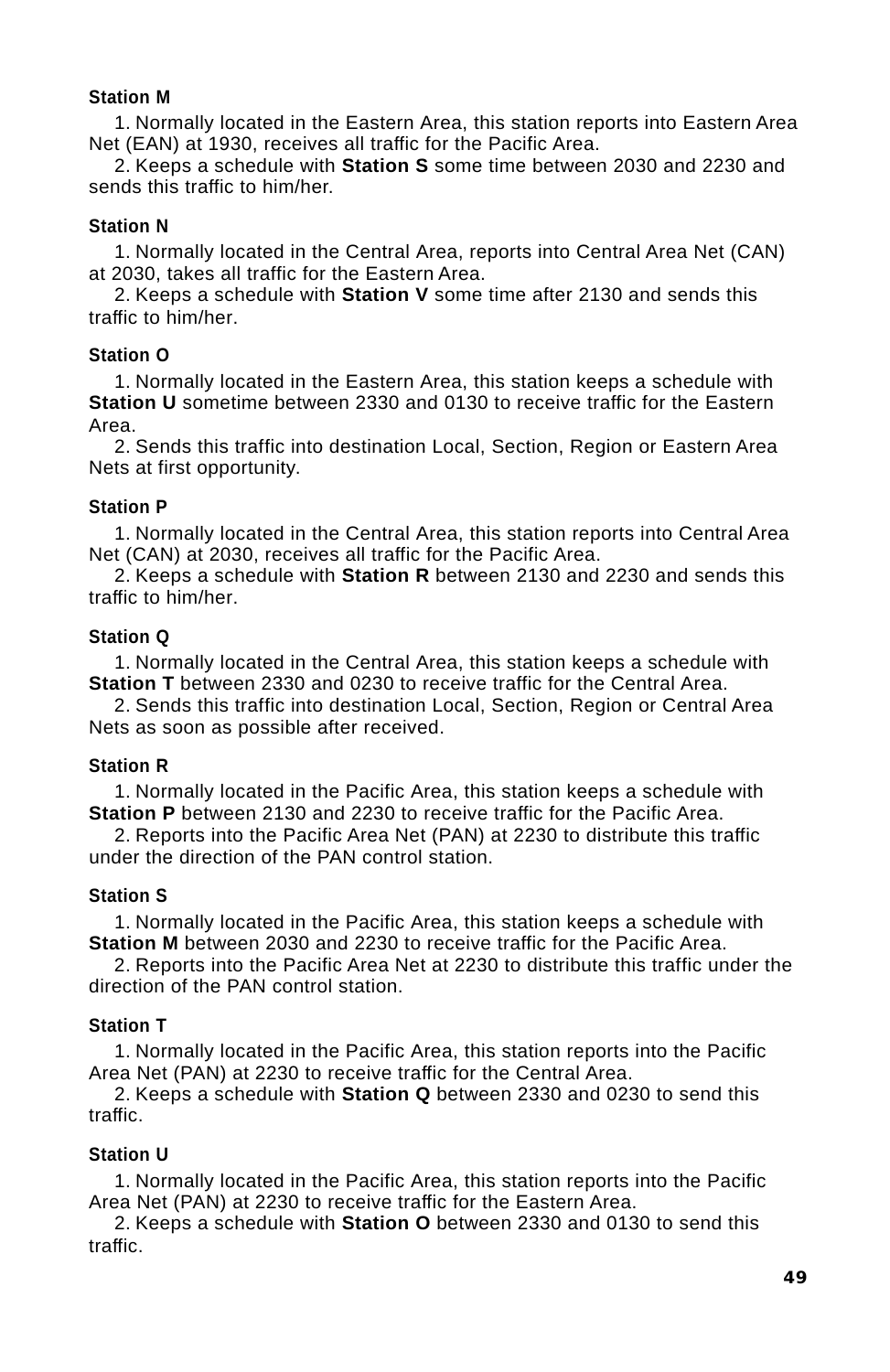#### **Station V**

1. Normally located in the Eastern Area, this station keeps a schedule with **Station N** between 2130 and 0130 to receive traffic for the Eastern Area.

2. Sends this traffic into destination Local, Section, Region or Eastern Area Nets as soon as possible after received.

In addition, functions equivalent to the Q/T and O/T schedules are implemented in accordance with Cycle One in the Pacific Area. Further, the Atlantic Region Net (ARN) maintains liaison with EAN for the movement of international message traffic into and out of the NTS.



**Fig 6—How TCC works. Small blocks denote daily station functions, stations A and L being the only ones that report into an area net other than their own. Note that traffic from east to west goes into area nets while traffic from west to east may go into section or region nets to save time.**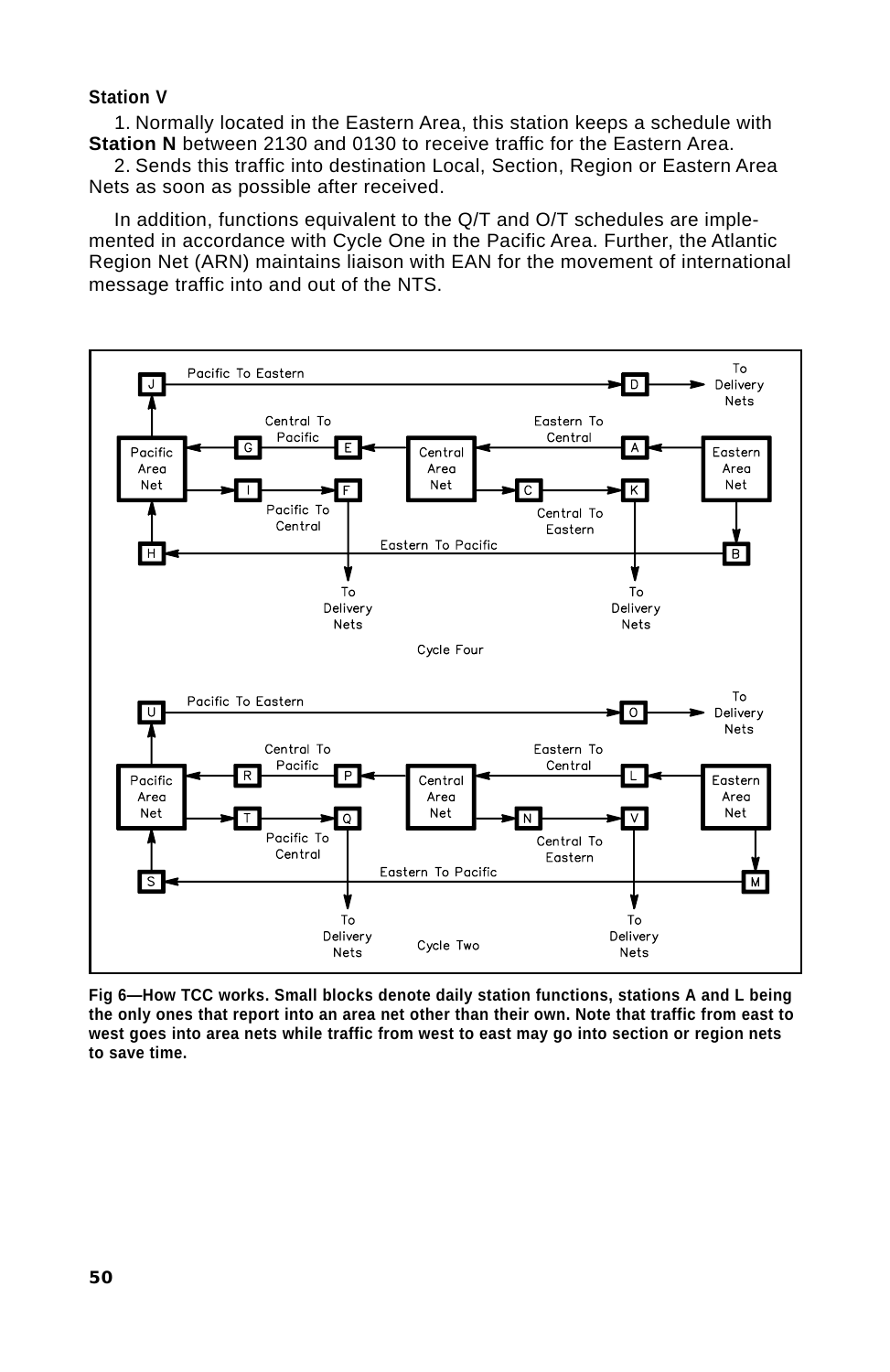## NTS Chapter Eight

## **Operation of the Digital System**

#### **8.1 HF Digital NTS Operations**

Radiogram-formatted NTS traffic on HF is being handled by digital means on the so-called "APlink system." This system is a group of mailbox, store-andforward (MBO) station operators spanning the country. Many of these stations have the capability of receiving and sending traffic via several digital modes including packet, by HF and VHF, all interchangeably. For example, a message received on HF Clover can be forwarded via VHF packet without modification. This flexibility is one of the system's assets as it allows for forwarding along the best path at the time, resulting in the highest efficiency and reliability.

The chief concerns of the digital system, of course, are responsibility and accountability: Most MBO system operators are not concerned about NTS traffic that passes through their systems. Radiograms arriving at their stations are occasionally passed out the VHF port into the packet forwarding system with no guarantee that they will get to their destination. Many of these messages end up in the infamous "black hole" or "bit bucket." Naturally, this violates the most basic principle of NTS: getting the message through all the way, from originator to addressee. What's the answer? The solution is to introduce responsibility and accountability into the mix, just like we do with traditional NTS nets and operators.

Interested MBO system operators are now certified as "NTS Digital Stations" and as such, they accept responsibility for relaying traffic only to other NTS Digital Stations or NTS-approved nets or nodes. They are appointed by, and are accountable to, their Area Digital Coordinator, who is elected by the Area Staffs and who serves as an NTS Official and official member of the Area Staff. The ADCs maintain and publish a roster of these stations and report their activity to HQ. This way, the traffic stays "in the family," giving it the best chance for proper delivery.

The network of NTS-approved HF Digital Stations is a mighty tool that, when used properly, can provide support to the traditional NTS nets, at any level. The digital network can pick up and move traffic when normal NTS nets cannot, due, for example, to an overloading situation, or lack of normal liaison operators.

#### **8.2 VHF Packet Radio Bulletin Boards**

NTS can take advantage of local packet radio bulletin boards for their ability in buttressing Local and Section NTS Nets and getting channels closer to traffic origination and destination points. Again, however, the concern is that traffic might end up in that "black hole," mentioned above. Fortunately, many Section Traffic Managers have recognized this potential problem, and are working to ensure that packet BBSs (PBBS) are being cleared of radiogram NTS traffic each day. The most effective STMs have appointed "Net" Managers to manage the NTS element of these PBBSs. "Net" members, including Official Relay Stations specializing in packet traffic handling, ensure that traffic is forwarded properly, or remove traffic from the boards and either deliver it or bring it to Section- and Local-level NTS nets for handling. Some STMs have gone so far as to affiliate a major PBBS as an NTS Local or Section "Net." If every Section were as vigilant, packet would be a more reliable resource for moving traffic expeditiously, and with accountability.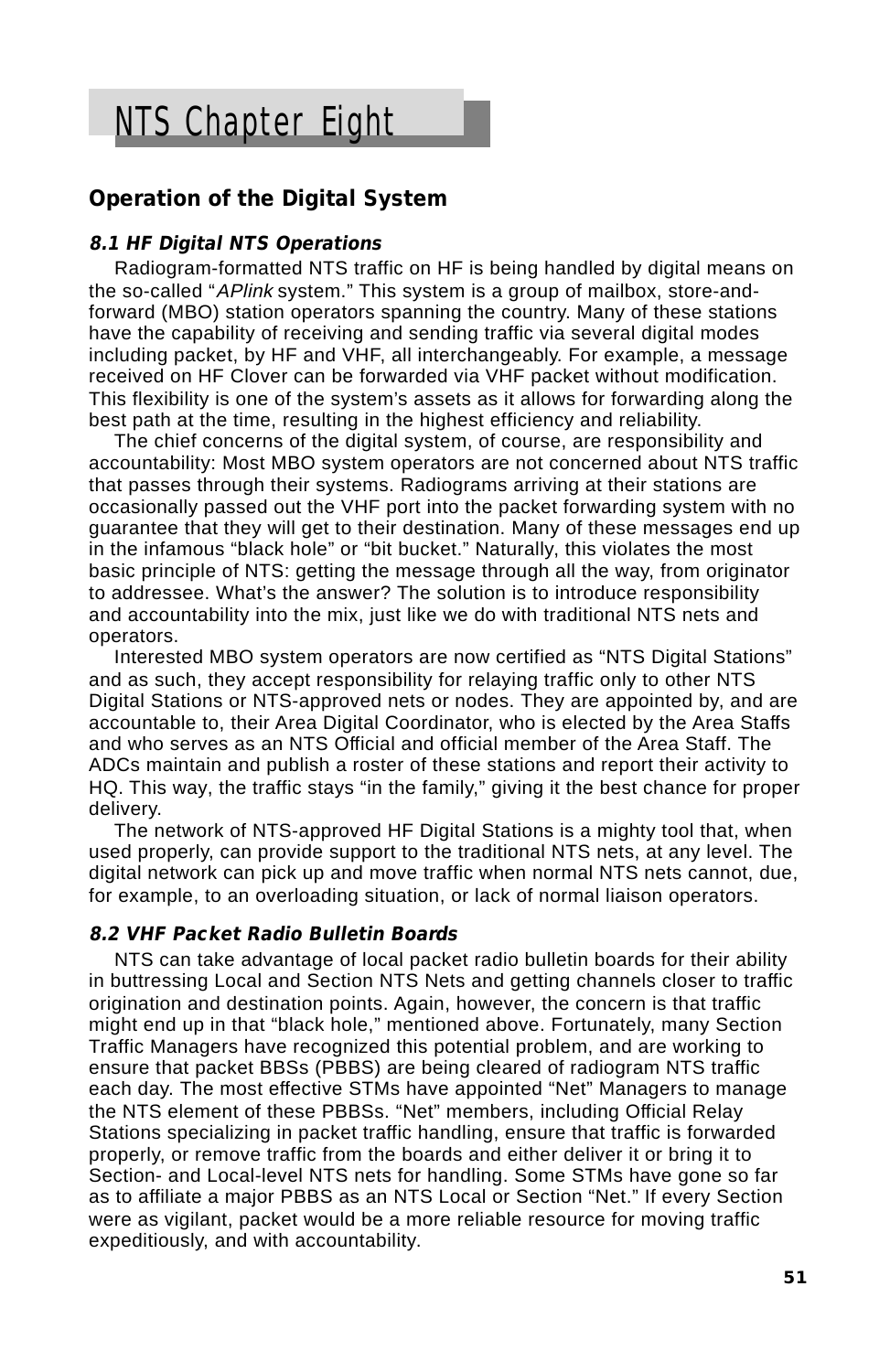## NTS Chapter Nine

## **NTS Traffic Routing**

The following example shows how traffic is or can be routed through the National Traffic System. In each case, perfect (ideal) operating conditions and 100% adherence to system as previously outlined are assumed.

### **9.1 Example of NTS Message Routing**

This example demonstrates how a message originating in South Carolina finds its way to Los Angeles in the evening cycle. W4ABC is an amateur in South Carolina who has been asked to originate a message to Los Angeles. All times are UTC, assuming local standard time is being observed throughout.

1. W4ABC reports the message into the South Carolina Section Net at 0000 and transmits it to W4ANK, the station designated to take traffic to 4RN.

2. W4ANK takes the message to 4RN at 0045, gives it to N4GHI, the station designated to take traffic to EAN.

3. N4GHI reports the message into EAN at 0130, gives it to W3PQ, who is TCC Station B.

4. W3PQ keeps a TCC out-of-net schedule with N6WP (TCC Station H) and sends him the message. This is a transcontinental hop, but the two stations involved may pick any frequency or mode in any band. The exchange must have been completed by 0430, when PAN meets.

5. N6WP reports the message into PAN at 0430, gives it to W6JXK, the RN6 (receive) representative.

6. W6JXK reports the message into RN6 at 0530, gives it to W6INH, the Los Angeles Section representative.

7. W6INH reports it into Southern California Net at 0600, gives it to K6INK, the Los Angeles station nearest the destination.

8. K6INK can telephone or otherwise deliver the message to the addressee upon receipt. The message originated in South Carolina at 0000, was delivered in LA at about 0630.

In addition to the NTS routing system, wide-coverage independent nets and direct connections to key cities in foreign countries are also available. These key cities, usually accessed through the independent nets, have been especially valuable in assisting with disaster communications in Central and South America. The independent nets take on a wide variety of types and forms with many of the most active heard daily on 40 and 20 meters. The 20-meter nets, particularly the International Assistance and Traffic Net, are especially important in covering the areas of the Caribbean, Central, North and South America.

### **9.2 NTS Routing Guide**

| State/Province          | Abbr | Region | Area       | State/Province          | Abbr | Region | Area       |
|-------------------------|------|--------|------------|-------------------------|------|--------|------------|
| Alaska                  | AΚ   |        | <b>PAN</b> | Connecticut             | CТ   | 1      | EAN        |
| Alabama                 | AL   | 5      | CAN        | Delaware                | DF   | 3      | EAN        |
| Alberta                 | AВ   | 7      | <b>PAN</b> | District of Columbia DC |      | 3      | EAN        |
| Arizona                 | AZ   | 12     | <b>PAN</b> | Florida                 | FL   | 4      | EAN        |
| Arkansas                | AR   | 5      | CAN        | Georgia                 | GA   | 4      | EAN        |
| <b>British Columbia</b> | BС   | 7      | <b>PAN</b> | Guam                    | GU   | 6      | <b>PAN</b> |
| California              | CА   | 6      | <b>PAN</b> | Hawaii                  | ΗI   | 6      | <b>PAN</b> |
| Colorado                | CO   | 12     | <b>PAN</b> | Idaho                   | ID   |        | <b>PAN</b> |
|                         |      |        |            |                         |      |        |            |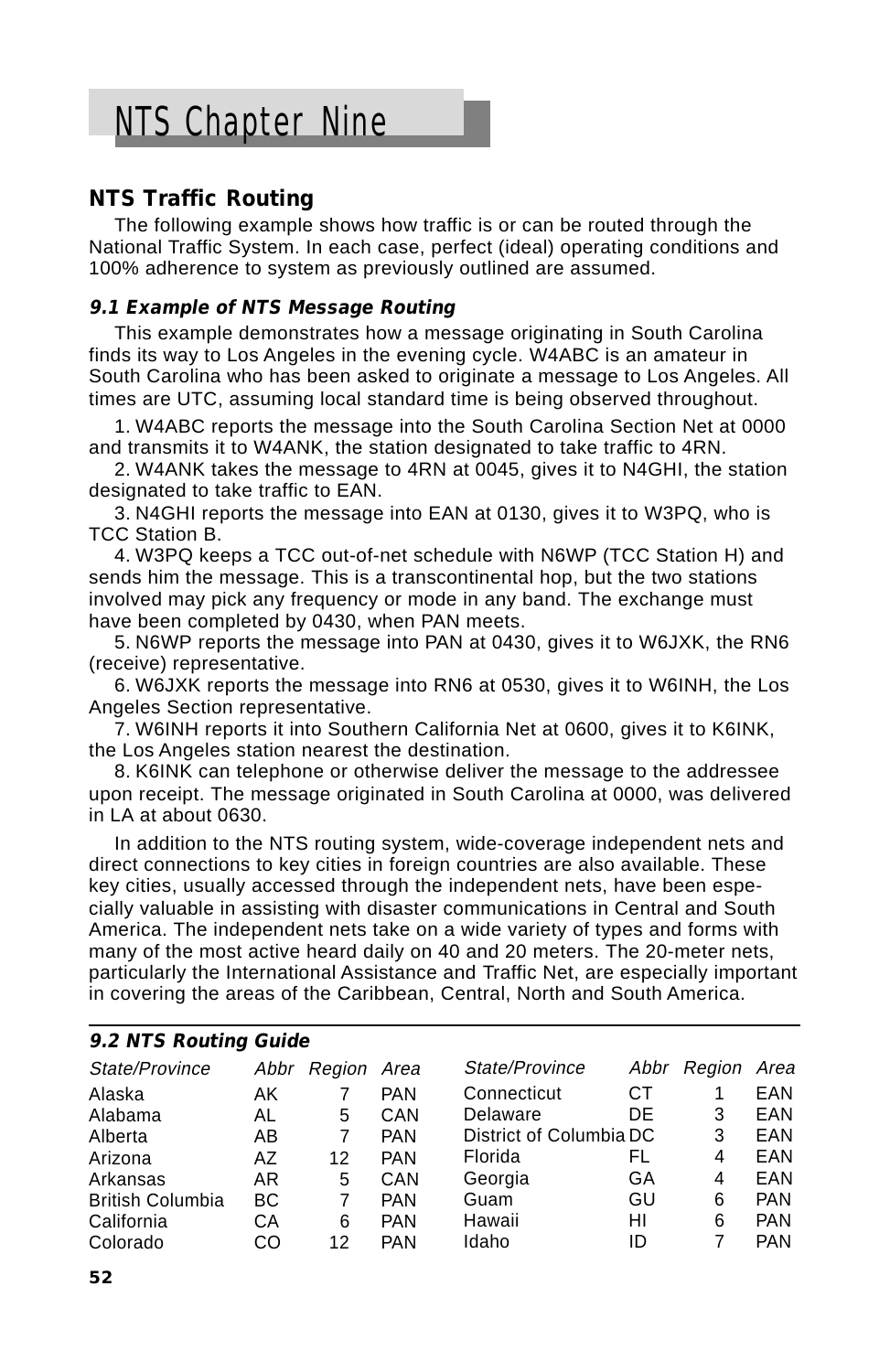| State/Province       | Abbr      | Region         | Area       | State/Province              | Abbr      | Region | Area       |
|----------------------|-----------|----------------|------------|-----------------------------|-----------|--------|------------|
| <b>Illinois</b>      | IL        | 9              | CAN        | Nova Scotia                 | ΝS        | 11     | EAN        |
| Indiana              | IN        | 9              | CAN        | Ohio                        | OН        | 8      | EAN        |
| Iowa                 | ΙA        | 10             | CAN        | Oklahoma                    | OK        | 5      | CAN        |
| Kansas               | ΚS        | 10             | CAN        | Ontario                     | ON        | 11     | EAN        |
| Kentucky             | ΚY        | 9              | CAN        | Oregon                      | 0R        | 7      | <b>PAN</b> |
| Labrador             | LВ        | 11             | EAN        | Pennsylvania                | PA        | 3      | EAN        |
| Louisiana            | LA        | 5              | CAN        | <b>Prince Edward Island</b> |           |        |            |
| Maine                | MЕ        | 1              | EAN        |                             | РE        | 11     | EAN        |
| Manitoba             | MВ        | 10             | CAN        | Puerto Rico                 | <b>PR</b> | 4      | EAN        |
| Maryland             | MD        | 3              | EAN        | Quebec                      | PQ.       | 11     | EAN        |
| Massachusetts        | МA        | 1              | EAN        | Rhode Island                | RI        | 1      | EAN        |
| Michigan             | MI        | 8              | EAN        | Saskatchewan                | SK        | 10     | CAN        |
| Minnesota            | ΜN        | 10             | CAN        | South Carolina              | SC        | 4      | EAN        |
| Mississippi          | МS        | 5              | CAN        | South Dakota                | SD        | 10     | CAN        |
| Missouri             | МO        | 10             | CAN        | Tennessee                   | ΤN        | 5      | CAN        |
| Montana              | МT        | 7              | <b>PAN</b> | Texas                       | ТX        | 5      | CAN        |
| Nebraska             | NE.       | 10             | CAN        | Utah                        | UT        | 12     | <b>PAN</b> |
| Nevada               | NV        | 6              | <b>PAN</b> | Vermont                     | VT        | 1      | EAN        |
| <b>New Brunswick</b> | NB.       | 11             | EAN        | Virginia                    | VA        | 4      | EAN        |
| New Hampshire        | NΗ        | 1              | EAN        | Virgin Islands              | VI        | 4      | EAN        |
| New Jersey           | NJ        | 2              | EAN        | Washington                  | WA        | 7      | <b>PAN</b> |
| New Mexico           | <b>NM</b> | 12             | PAN        | West Virginia               | WV        | 8      | EAN        |
| New York             | NY.       | $\overline{2}$ | EAN        | Wisconsin                   | WI        | 9      | CAN        |
| Newfoundland         | ΝF        | 11             | EAN        | Wyoming                     | WY        | 12     | <b>PAN</b> |
| North Carolina       | NС        | 4              | EAN        | <b>APO New York</b>         | APO NY    | 2      | EAN        |
| North Dakota         | ND        | 10             | CAN        | APO San Francisco APO SF    |           | 6      | <b>PAN</b> |

#### **9.3 Message Routing in the Digital Station Network**

In the HF system of NTS Digital Stations, routings are more flexible, and are left to the discretion of the individual mailbox operators, under the general direction of the Area Digital Coordinators. Routings should, of course, be planned with the goal of moving the traffic as close to its destination as quickly as possible, and/or to fill a liaison function that cannot be met in the traditional system. Routing should always be made with stations that can be relied upon to handle the traffic expeditiously and responsibly, under NTS official authority and direction.

The same principles apply to the VHF packet network of NTS nodes at the local and Section levels. It is the responsibility of the Section Traffic Manager and the Net (Node) Managers to ensure that NTS traffic is cleared, or otherwise forwarded or handled expeditiously, on a daily basis.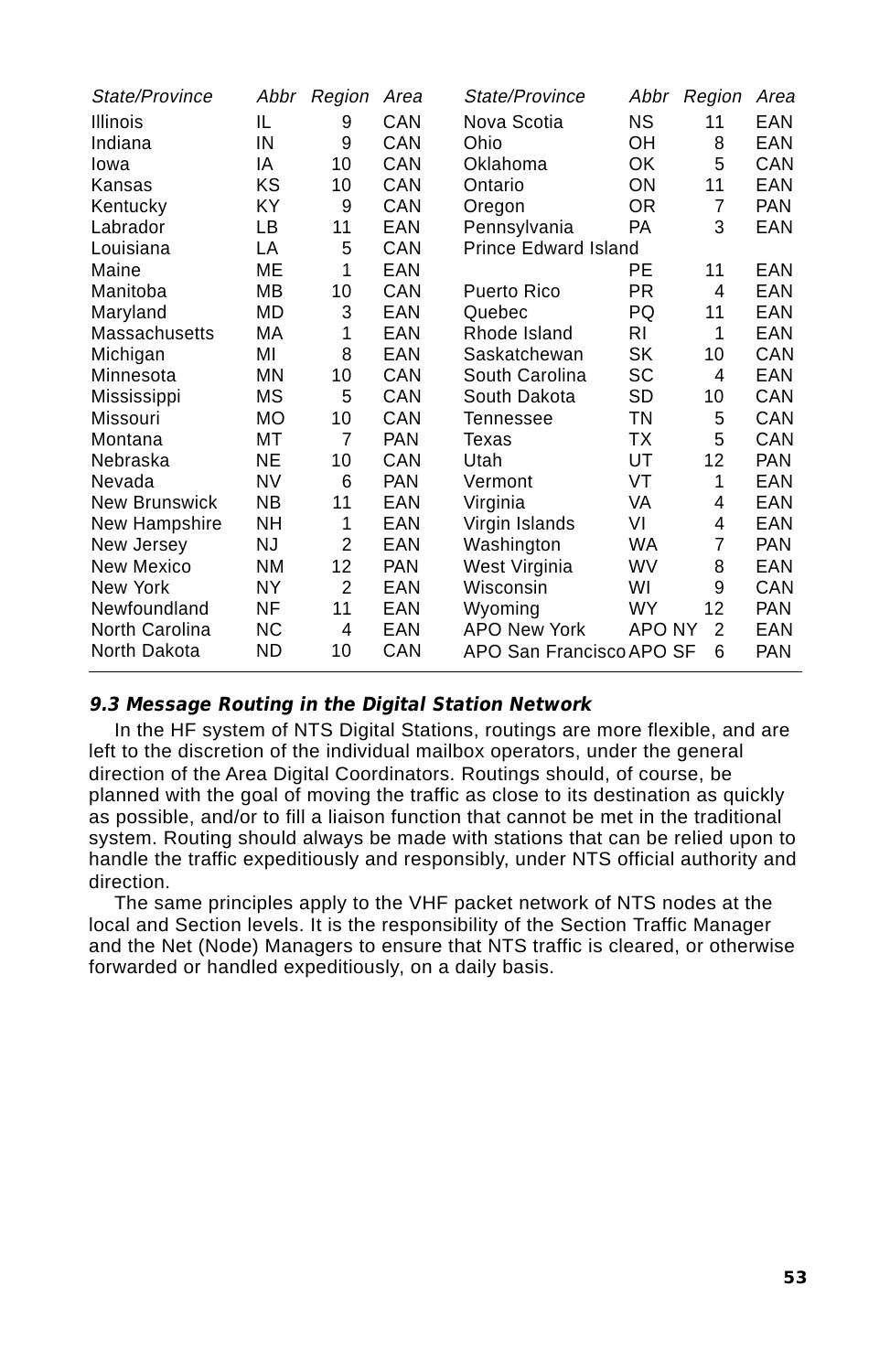## NTS Chapter Ten

## **Counting Net Traffic**

#### **10.1 Net Traffic Count**

The basic count for traffic handled in nets is one point for each time a message in standard ARRL form is transmitted and received during a net session, at the direction of the net control station. This has nothing to do with the individual station traffic count. In a net count there is no breakdown of originated, received, sent and delivered traffic as there is for individual stations. The count is the number of message handlings accomplished during the net's directed sessions. This is simple enough, yet there seems to be considerable confusion about it. A few examples may be helpful:

1. Upon conclusion of his directed net, an NCS operator finds that there were 23 messages reported into the net and that 20 of these were "cleared"—that is, at his direction the messages were transmitted by the station holding them and receipted for by the station receiving them. The total traffic count for this net session was therefore 20. It makes no difference to the total count whether the messages were originals with the transmitting station, whether he is relaying them, whether they are addressed to the receiving station, delivered by the latter or relayed by him. All the net is concerned with is handling them, from one station to the other. Note that the net does not get credit for traffic reported, only for traffic cleared.

2. The net control must base his count on the figures reported to him by net stations. Thus, if a station reporting into the net says he has five messages and later succeeds in clearing them at net control's direction, the net gets credit for handling five messages. However, if the net control dispatches this station and the station to receive the messages to a side frequency to clear them, then closes the net five minutes later, the NCS won't know whether the traffic was successfully cleared, or how many were cleared. If he checks with the operators later, he can enter the exact count. Otherwise, knowing the ability of the two operators concerned, he can estimate what proportion of the traffic was cleared. It is not considered ethical to QNY large amounts of traffic just prior to closing a net and then count all such traffic as having been cleared during QND.

3. Booked messages may be reported into the net as book traffic while indicating the necessary routing information to the net control station. The practice of counting book traffic as "3 for 1" has been discontinued for both net and individual traffic counts.

Don't waste valuable net time fussing about the count. The important thing is to get the traffic handled!

#### **10.2 Individual Traffic Count**

As already mentioned, the individual's traffic count does not have any correlation to the net's traffic count; it is a separate count that each traffic handler should report to his/her STM or SM each month. Traffic totals may be included in the SM's monthly report to ARRL HQ; this information is then published in "Section News" in QST. Here are the definitions of each message category:

**Originated**—One point for each message from a third party for sending via your station. This "extra" credit is given for an off-the-air function because of the value of contact with the general public.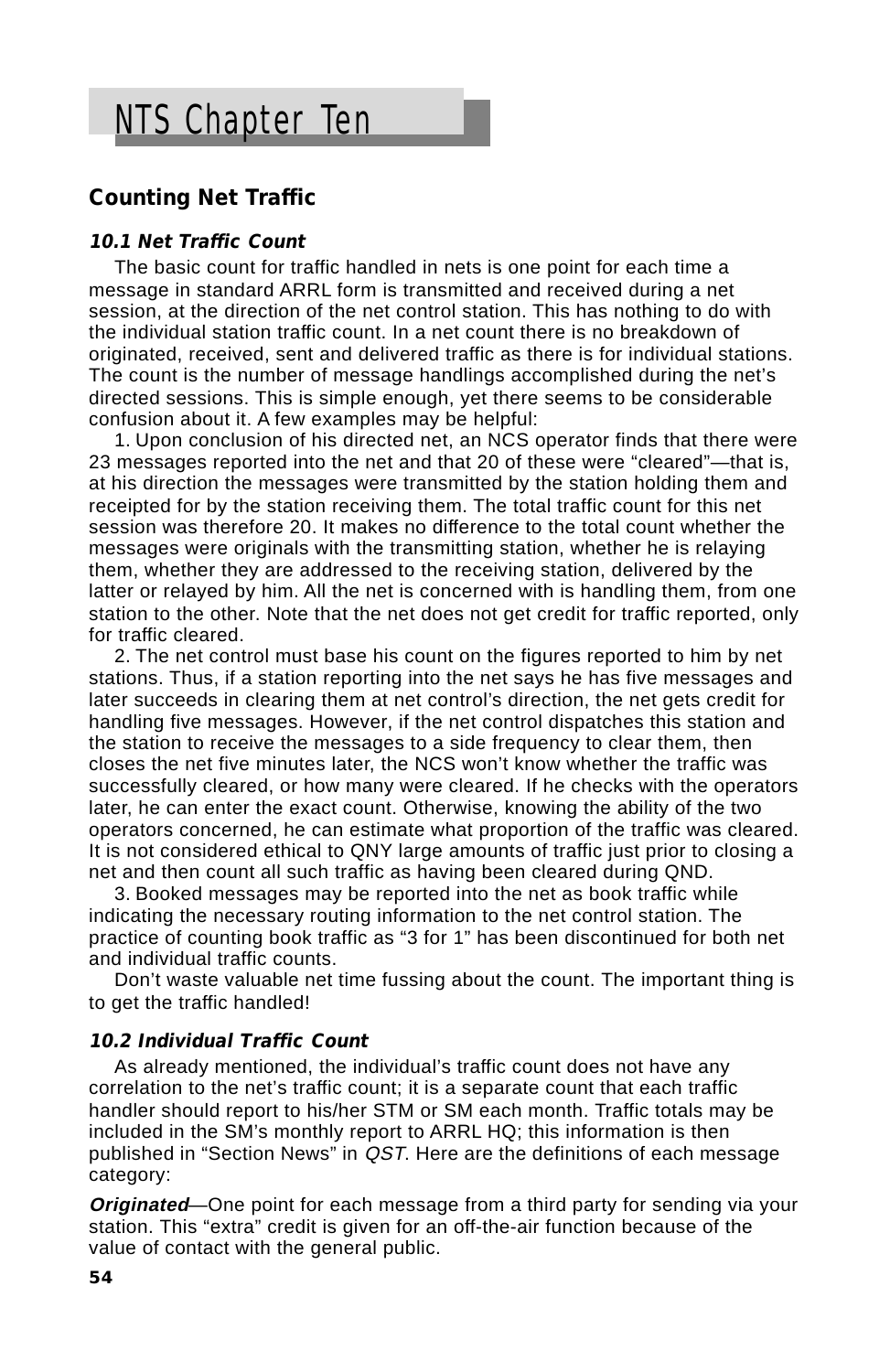**Sent**—Every message sent over the air from your station to another amateur receives a point in this category. Thus, a message that is eligible for an Originated point as above receives another point when it is sent on the air. Likewise, a message that is received on the air conveys a Sent point when it is relayed to another station. A message that you initiate yourself, while it gets no Originated point, gets a Sent point when cleared. All Sent points require on-the-air sending.

**Received**—A message received over the air gets a Received point, whether received for relaying (sending) or for delivery to the addressee. Any message received which is not eligible for a Delivery point (such as one addressed to yourself) is nevertheless eligible for a Received point.

**Delivered**—The act of delivery of a message to a third party receives a point in this category, in addition to a Received point. This is strictly an off-the-air function and must be coupled with receipt of the message at your station. Thus you can't get a Delivered point unless you first get a Received point.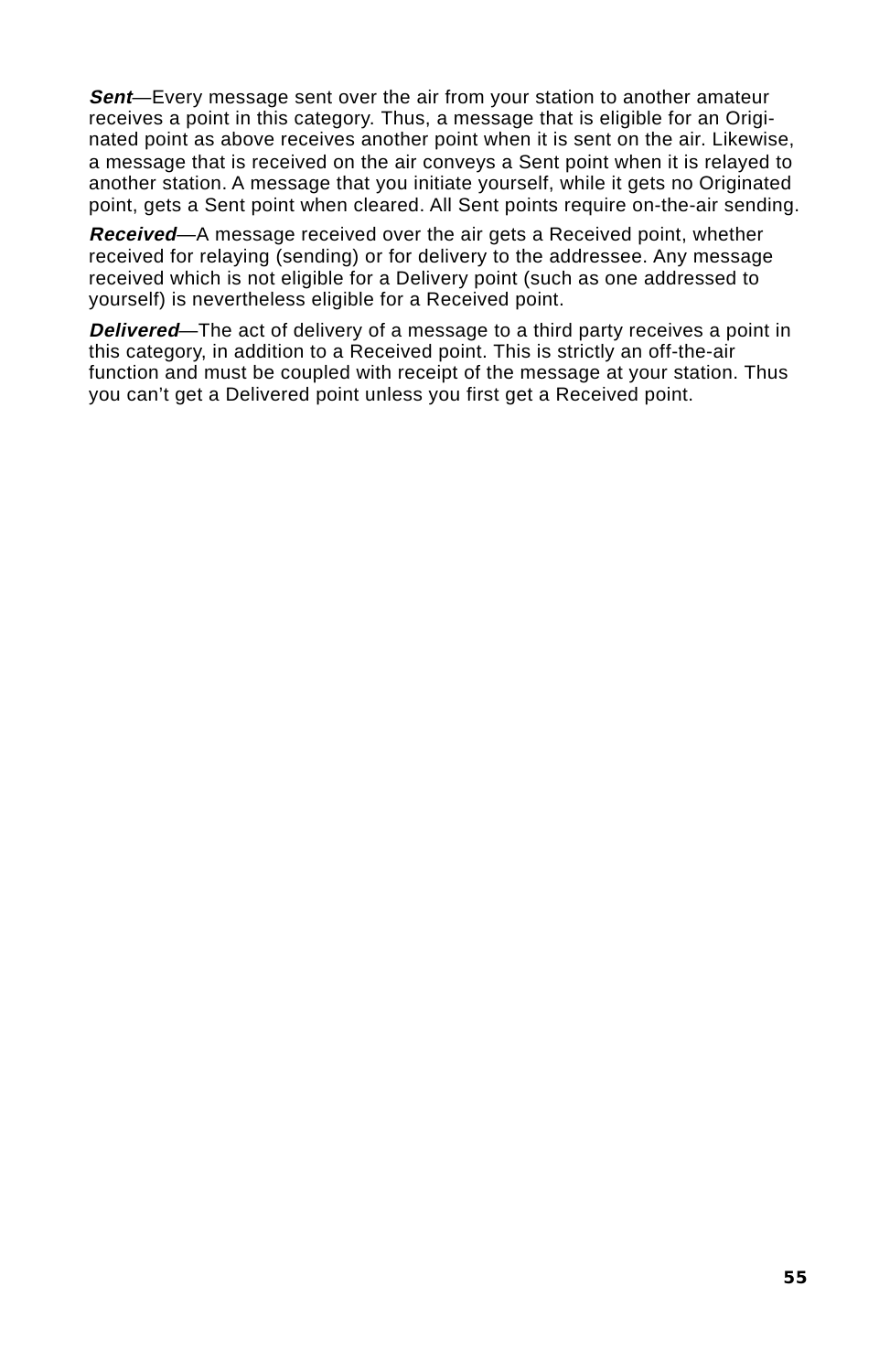## NTS Chapter Eleven

## **On Getting More Traffic**

A concern has been expressed that the addition of digital stations will "rob" traditional NTS nets of their lifeblood, traffic. A look at the current net statistics in  $QST$  will show that many region nets are handling only a few messages per session. There is no question that without traffic, NTS nets will starve and die. Each and every one of us, therefore, must do our part to support the origination of more traffic:

1. Each Section or Local NTS net in the section should sponsor a message fair at a public place or event once or more a year. Nets should coordinate their scheduling of events throughout the year. This may be a good project for even a Region net, that could sponsor a message booth at a large, regional exposition, for example. Not only would this program of public contact generate more traffic, but it would also provide a great social event for net members themselves, resulting in closer bonding and higher morale.

2. Each Official Relay Station appointee should be encouraged to originate a minimum of 10 messages per month.

3. Each traffic handler in the section should be encouraged to bring at least one message per net check-in. Checking in QRU is to be frowned upon, akin to going to a pot-luck supper without your contribution of a dish! "*Each one, bring* one," should be every net's motto.

4. Section Traffic Managers should install Local NTS nets on repeaters to gain access to new Technicians. New traffic handlers mean more traffic. A sidebenefit is that there will be new candidates for upper level liaison and NCS functions following service of their apprenticeships at the Section level and below. Far too many region nets, for example, rely on one or two net members to carry the workload over the majority of sessions per week.

5. PBBS software should be incorporated on NTS-cooperative boards to prompt/teach users on how to originate/send a message in radiogram format. A separate, stand-alone program should also be developed for use "off-line" to accomplish the same function.

6. Basic educational/motivational articles should appear more regularly in QST and other League publications. Send your contributions to HQ for use in QST.

7. The traffic handling community is encouraged to take advantage of the NTS awards program (PSHR, BPL, etc) sponsored by ARRL.

8. NTS Officials are to be encouraged to put on traffic handling seminars for new hams at conventions, hamfests and club meetings to generate interest in our activity. When was the last time you saw a traffic handling forum on a convention program? Fifteen years ago, they were a regular fixture at every convention. Now, it's the rare event where you'll see one. Let's change this sorry situation!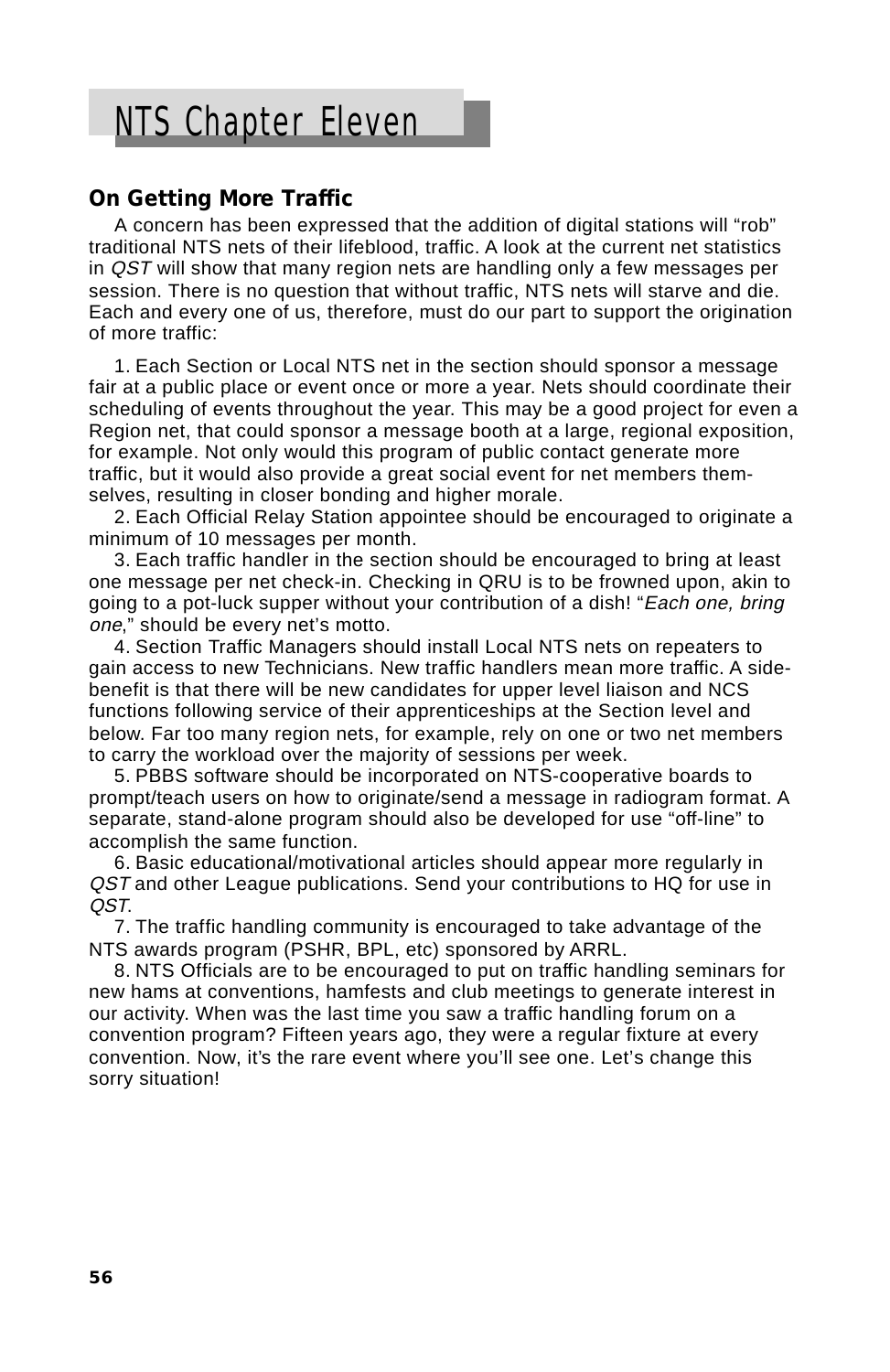## APPENDIX

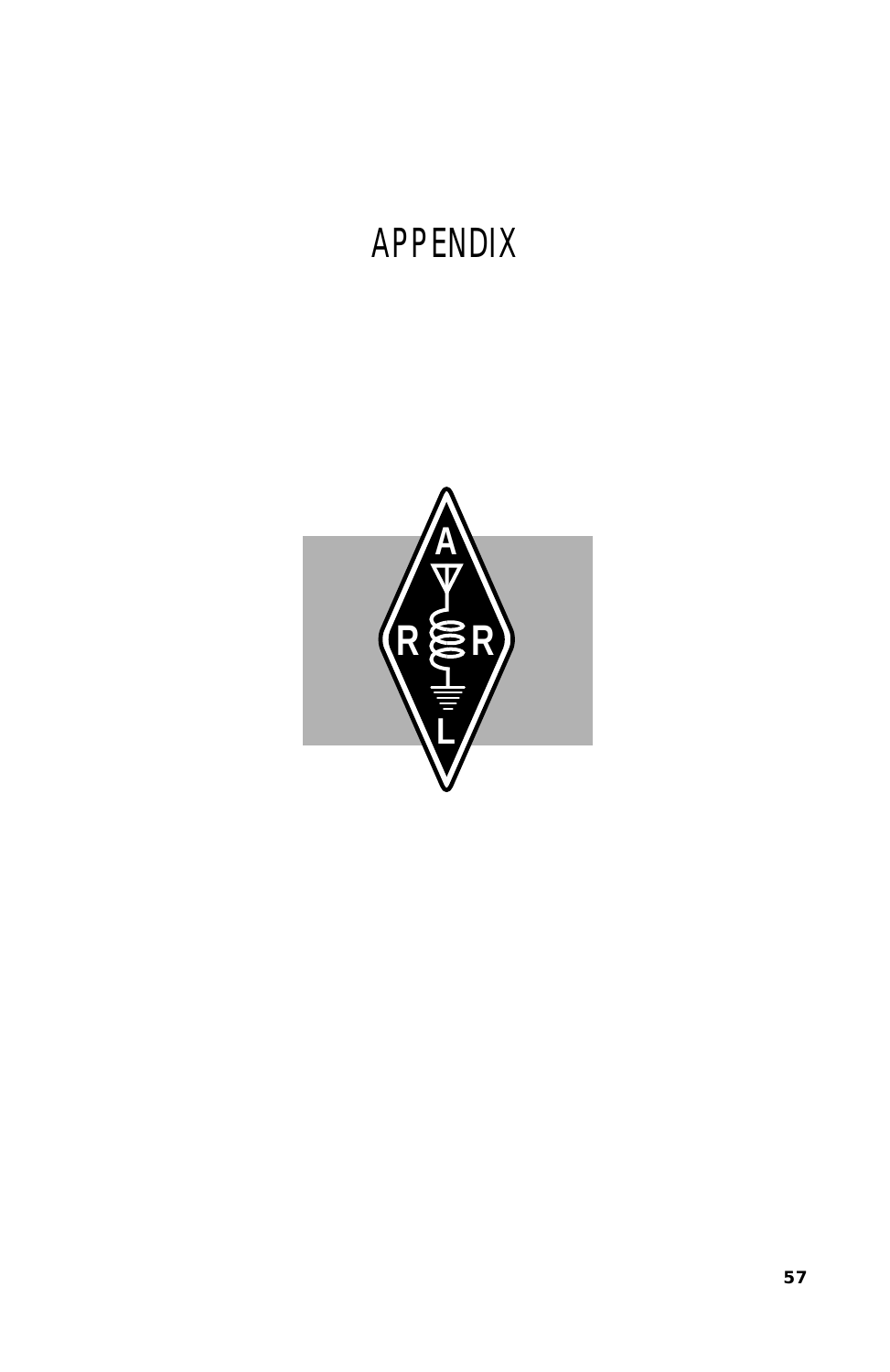## National Traffic System Terms of Reference

#### **Article One: Name**

The name of the organization shall be the **\_\_\_\_\_\_\_ Area Staff.** The **\_\_\_\_\_\_\_** Area encompasses the **\_\_\_\_\_\_\_** Regions of the National Traffic System.

### **Article Two: Purpose and General Functions**

The purpose of the **\_\_\_\_\_\_\_** Area Staff is to implement the mission of the National Traffic System above the section level in the **\_\_\_\_\_\_\_** Area as prescribed in the Public Service Communications Manual. The National Traffic System provides an integrated network structure to promote accurate and efficient movement of message traffic from origin to destination as a public service, and to train a cadre of Amateur Radio operators to handle message traffic in an organized, coordinated network environment.

The functions of the **\_\_\_\_\_\_\_** Area Staff are as follows:

1) Management of the daily operation of the Digital Station, Transcontinental Corps (TCC), Area Net, and Region Net functions in the **\_\_\_\_\_\_\_** Area in accordance with the policies and procedures prescribed in the Public Service Communications Manual. Temporary deviations from the standards are coordinated with and approved by the Area Staff Chairman, in cooperation with other affected Areas.

2) Responsibility for administration of the National Traffic System at the Section level is vested in the office of the Section Manager, and under delegated authority, the Section Traffic Manager. The Area Staff shall cooperate with Section level officials to foster a harmonious relationship between the Section and higher levels of the System.

3) Study and make recommendations on System development issues. To meet this responsibility, the Staff may retain the services of expert advisors as Associate Members on an ad hoc basis. See Article Four: Membership. Recommendations for specific actions shall be delivered to the Chairman for joint review and action by the three Area Staff Chairmen and the Field Services Manager, as appropriate.

#### **Article Three: Specific Responsibilities**

Other specific responsibilities of the Staff members are as follows:

### **TCC Directors:**

1) Manage TCC scheduled functions. Appoint capable, experienced operators to the schedules assigned to related NTS cycles.

2) Maintain close association with the assigned TCC operators and with all other TCC Directors in the System. Represent the collective views of the operators to the Area Staff on questions involving NTS policies and procedures.

3) Provide leadership and work with other NTS Officials to establish additional schedules, links, hot lines, or gateways between Regions and Areas of the System when needed.

#### **Digital Coordinators:**

1) Establish digital communication standards for NTS applications in consultation with Digital Station operators.

2) Expand NTS capabilities, especially in the areas of system redundancy/ reliability and emergency/disaster communications.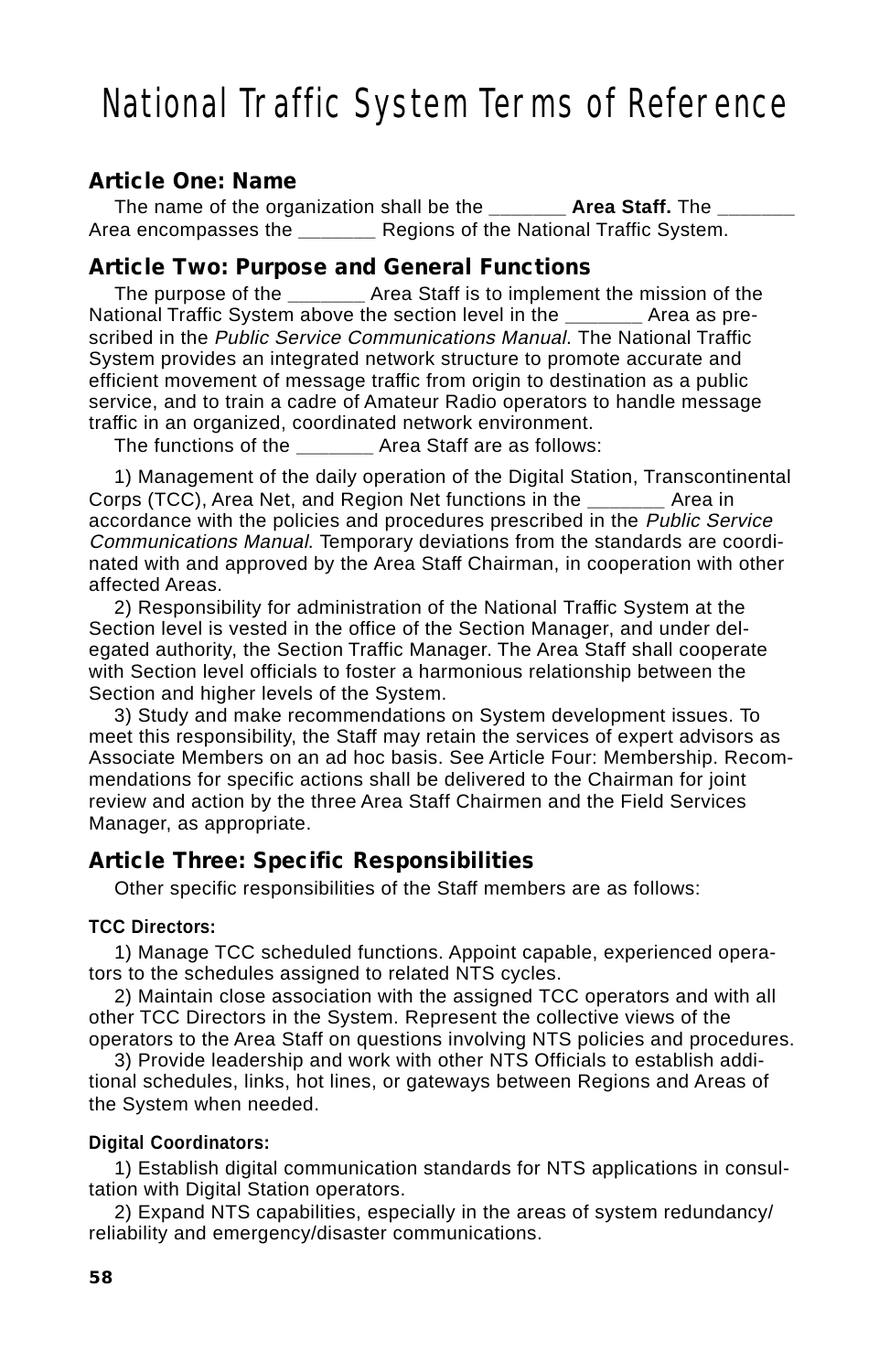3) Integrate digital communications with other modes within the system.

4) Appoint and manage the Digital Station roster within the area.

#### **Area Net Managers:**

1) Manage net operation in general. Work with Region Net Managers for the provision of representatives from the Region nets.

2) Maintain close association with net appointees, and represent their collective views to the Area Staff on questions involving NTS policies and procedures.

#### **Region Net Managers:**

1) Manage net operation in general. Appoint and train qualified net control stations. Appoint representatives to the Area Net. Work with Section-level officials for the provision of liaison stations from Section to Region Nets.

2) Maintain close association with net appointees, and represent their collective views to the Area Staff on questions involving NTS policies and procedures.

#### **All NTS Officials:**

1) Nominate candidates for the position of TCC Director, Digital Coordinator, Region and Area Net Manager, when vacancies occur. Ensure that all candidates are current League members. Elect replacements by popular vote.

2) Resolve net, TCC function and digital station problems in cooperation with the Area Staff Chairman and Field Services Manager (FSM), as appropriate.

3) No action or recommendation of an Area Staff will usurp the broad prerogatives of individual TCC Directors, Digital Coordinators, Region and Area Net Managers in matters concerning the internal operation of the net, or function, except in those subject to review by the full Area Staff due to possible impact on the System external to the net.

4) Issue certificates to net or function operators as required.

5) Report monthly on net/function activity to ARRL Headquarters.

### **Article Four: Membership**

The \_\_\_\_\_\_\_\_ Area Staff shall consist of the following Full Members with voting privileges:

1) **TCC Directors.** Elected by plurality vote of the Staff. Term of appointment shall be indefinite subject to the maintenance of satisfactory performance.

2) **Area Net Managers.** Elected by plurality vote of the Staff. Term of appointment shall be indefinite subject to the maintenance of satisfactory performance.

3) **Region Net Managers.** Elected by plurality vote of the Staff. Term of appointment shall be indefinite subject to the maintenance of satisfactory performance.

4) **Digital Coordinators.** Elected by plurality vote of the Staff. Term of appointment shall be indefinite subject to the maintenance of satisfactory performance.

5) **Members-at-Large.** (Optional). Elected by plurality vote of the Staff. Term of appointment shall be two calendar years. There shall be two MAL positions.

6) The Area Staff Chairman may appoint additional advisors as Associate Members on an ad hoc basis during studies of specific development issues. Associates do not hold Area Staff voting privileges, and are not entitled to NTS funding.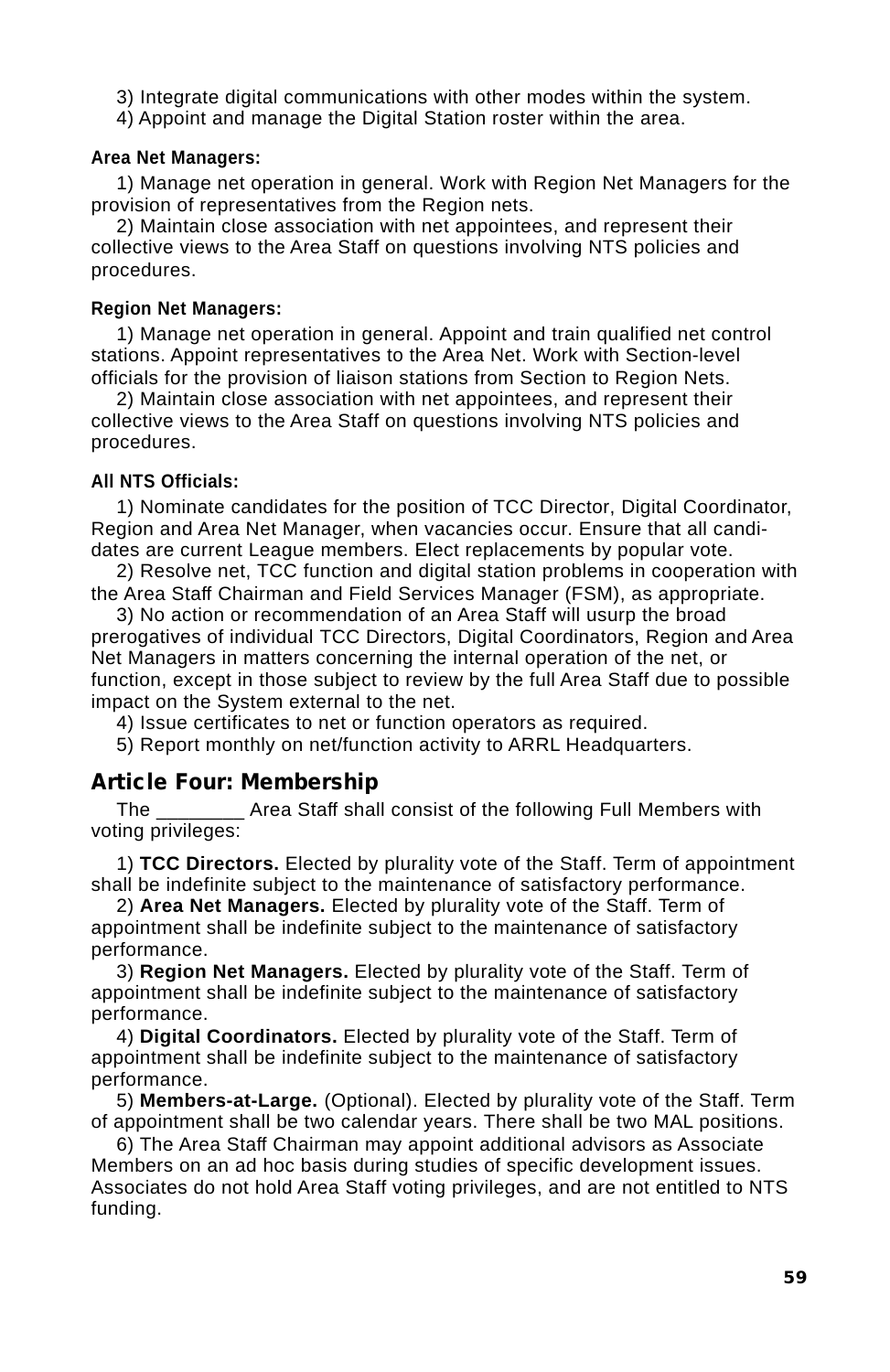## **Article Five: Area Staff Chairman**

The Chairman shall be elected from the Staff membership by plurality vote of the Staff to serve a term of two years.

The responsibilities of the Chairman are as follows:

1) The Chairman shall hold full responsibility and authority for the management, control and direction of \_\_\_\_\_\_\_\_ Area Staff functions, in accordance with the policies and procedures specified in the Public Service Communications Manual.

2) The Chairman shall represent the **\_\_\_\_\_\_\_** Area Staff during deliberations of the three Area Staff Chairmen. When a matter involves a major published policy or procedure, or affects the operations of the other NTS Areas, the matter shall be addressed jointly by the three Area Staff Chairmen with recommendations to the Field Services Manager for appropriate action.

3) The Chairman shall conduct Staff elections and notify the Field Services Manager of new appointments to the Staff.

4) The Chairman shall plan and conduct periodic staff meetings. Rules of conduct of meetings are specified by the Chairman.

5) The Chairman shall prepare and submit periodic reports concerning the activities and procedures of his staff.

### **Article Six: Methods and Procedures**

1) A majority of the Staff will serve as a quorum for official Staff actions. In order for election results to be valid, a majority of the Staff must return completed ballots.

#### **Meetings**

2) The Staff may meet periodically, informally or formally, or on-the-air, to address Area Staff matters, problems, and formulate policy recommendations to be submitted to the Area Staff Chairmen. Provided there are sufficient matters requiring in-person consideration, and a specific agenda is established, the Area Staff Chairman may call an in-person meeting. (Travel and accommodation expenses may be borne by the League provided a sufficient appropriation is allocated by the Board of Directors. Such authorizations are addressed by the Area Staff Chairman, and approved by the Field Services Manager.)

3) The Area Staff Chairman shall attend the in-person meetings of the three Area Staff Chairmen when called by the Field Services Manager or by unanimous call of the three Chairmen.

#### **General Procedures**

4) The operations of the National Traffic System shall be conducted in accordance with the policies and procedures published in the Public Service Communications Manual.

5) Changes to the Public Service Communications Manual shall be recommended in writing to the three Area Staff Chairmen with subsequent recommendations forwarded to the Field Services Manager for action.

#### **Staff Vacancies**

6) In the event a staff position is to become vacant, the Chairman shall solicit nominations for the replacement. A nomination should be solicited from the outgoing NTS Official. The Chairman shall state a reasonable closing date for nominations. Following the closing date, if more than one valid nomination has been received, an election shall be conducted by the Chairman. If only one